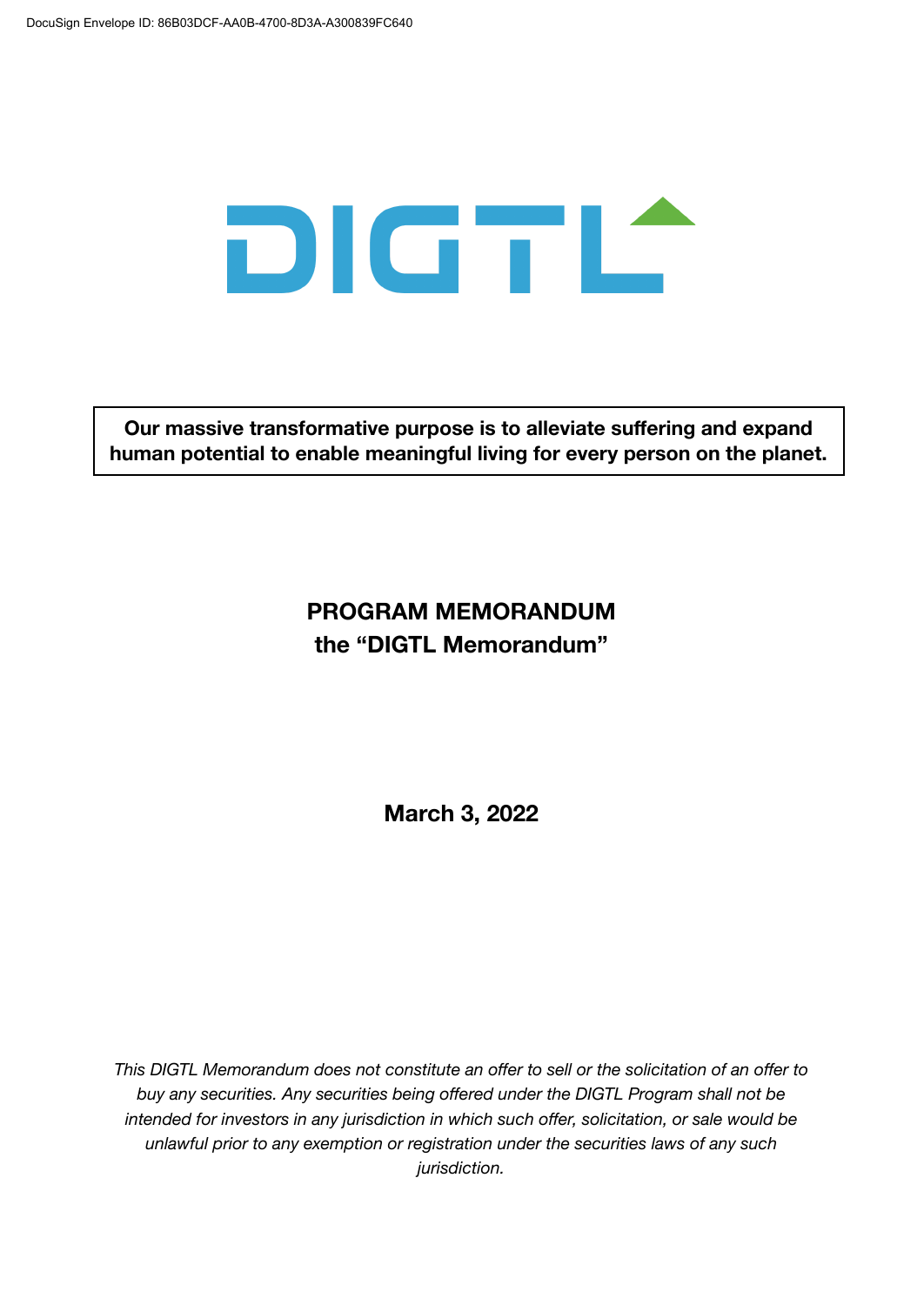# **DIGTL Program PCC Incorporated in Seychelles on December 29, 2021 IBC Registration Number 232357**

This Program Memorandum (the "DIGTL Memorandum") is important to investors. Prospective purchasers of any securities should ensure that they fully understand the nature of the securities and the extent of their exposure to risks, and that they consider the suitability of the securities as an investment in the light of their own circumstances and financial position.

If you have any doubt as to your investment decisions, please consult your banker, stockbroker, attorney, accountant, or other professional advisor licensed under the Seychelles Securities Act, or other jurisdictions. Your attention is drawn to the 'special note on forward-looking statements' section of this DIGTL Memorandum.

Securities involve a high degree of risk, including the risk of losing some or a significant part of your initial investment. Potential investors should be prepared to sustain a total loss of their investment in such securities.

DIGTL Program PCC (the "Company") certifies that to the best of its knowledge and belief there are no facts that have been omitted which would make any statement false or misleading and that all reasonable enquiries to ascertain such facts have been made as well as that the DIGTL Memorandum contains all information required by law and the MERJ Listings Rules. The Company accepts full responsibility for the accuracy of the information contained in this DIGTL Memorandum, Product Supplements and the annual financial report, any amendments to the annual financial report or any supplements that may be made from time to time, except as otherwise stated therein.

Market participants are advised that trading in DIGTL Program listed securities will only take place in uncertificated and digital form and the listing will be in United States Dollars ("USD").

### **DIGTL Program PCC (or the "Company")**

Incorporated: **December 29, 2021 in the Republic of Seychelles**

Company number: **232357**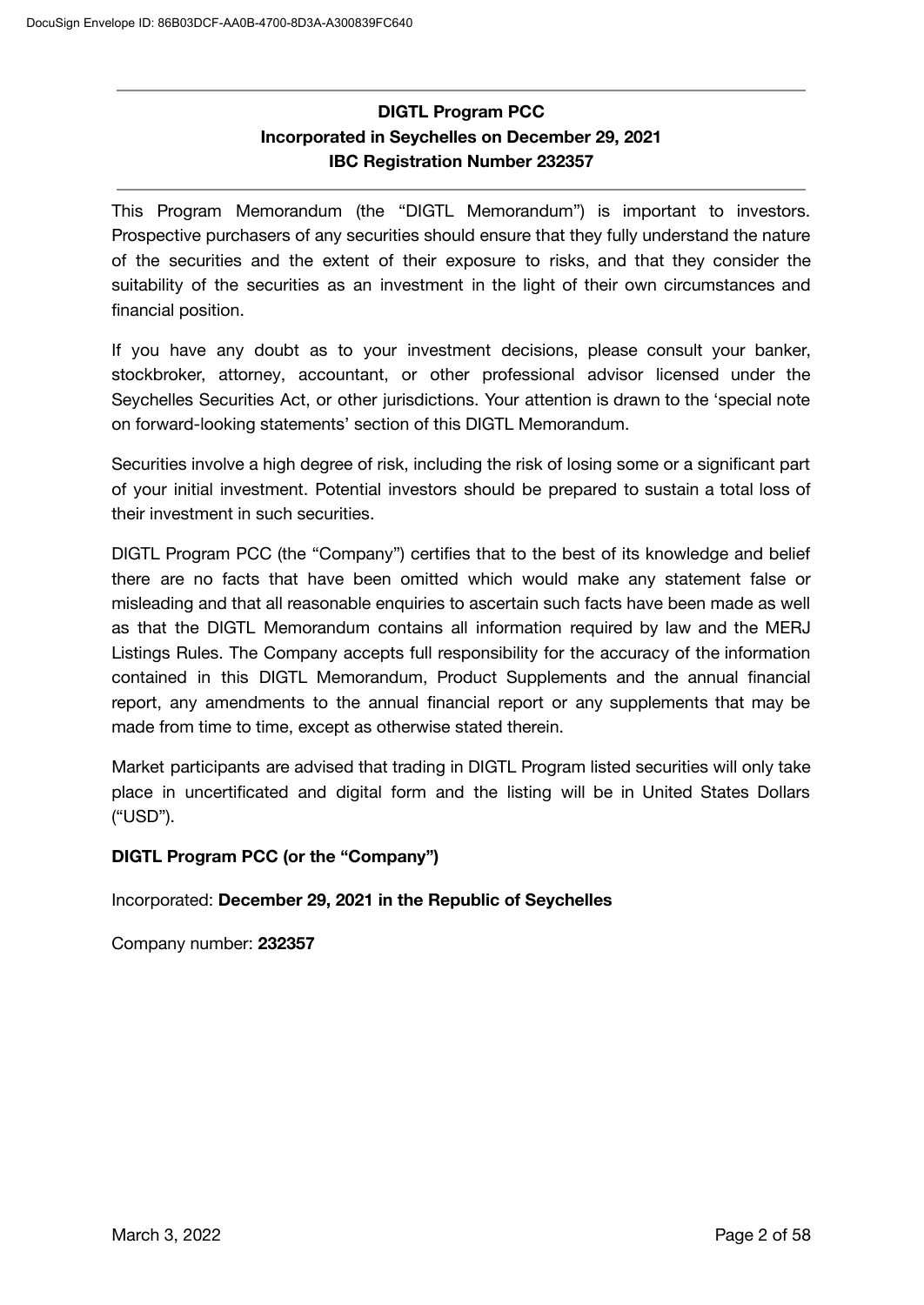### **DIGTL PROGRAM PCC PROGRAM MEMORANDUM**

This DIGTL Memorandum was prepared by DIGTL Ltd. (dba Digital Markets) and issued in terms of the Listing Rules of MERJ Exchange (Seychelles) Limited ("MERJ Exchange") relating to the creation and approval of the DIGTL Program of the Company on the Main Board of MERJ Exchange.

| <b>Publication of this Memorandum</b>    | March 3, 2022        |
|------------------------------------------|----------------------|
| Last Practicable Date                    | <b>March 3, 2022</b> |
| <b>Expected Date of approval by MERJ</b> | <b>March 3, 2022</b> |

This DIGTL Memorandum is not an invitation to the general public to subscribe for shares in the Company or any of its Cells, but is issued in compliance with the Listings Rules of MERJ Exchange to provide information to the public with regard to the DIGTL Program.

This DIGTL Memorandum will form the basis for a number of different equity securities, each of which will be issued in a separate Cell to be listed. These securities will be issued on terms set out in this DIGTL Memorandum subject to any terms that may be contained in any Product Supplements, which will be submitted to and approved by MERJ Exchange prior to each Cell's listing.

The Company together with their Sponsor Advisor will issue a separate document (a "Product Supplement") for each equity security listing pursuant to the DIGTL Program, prior to its listing, which should be read in conjunction with this DIGTL Memorandum (See Annexure 5 for the template of the Product Supplement).

The Directors of the Company whose names are given in this DIGTL Memorandum collectively and individually accept full responsibility for the accuracy of the information given in this DIGTL Memorandum and certify that, to the best of their knowledge and belief, there are no facts that have been omitted which would make any statement false or misleading and that all reasonable enquiries to ascertain the accuracy of such facts have been made and that this DIGTL Memorandum contains all information required by law and by the Listing Rules of MERJ Exchange.

Electronic copies of this document in English will be kept by the Sponsor Advisor and are available on MERJ's and DIGTL's websites.

*The MERJ Exchange approval of the listing of any security is not to be taken in any way as an indication of the merits of the security. MERJ Exchange has not verified the accuracy and truth of the contents of the documentation and, to the extent permitted by law, will not be liable for any claim of whatever kind.*

**Sponsor Advisor** DIGTL Ltd. (dba Digital Markets) **Date of issue: March 3, 2022**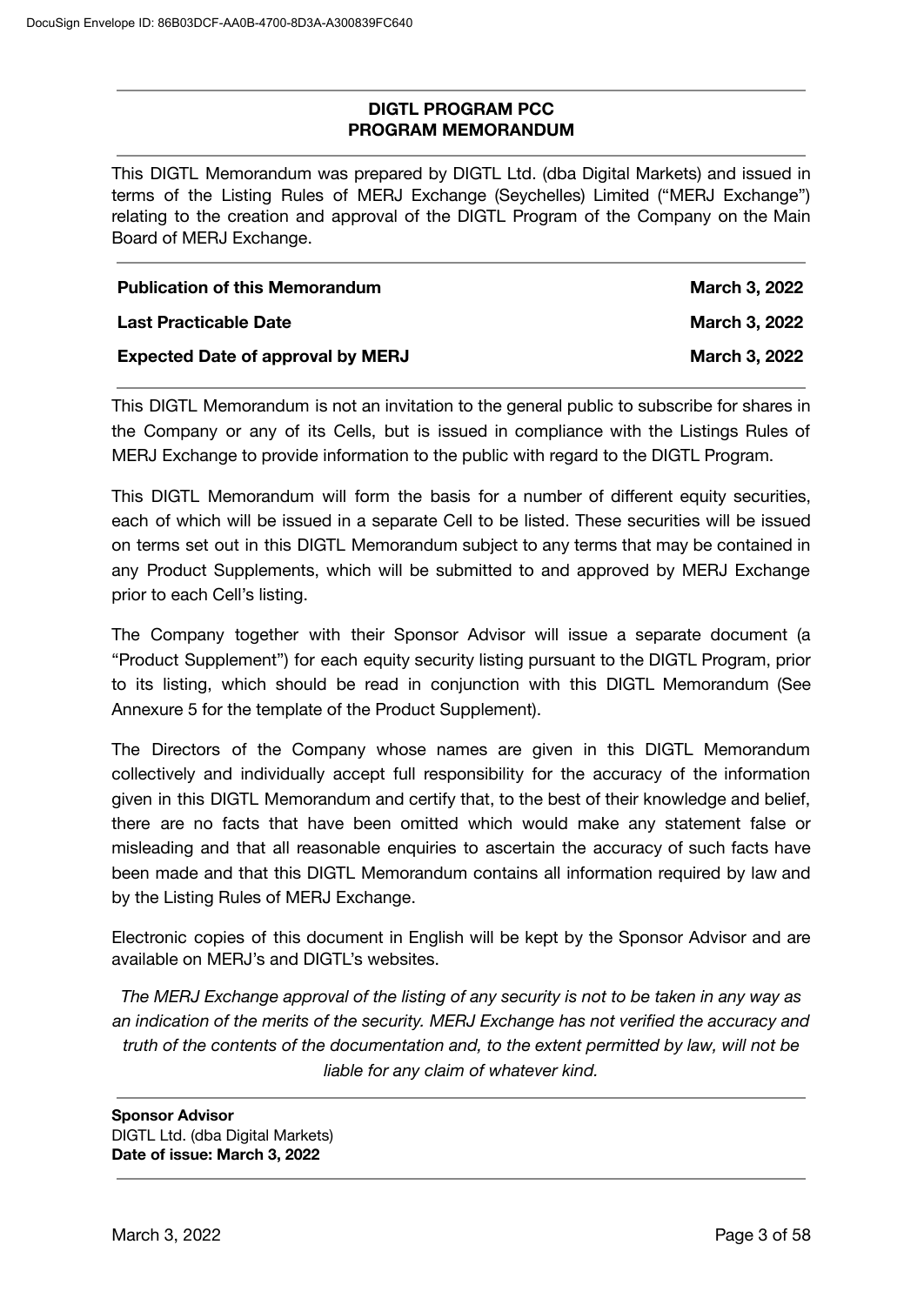### **CORPORATE INFORMATION & ADVISORS**

### **Registered office**

105 First Floor, Waterside Property Eden Island, Seychelles

#### **Websites:**

Main -

<http://digtl.co/>

Investor relations -

<http://digtl.co/investor-relations>

#### **Sponsor Advisor**

DIGTL Ltd. (dba Digital Markets), Intershore Chambers P.O. Box 4342 Road Town, Tortola British Virgin Islands VG1110

### **Company Secretary**

PKF Capital Markets (Seychelles) Limited 104, First Floor, Waterside Building, Eden Island, Seychelles

### **Auditors**

The Board shall appoint an Auditor before December 31, 2022

### **Legal Advisors**

Appleby International Services (Seychelles) Malcolm Moller

### **Share Depositary (as appropriate)**

MERJ Depository and Registry Limited (MERJ DEP) F25 First Floor, Eden Plaza, Eden Island, Seychelles

### **Transfer Agent (as appropriate)**

1transfer, LLC (US SEC-registered)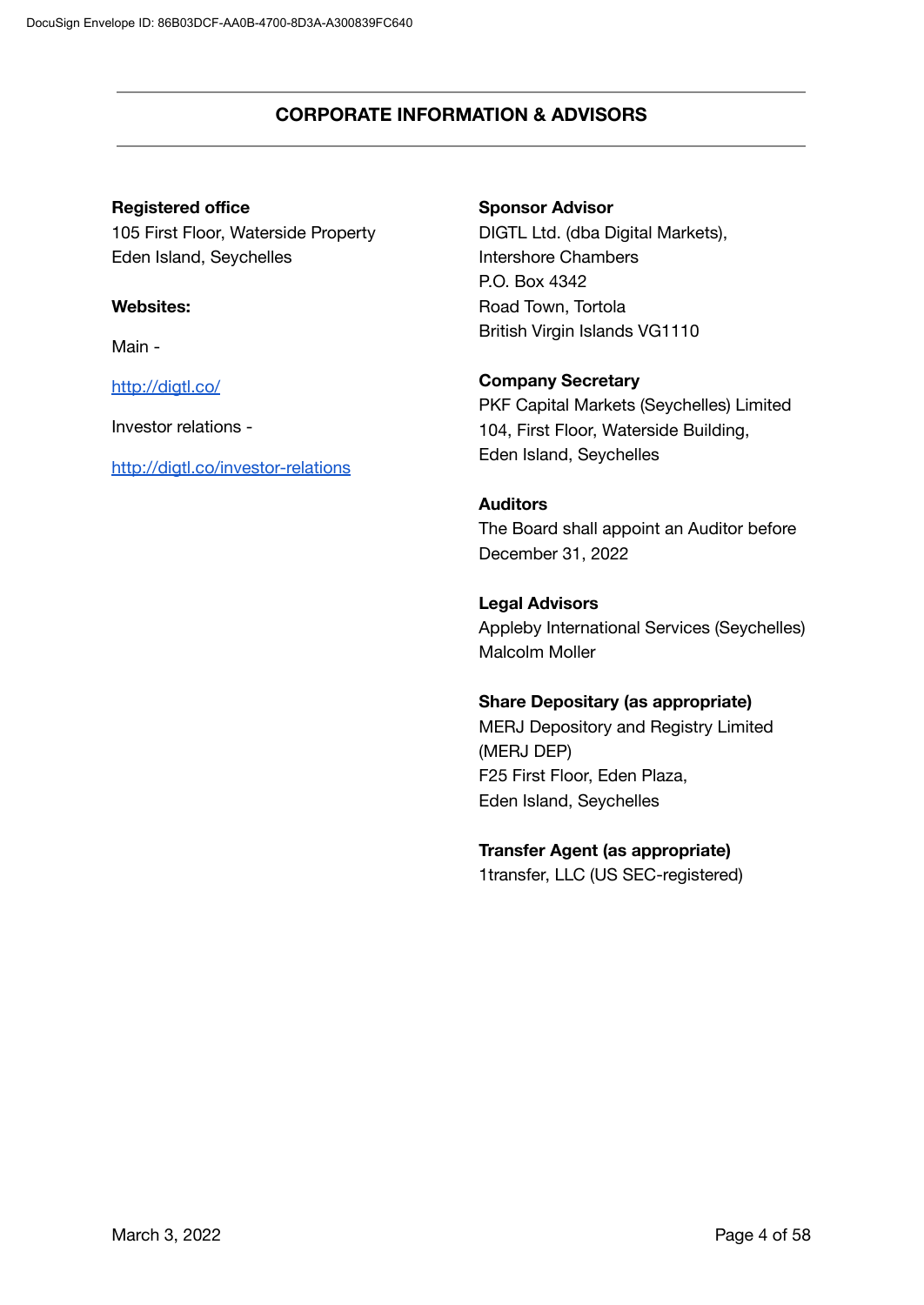### **SPECIAL NOTE REGARDING FORWARD LOOKING STATEMENTS**

No person is authorised to give any information or make any representations (whether oral or written) in connection with this DIGTL Memorandum except such information as is contained in this DIGTL Memorandum and in any annexures hereto. Only information or representations contained herein may be relied upon as having been authorised.

Neither the issue nor the delivery of this DIGTL Memorandum at any time shall imply that information contained herein is correct as of any time subsequent to the issue date. Readers of this DIGTL Memorandum should not construe its contents, or any prior or subsequent communications from the Company or any of its agents, officers, or representatives, as legal or tax advice. Readers should consult their own advisers as to legal, tax and related matters concerning an investment in the company.

Neither the Company nor their agents make any representation to any potential purchaser of securities regarding the legality of an investment therein by such investor under applicable legal investment regulation or similar laws.

Market data and industry information contained in this DIGTL Memorandum are derived from various trade publications, industry sources and company estimates. Such sources and estimates are inherently imprecise. However, the Company believes that such data and information are generally indicative of market position. The Company of the DIGTL Program is under no obligation to update this information and will in fact not update the information in this DIGTL Memorandum beyond its issue date.

This DIGTL Memorandum contains forward looking statements based on assumptions and reflects the Company's expectations, estimates and projections of future events as of the date of this DIGTL Memorandum. Forward looking statements include without limitation, statements regarding the performance, prospects, opportunities, priorities, targets, goals, objectives, strategies, growth and outlook of the DIGTL Program. Often, but not always, forward looking statements can be identified by the use of words such as "expects", "anticipates", "plans", "believes", "estimates", "seeks", "intends", "targets", "projects", "forecasts", or variations (including negative variations) of such words and phrases, or state that certain actions, events or results "may", "could", "would", "might" or "will" be taken, occur or be achieved.

Forward looking statements are based upon certain material factors and assumptions that were applied in drawing a conclusion or making a forecast or projection, including assumptions and analyses made by the Company in the light of their experience and perception of historical trends, current conditions and expected future developments, as well as other factors that are believed to be appropriate in the circumstances. Also, forward looking statements involve known and unknown risks, uncertainties and other factors that are beyond the Company control and which may cause the actual results, performance or achievement to be materially different from any future results, performance or achievements expressed or implied by such forward looking statements. Such material factors and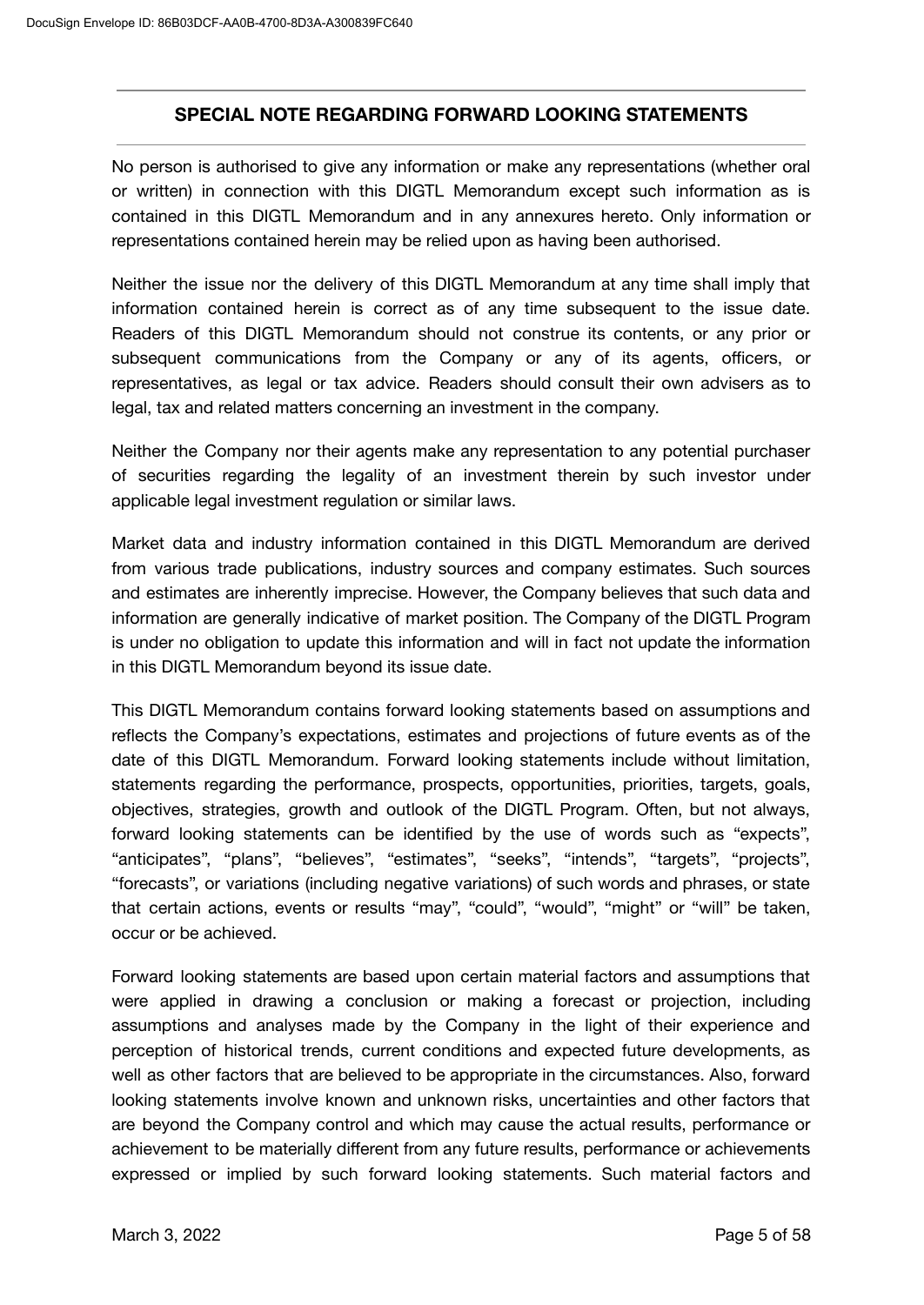assumptions and risks and uncertainties include, among others, those which are incorporated into this DIGTL Memorandum and qualify any and all forward looking statements made in this DIGTL Memorandum.

Although the Company has attempted to identify factors that could cause actual actions, events or results to differ materially from those described in forward looking statements, there may be other factors that cause actions, events and results to differ from those anticipated, estimated or intended. There can be no assurance that actual results will be consistent with these forward looking statements. Accordingly, readers should not place undue reliance on forward looking statements. The forward looking statements herein relate only to events or information as at the date on which the statements are made and, except as specifically required by law, the Company undertakes no obligation to update or revise any forward looking statements, whether as a result of new information, estimates or opinions, future events or results or otherwise.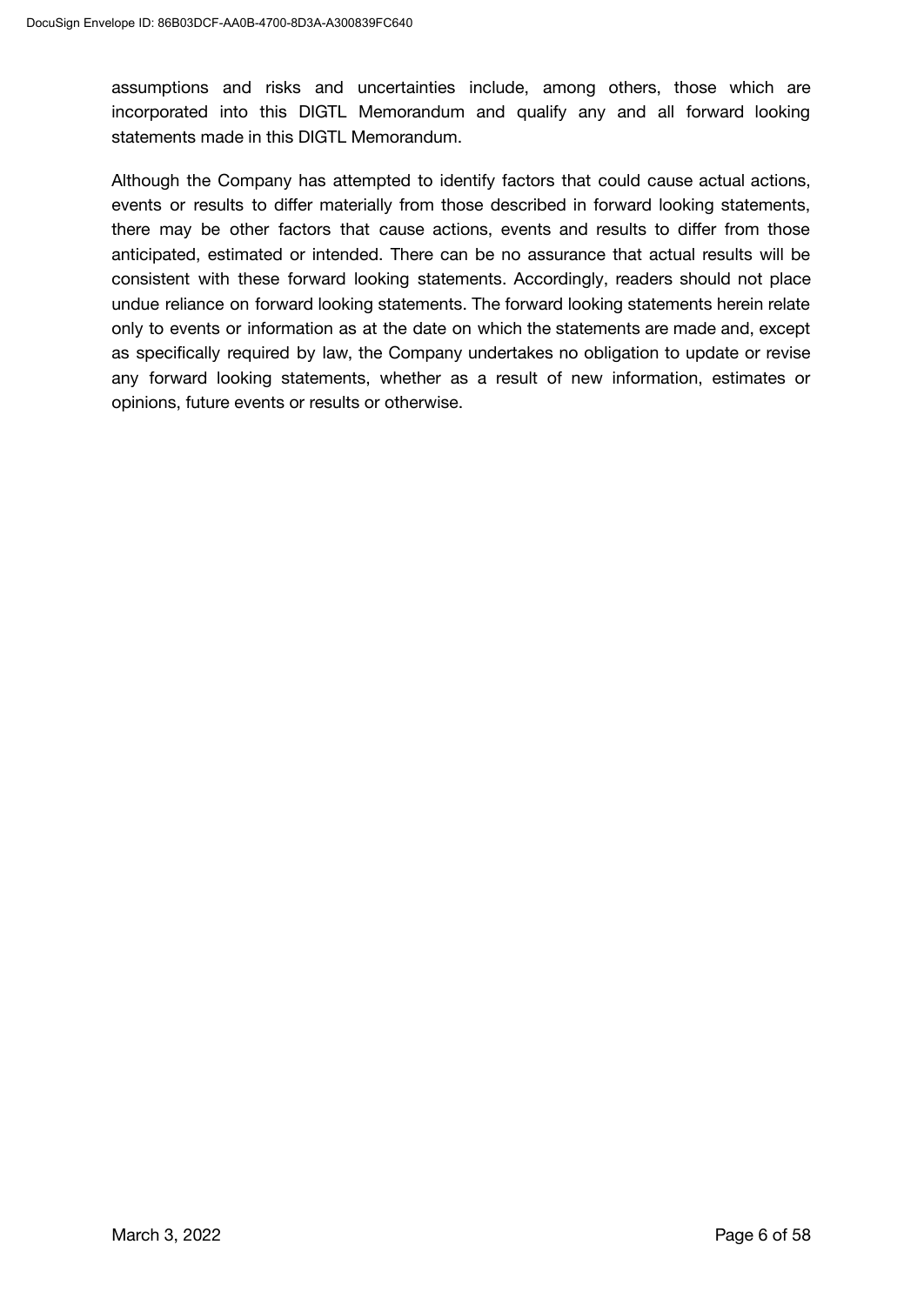# **TABLE OF CONTENTS**

| <b>DEFINITIONS</b>                          | 9        |
|---------------------------------------------|----------|
| <b>IMPORTANT DATES AND TIMES</b>            | 12       |
| <b>INCORPORATION AND NATURE OF BUSINESS</b> | 13       |
| THE GROUP OF COMPANIES ("DIGTL")            | 13       |
| DIGTL Ltd. (dba Digital Markets)            | 14       |
| DIGTL Markets Inc (dba Digital Markets)     | 15       |
| <b>DIGTL Program PCC</b>                    | 15       |
| Cells                                       | 15       |
| <b>PURPOSE OF LISTINGS</b>                  | 15       |
| <b>THE PROGRAM</b>                          | 15       |
| <b>Principal Activities</b>                 | 15       |
| <b>Investment Policy</b>                    | 15       |
| <b>Investment Objectives</b>                | 16       |
| <b>Permitted Investments</b>                | 16       |
| <b>Changes to Investment Policy</b>         | 16       |
| <b>Dividends and Distributions</b>          | 17       |
| Restrictions on Transferability             | 17       |
| <b>Management of Cells</b>                  | 17       |
| The Manager<br><b>Investment Committee</b>  | 18<br>18 |
| <b>Trading Team</b>                         | 19       |
| <b>Advisory Board</b>                       | 20       |
| <b>Conflicts of Interest</b>                | 20       |
| <b>SHARE CAPITAL AND SHAREHOLDER</b>        | 21       |
| <b>DIRECTORS AND KEY EXECUTIVES</b>         | 22       |
| <b>Directors</b>                            | 22       |
| <b>Biographies of Directors</b>             | 22       |
| <b>Directors Contact Details</b>            | 23       |
| <b>Interests of Directors</b>               | 23       |
| <b>Remuneration of Directors</b>            | 23       |
| Appointment and Remuneration of Directors   | 23       |
| General                                     | 24       |
| <b>RISK FACTORS</b>                         | 25       |
| <b>Country Risks</b>                        | 25       |
| Macro-Risks                                 | 26       |
|                                             |          |

March 3, 2022 **Page 7 of 58**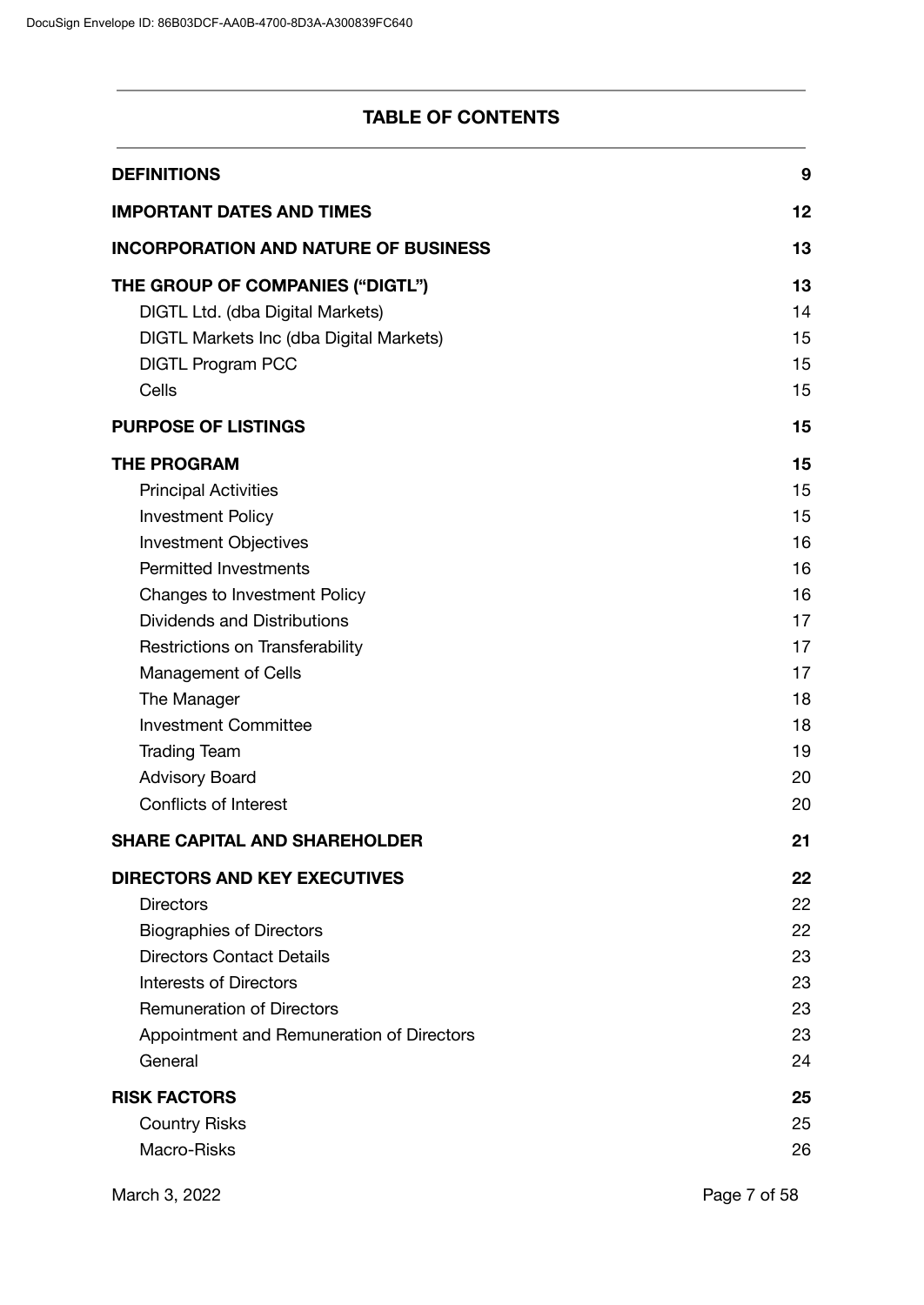| Capital Risk Management                                         | 26 |
|-----------------------------------------------------------------|----|
| <b>Liquidity Risk</b>                                           | 26 |
| <b>Credit Risk</b>                                              | 26 |
| <b>Price Risk</b>                                               | 27 |
| <b>Cyber-Security Risk</b>                                      | 27 |
| <b>Operational Risk</b>                                         | 27 |
| Key Person Dependency Risk                                      | 27 |
| <b>Business Risk</b>                                            | 28 |
| Risks related to Distributed Ledger Technology                  | 28 |
| <b>INFORMATION ON THE CELLS AND ITS SECURITIES</b>              | 30 |
| Number, Type and Nominal Value                                  | 30 |
| Management Shareholder                                          | 30 |
| Listing                                                         | 30 |
| <b>Shareholder Meetings</b>                                     | 30 |
| <b>CORPORATE GOVERNANCE</b>                                     | 31 |
| <b>HISTORICAL FINANCIAL INFORMATION</b>                         | 31 |
| <b>BORROWINGS AND OTHER INDEBTEDNESS</b>                        | 31 |
| <b>MATERIAL CONTRACTS</b>                                       | 31 |
| <b>WORKING CAPITAL STATEMENT</b>                                | 32 |
| <b>COSTS</b>                                                    | 32 |
| <b>LITIGATION STATEMENT</b>                                     | 32 |
| <b>TAXATION</b>                                                 | 32 |
| <b>RESPONSIBILITY STATEMENT</b>                                 | 32 |
| <b>DOCUMENTS AVAILABLE FOR INSPECTION</b>                       | 33 |
| <b>ANNEXURE 1 - INVESTMENT POLICY OF THE ISSUER</b>             | 34 |
| <b>ANNEXURE 2 - DIGTL MISSION, VISION, CORE VALUES</b>          | 37 |
| <b>ANNEXURE 3 - BIOGRAPHIES OF INVESTMENT COMMITTEE MEMBERS</b> | 39 |
| <b>ANNEXURE 4 - BIOGRAPHIES OF TRADING TEAM</b>                 | 40 |
| <b>ANNEXURE 5 - PRODUCT SUPPLEMENT</b>                          | 42 |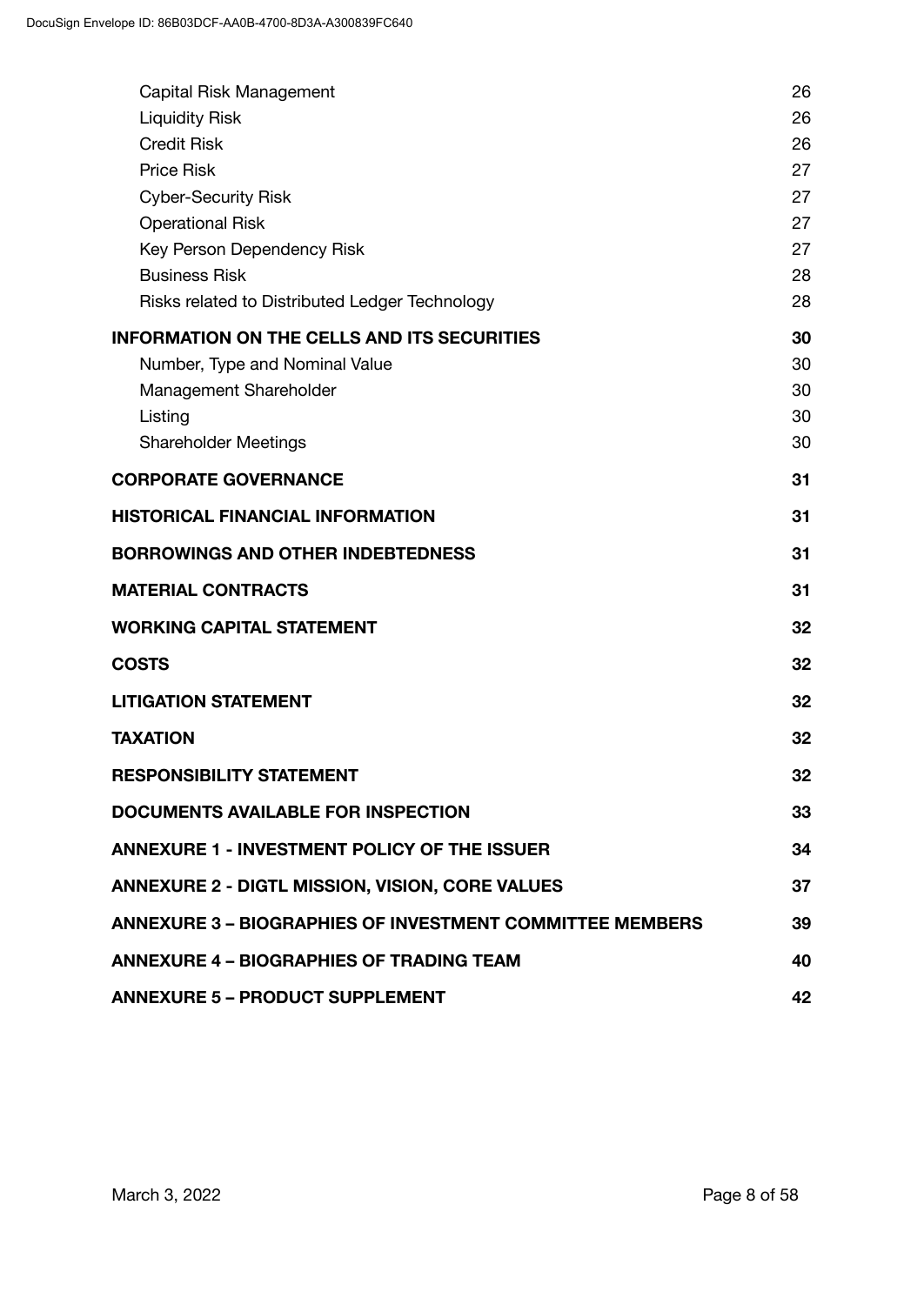#### **DEFINITIONS**

In this DIGTL Memorandum and the annexures thereto, unless otherwise stated, the following expressions shall have the meanings set below:

**"Advisory Board"** or "Advisory Board provide advice to the Manager; **Member"** means an advisory board retained by the Manager of a Cell to

**"Blockchain"** means a database created and shared by the members of a peer-to-peer computer network which each member of that network can independently trust due to the rules governing the database's creation. A blockchain can therefore be used to replace centralized databases;

**"Board", "Board of** means the directors or the board of DIGTL Program PCC holding that **Directors" or** office from time to time;

**"Directors"**

**PCC"**

- **"Cell"** means a cell of the Company created in terms of the IBC Act of Seychelles as amended from time to time;
- **"Cellular Assets"** means the amount which would be shown in the issuer's financial statements as the assets of the cell;

**"Company" or "DIGTL Program** means DIGTL Program PCC Reg. No. 232357 incorporated in the Republic of Seychelles on December 29, 2021;

- **"Digital Assets"** means assets represented digitally using distributed ledger technology;
- **"DIGTL Ltd"** means DIGTL Ltd. (d/b/a Digital Markets) a British Virgin Island Business Company which was incorporated on September 29, 2020;

**"DIGTL** means this document dated March 3, 2022 including the annexures;

**Memorandum" or "**

**Program**

**Memorandum"**

**"DIGTL Program"** means all the activities and documentation associated with a program including the creation, listing and administration of the Cells in compliance with the MERJ Listing Rules and in connection with this DIGTL Memorandum;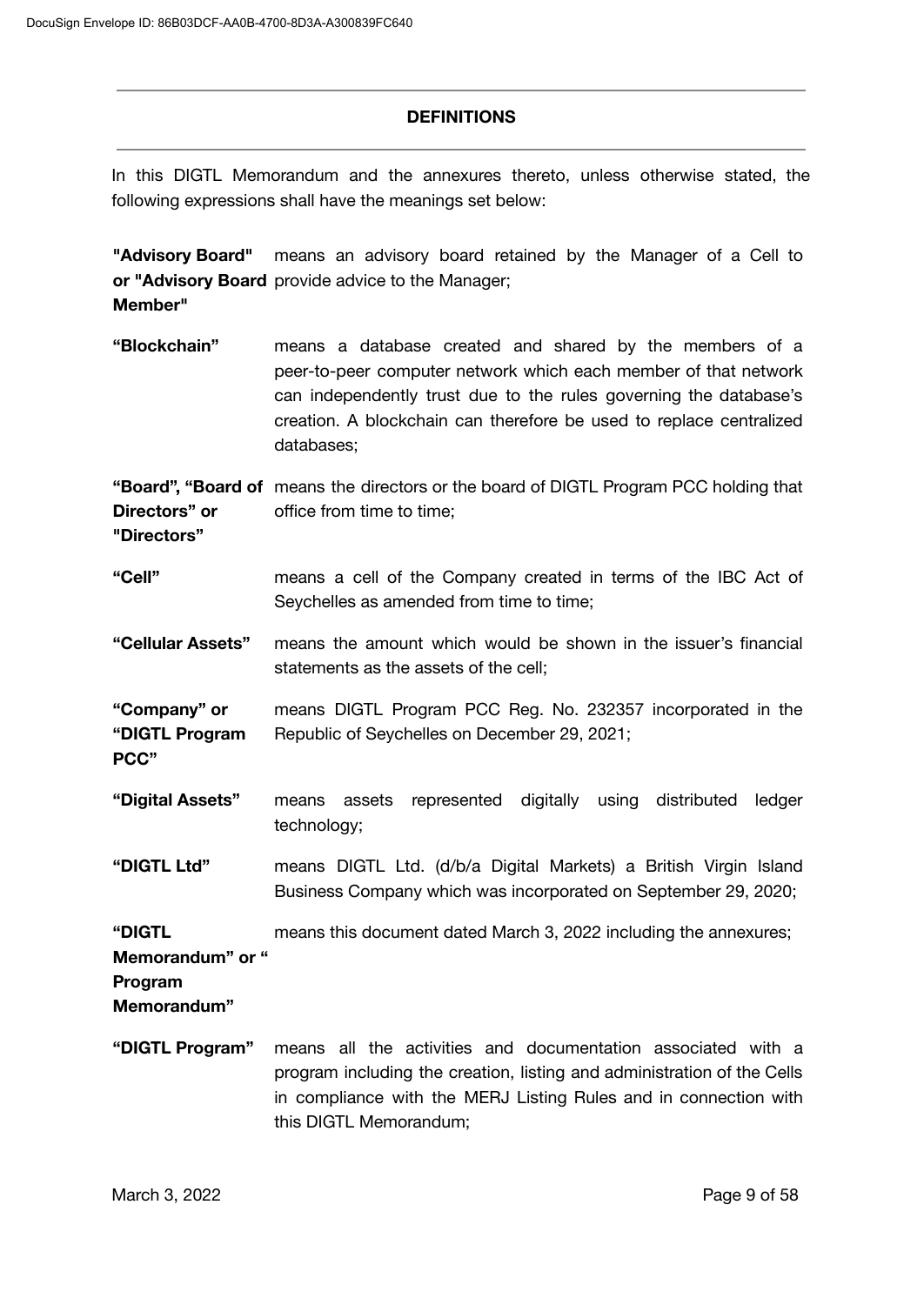| or "Digital<br>Markets"                     | "Group" or "DIGTL" means collectively, DIGTL Ltd. and any of its subsidiaries, whether<br>directly or indirectly held;                                                                                                                                              |
|---------------------------------------------|---------------------------------------------------------------------------------------------------------------------------------------------------------------------------------------------------------------------------------------------------------------------|
| "IBC Act"                                   | means the Seychelles International Business Company Act, 2016 as<br>may be amended;                                                                                                                                                                                 |
| "Investment<br>Committee" or<br>"Committee" | means the persons appointed by DIGTL from time to time to perform<br>various functions detailed in this DIGTL Memorandum;                                                                                                                                           |
| "Investments"                               | means the assets of a Cell; for the purpose of this document,<br>references to Investments shall also be deemed to include assets<br>held indirectly through an intermediate entity as the context dictates<br>and is described in the specific Product Supplement; |
| "Last Practicable<br>Date"                  | means the last date practical to ascertain the accuracy of information<br>contained in this document. This date is [January 1, 2022];                                                                                                                               |
| "Listing Date"                              | means the date that the securities of the Cell are added by MERJ<br>Exchange as part of the official list;                                                                                                                                                          |
| "Listing Rules"                             | means the Listing Rules of MERJ Exchange as amended from time to<br>time by MERJ Exchange;                                                                                                                                                                          |
| "Listing"                                   | means the admission of the DIGTL Program to the list of securities of<br>MERJ Exchange;                                                                                                                                                                             |
| "Management<br>Shares"                      | means Ordinary A non-participating Shares of a Cell;                                                                                                                                                                                                                |
| "Manager"                                   | means the holder or holders of the Ordinary A Shares of a Cell;                                                                                                                                                                                                     |
| "MERJ Clear"                                | <b>MERJ</b><br>Clearing and Settlement Limited<br>means<br>a company<br>incorporated under the Act, and licensed to operate as a clearing<br>agency in terms of the Securities Act 2007;                                                                            |
| "MERJ Dep"                                  | Depository and Registry Limited<br><b>MERJ</b><br>means<br>a company<br>incorporated under the company law of Seychelles, and licensed to<br>operate as a securities facility in terms of the Securities Act 2007;                                                  |
| "MERJ Exchange"                             | means MERJ Exchange (Seychelles) Limited a company incorporated<br>under the company law of Seychelles, (registration number 879858-1)<br>and licensed to operate as a Securities Exchange in terms of the<br>Securities Act 2007;                                  |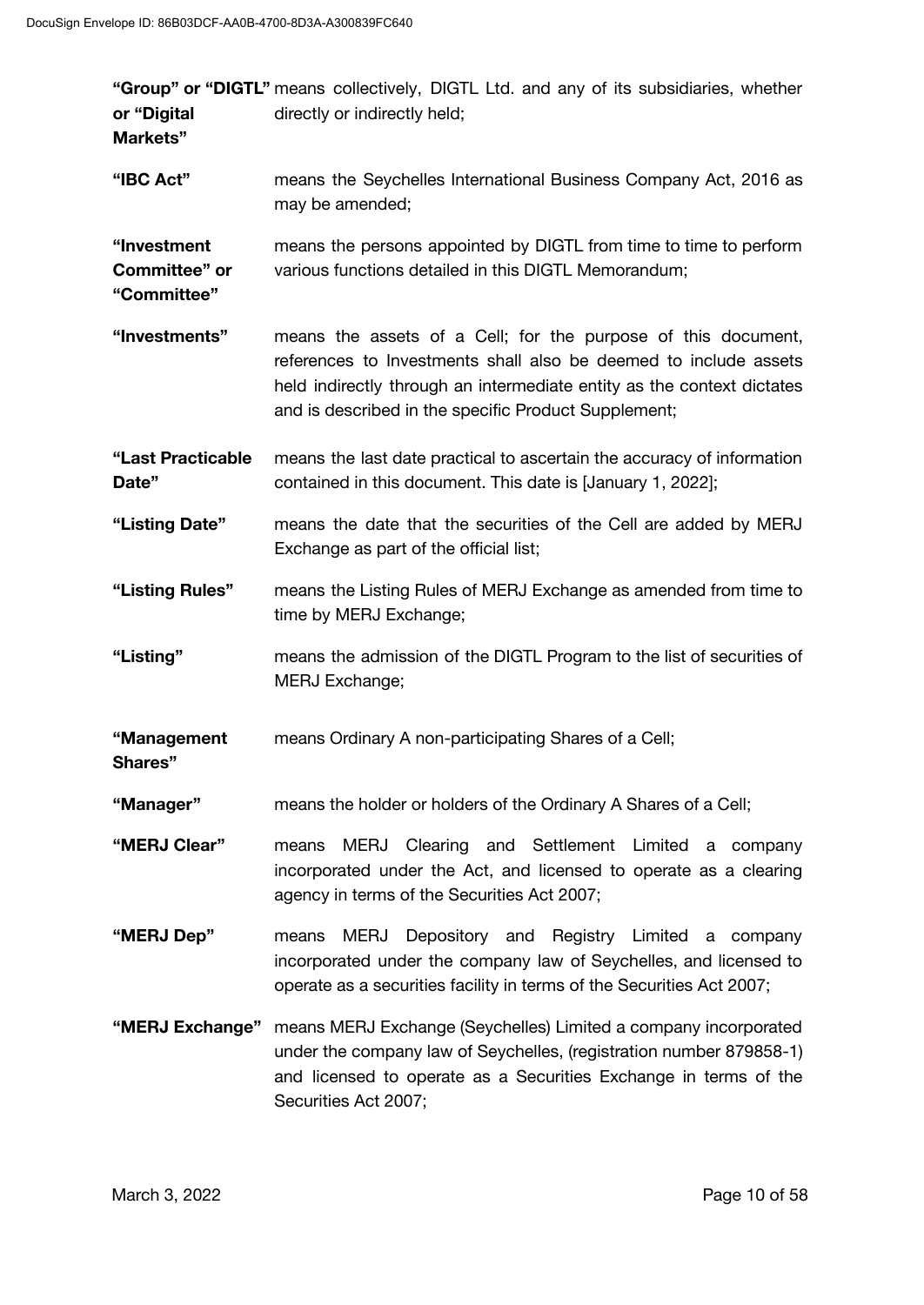| "Operating                        | means collectively a Cell's fees expenses related to portfolio                                                                                                                                                                                                        |  |
|-----------------------------------|-----------------------------------------------------------------------------------------------------------------------------------------------------------------------------------------------------------------------------------------------------------------------|--|
| <b>Expenses"</b>                  | transactions; taxes; legal and accounting fees; expenses relating to<br>valuation and security realization; marketing; regulatory fees;<br>Directors fees, if any; Director and officer liability insurance, if any;<br>advisory fees, if any; and overhead expenses; |  |
| "Participation<br>Shares"         | means Ordinary B participating Shares of a Cell;                                                                                                                                                                                                                      |  |
| "Product<br>Supplement"           | means an offering document for a Cell, issued in compliance with the<br>Listing Rules of MERJ Exchange;                                                                                                                                                               |  |
| "Securities<br>Register"          | means, for the purpose of this Program, the Register maintained by<br>MERJ Dep in respect of the listed securities under the Program.                                                                                                                                 |  |
| "Seychelles"                      | means the Republic of Seychelles;                                                                                                                                                                                                                                     |  |
| "Trading Team"                    | means a team of market analysts, traders and investment specialists<br>retained by the Company to provide advice to the Investment<br>Committee;                                                                                                                      |  |
| "United States",<br>"US" or "USA" | means the United States of America;                                                                                                                                                                                                                                   |  |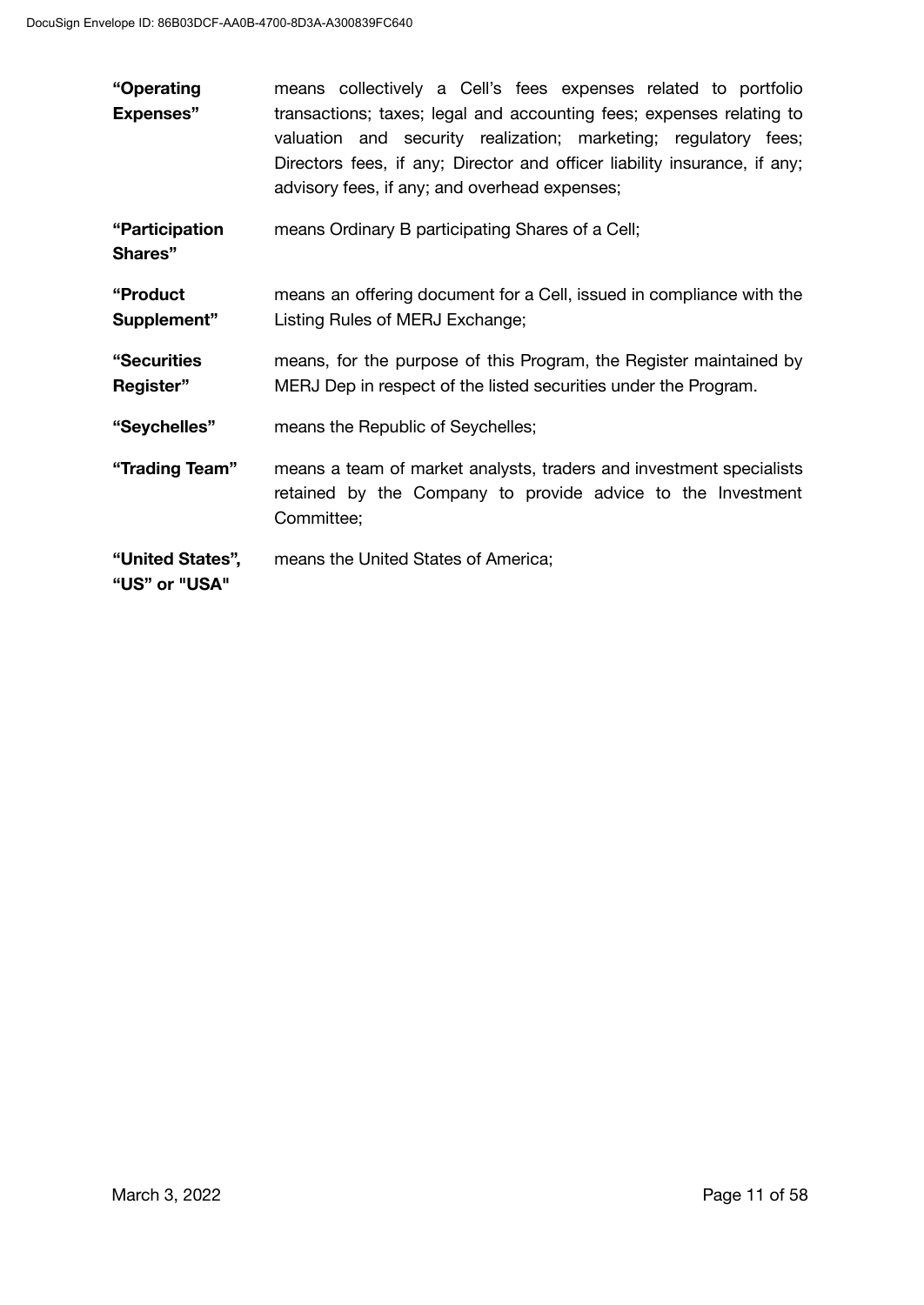# **IMPORTANT DATES AND TIMES**

| Publication of Program Memorandum          | March 3, 2022 |
|--------------------------------------------|---------------|
| Last Practicable Date                      | March 3, 2022 |
| Expected Date of approval on MERJ Exchange | March 3, 2022 |
| <b>Financial Year End</b>                  | December 31   |
| <b>Financial Interim Date</b>              | June 30       |

Notes:

- 1. The dates and times in this DIGTL Memorandum are subject to changes as may be agreed by the Company and approved by MERJ's Listing Committee.
- 2. Any changes will be announced on MERJ's and the Company's websites.
- 3. All times in this DIGTL Memorandum are Seychelles local times unless otherwise stated.
- 4. Participation Shares will only be tradable initially on MERJ Exchange.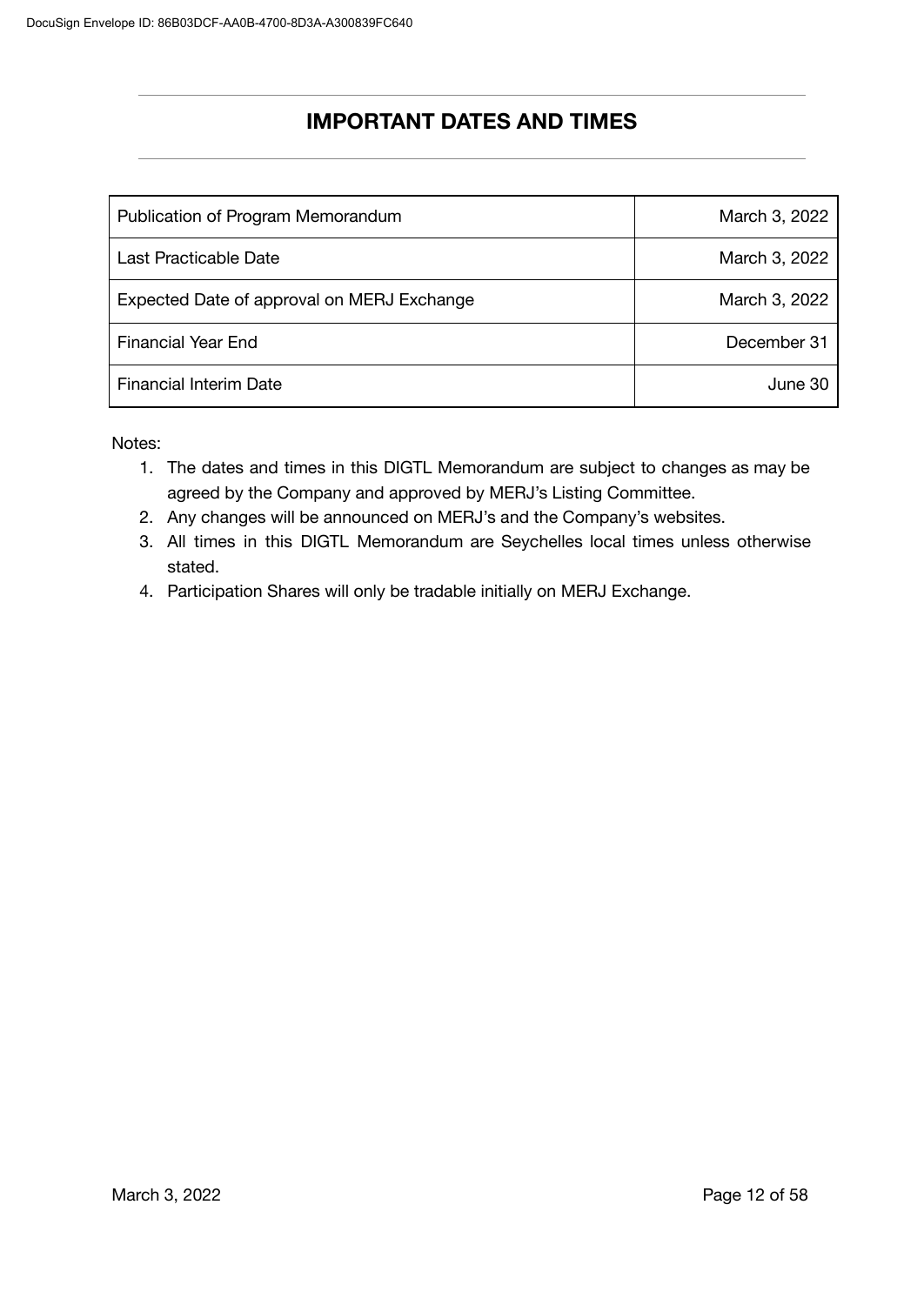### **INCORPORATION AND NATURE OF BUSINESS**

DIGTL Program PCC was incorporated on December 29, 2021. The Company is an International Business Company ("IBC") and a Protected Cell Company ("PCC") registered in terms of the IBC Act of the Seychelles. The Company is a wholly owned subsidiary of DIGTL Ltd. (dba Digital Markets).

The nature of business and principal activities of the Company per its constitutional documents is issuing of shares and similar securities and investing the proceeds in a portfolio of financial instruments, public equities, private equities, Digital Assets, funds, bonds, and structured products in accordance with its investment policy and as laid out in each Product Supplement.

### **THE GROUP OF COMPANIES ("DIGTL")**

**DIGTL's massive transformative purpose is to alleviate suffering and expand human potential to enable meaningful living for every person on the planet.**

Digital Markets (DIGTL) connects the world's best assets with global investors through a network of digital securities exchanges and alternative trading venues, allowing issuers to quickly access the world's capital at a fraction of the cost, and providing investors with exciting investment opportunities.

### **Select Highlights of DIGTL's team:**

- WallStreetBets and DIGTL to Launch Retail Products with Liquid Network on Global Stock Exchange Press [Release](https://www.businesswire.com/news/home/20211027005380/en/WallStreetBets-and-DIGTL-to-Launch-Retail-Funds-with-Liquid-Network-on-Global-Stock-Exchange-MERJ)
- Fintech leaders collaborate to power the global digital securities infrastructure. Digital Markets, MERJ Exchange and Liquid Network (by Blockstream) Join Forces Press [release](https://www.prweb.com/releases/digital_markets_merj_exchange_and_liquid_network_join_forces/prweb18251410.htm#!)
- DIGTL is a founding member and shareholder of US SEC-registered transfer agent, 1transfer. Press [release](https://www.prnewswire.com/news-releases/1transfer-launches-international-consortium-transfer-agency-to-position-itself-as-the-leading-transfer-agent-for-the-digital-world-301295708.html)
- DIGTL acted as technology and listing advisor to TreeBR for TREE, a world's first retirable voluntary carbon offset listed on a stock exchange Press [Release](https://www.globenewswire.com/en/news-release/2021/10/05/2308778/0/en/TreeBR-Carbon-Offsets-Inc-Announces-Its-Intent-to-Directly-Support-Amazon-Rainforest-Preservation-Through-a-Share-Offering-With-Underlying-Carbon-Credits.html)
- DIGTL listed the world's first exchange-listed Reg D+S digital security offering, offering access to global retail investors, including the US.
- The DIGTL team listed 3iQ's, "The Bitcoin Fund", on the GSX, providing crypto ETF distribution into Europe.
- The DIGTL team includes a Sponsor Advisor role, Board Member seat and investors in MERJ Exchange.
- The DIGTL team was the sole seed investor in the world's first federally approved digital security in 2018. Press [release](https://www.prnewswire.com/news-releases/tribeos-achieves-historic-milestone-in-global-finance-the-worlds-first-federally-approved-digital-security-offering-dso-300816353.html)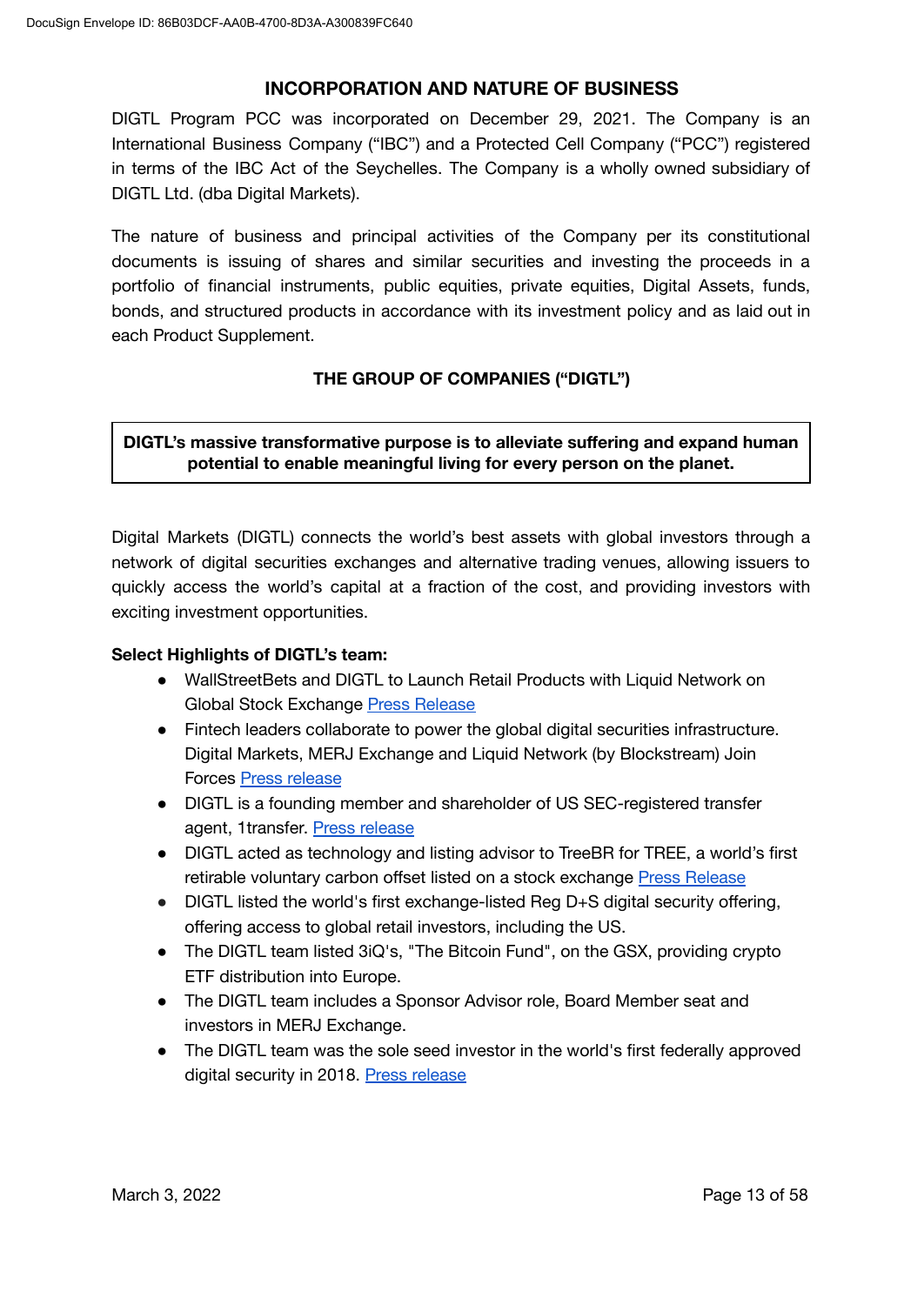| <b>Layer</b>       | <b>Example Partner</b>                                         | <b>Purpose</b>                                                       | <b>Activities</b>                                    |
|--------------------|----------------------------------------------------------------|----------------------------------------------------------------------|------------------------------------------------------|
| Layer 1            | <b>Bitcoin</b>                                                 | Most secure and well<br>known blockchain                             | Registry                                             |
| Layer 2            | <b>Liquid Network</b>                                          | Protocol for digital<br>securities                                   | Issuance, clearing and<br>settlement                 |
| Layer <sub>3</sub> | <b>MERJ Exchange</b>                                           | Compliant trading                                                    | Trade and post-trade                                 |
| Layer 4            | <b>DIGTL</b>                                                   | Interface for issuers<br>and investors                               | Technology for user interface<br>and user experience |
| <b>Issuers</b>     | DIGTL,<br><b>WallStreetBets,</b><br><b>Blockstream, Exodus</b> | Issue various types of securities geared towards<br>global investors |                                                      |
| <b>Investors</b>   | <b>Global institutional</b><br>and retail                      | Invest in global assets                                              |                                                      |

### **Here is how DIGTL fits into the Digital Asset ecosystem:**

DIGTL's mission, vision and core values can be found in Annexure 2 and at [digtl.co/values](http://digtl.co/values).

DIGTL has several subsidiaries mainly focused on financial services. A representation of the DIGTL's structure can be seen in the diagram below.



### **DIGTL Ltd. (dba Digital Markets)**

DIGTL Ltd. (d/b/a Digital Markets) is a BVI Business Company which facilitates access to global trading markets for both issuers and investors. DIGTL Ltd. is organised according to the laws of the British Virgin Islands as a Business Company and was incorporated on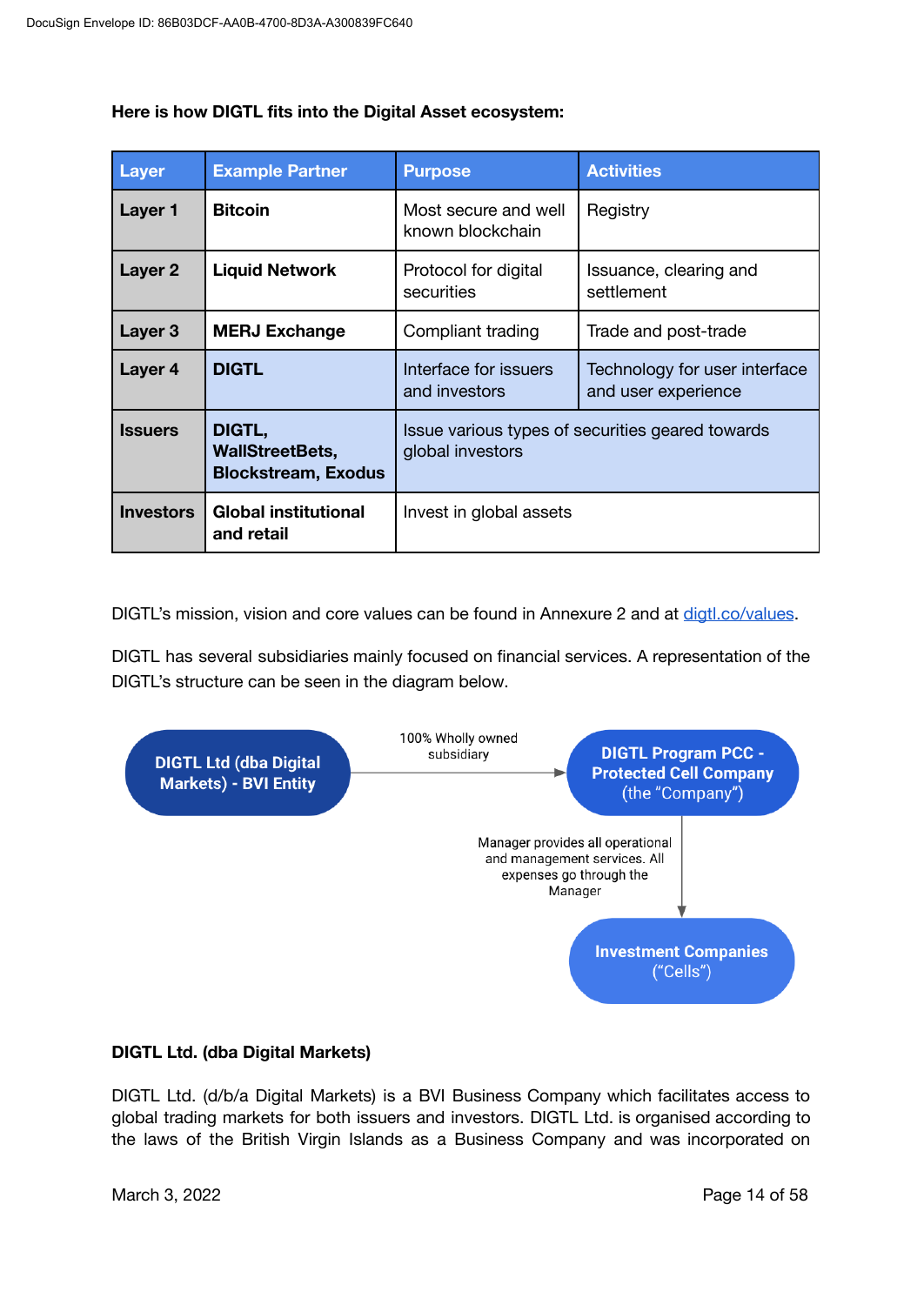September 29, 2020. The principal office of DIGTL Ltd. is located at Intershore Chambers 3rd Floor, Geneva Place, Road Town, Tortola, British Virgin Islands VG1110.

#### **DIGTL Program PCC**

DIGTL Program PCC was incorporated on December 29, 2021. The Company is an International Business Company ("IBC") and a Protected Cell Company ("PCC") registered in terms of the IBC Act of the Seychelles. DIGTL Program PCC is a wholly owned subsidiary of DIGTL Ltd.

The nature of business and principal activities of the Company per its constitutional documents is issuing of equities and similar securities and investing the proceeds in a portfolio of financial instruments, funds, bonds, and structured products in accordance with its investment policy.

DIGTL Program PCC is an investment entity and not an exchange-traded-fund, mutual fund or a regulated fund.

#### **Cells**

DIGTL Program PCC intends to create Cells to hold assets based on specific investment theses. Cells under the Protected Cell Company structure are part of the same legal entity with separate assets and liabilities and are independent of one another. For bankruptcy purposes, the Cells are treated as separate legal entities; creditors cannot go after the assets of other Cells.

These Cells may be listed on digital securities or traditional exchanges.

### **PURPOSE OF LISTINGS**

The purpose of the listing is to enhance the ability of the Company to raise capital in a regulated, yet flexible manner as well as to provide an improved opportunity for investors to invest in unique, high-quality assets in a regulated secondary market, although it is noted that the shares are likely to be highly illiquid. The Cells will be created specifically to hold assets based on specific investment theses in segregated, ring-fenced Cells as Investments. The listed environment provides investors with a high degree of security and the enhanced levels of transparency associated with a listed environment and provides investment opportunities not previously available to global retail investors.

### **THE PROGRAM**

#### **Principal Activities**

The Program has been established to create Cells to hold asset portfolios based on specific investment theses offered to investors.

#### **Investment Policy**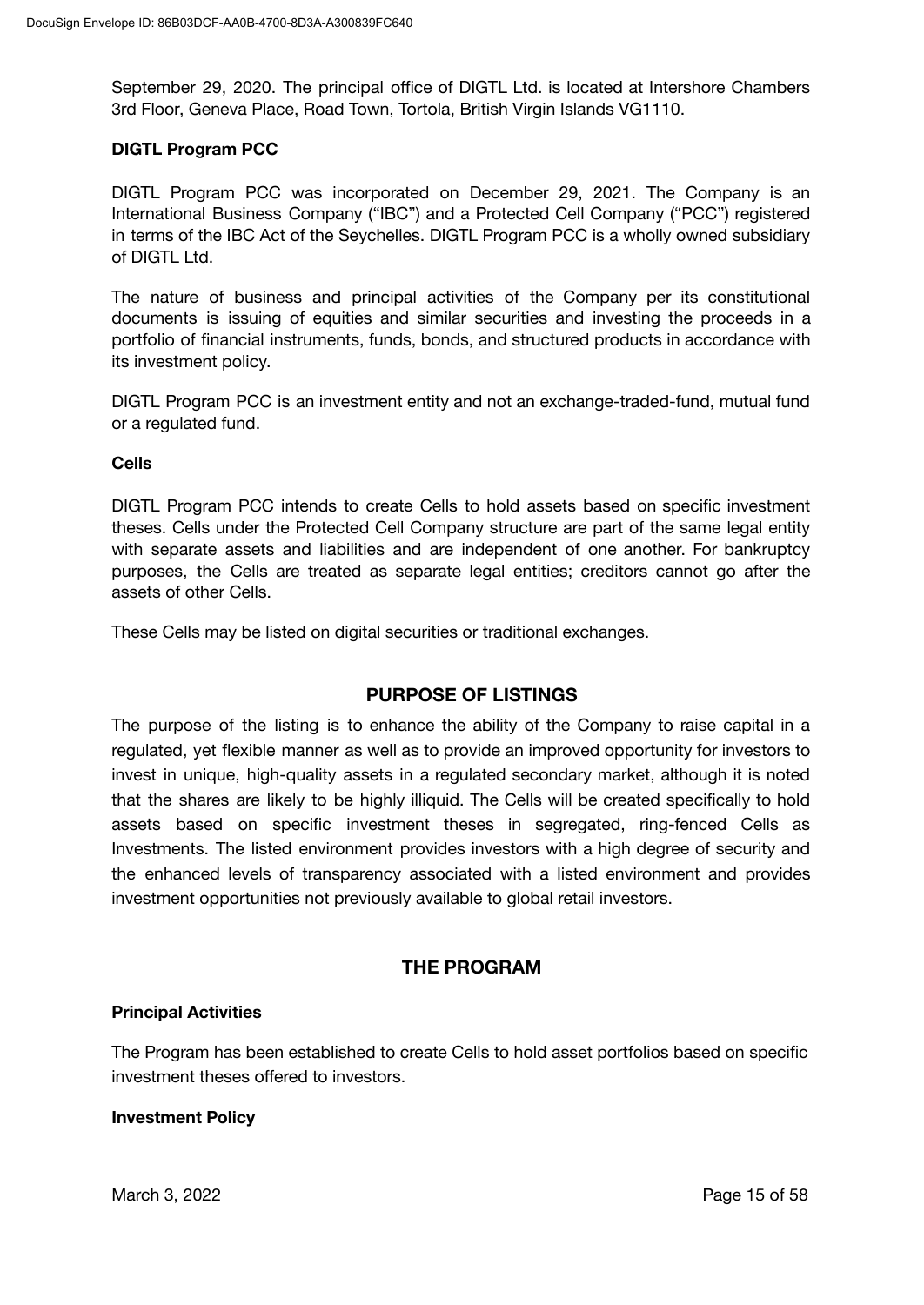The Company has adopted a formal investment policy included in Annexure 1 to this DIGTL Memorandum detailing the core components of the investment policies across all Cells.

Each Product Supplement will provide additional details on the specifics of the investment policy particular to each Cell.

Any deviation from the investment policy described in Annexure 1 will be explained in the Product Supplement.

### **Investment Objectives**

The investment objectives for each Cell can broadly be separated into two categories, namely actively managed and passively managed.

- **1. Actively managed:** The Cell's investment objective is to grow the net asset value of the entire portfolio by making strategic investments in securities or financial instruments, based on an investment thesis. Activities may include active trading by the Trading Team.
- **2. Passively managed:** The Cell's investments objective is to offer investor exposure to a particular security or financial instrument, or a basket of the two.

Investments will be identified as either in each Cell's Product Supplement.

### **Permitted Investments**

The Cells intend to mainly invest in assets and financial instruments directly, but may invest via an intermediary. The Cells may invest in any asset (digital or otherwise) or financial instrument at its sole discretion. Details of the specific assets each Cell intends to invest in will be provided in Product Supplements.

### **Changes to Investment Policy**

The investment policy is the responsibility of the Directors of the Company and has been approved by them. Any changes to the investment policy must be authorised by a meeting of the Directors.

The Investment Committee and the Advisory Board of a Cell may propose changes to its investment policy, but ultimately these will need to be authorised by a meeting of the Directors.

Changes to the investment policy of a Cell may include seeking the advice and opinion of the Investment Committee and the Advisory Board of the Cell, which shall be provided in a timely manner when requested by the Directors.

Any changes to the DIGTL Memorandum investment policy or to the investment policy of a Cell will be communicated to the public ahead of its implementation via an announcement on MERJ's and the Company's websites.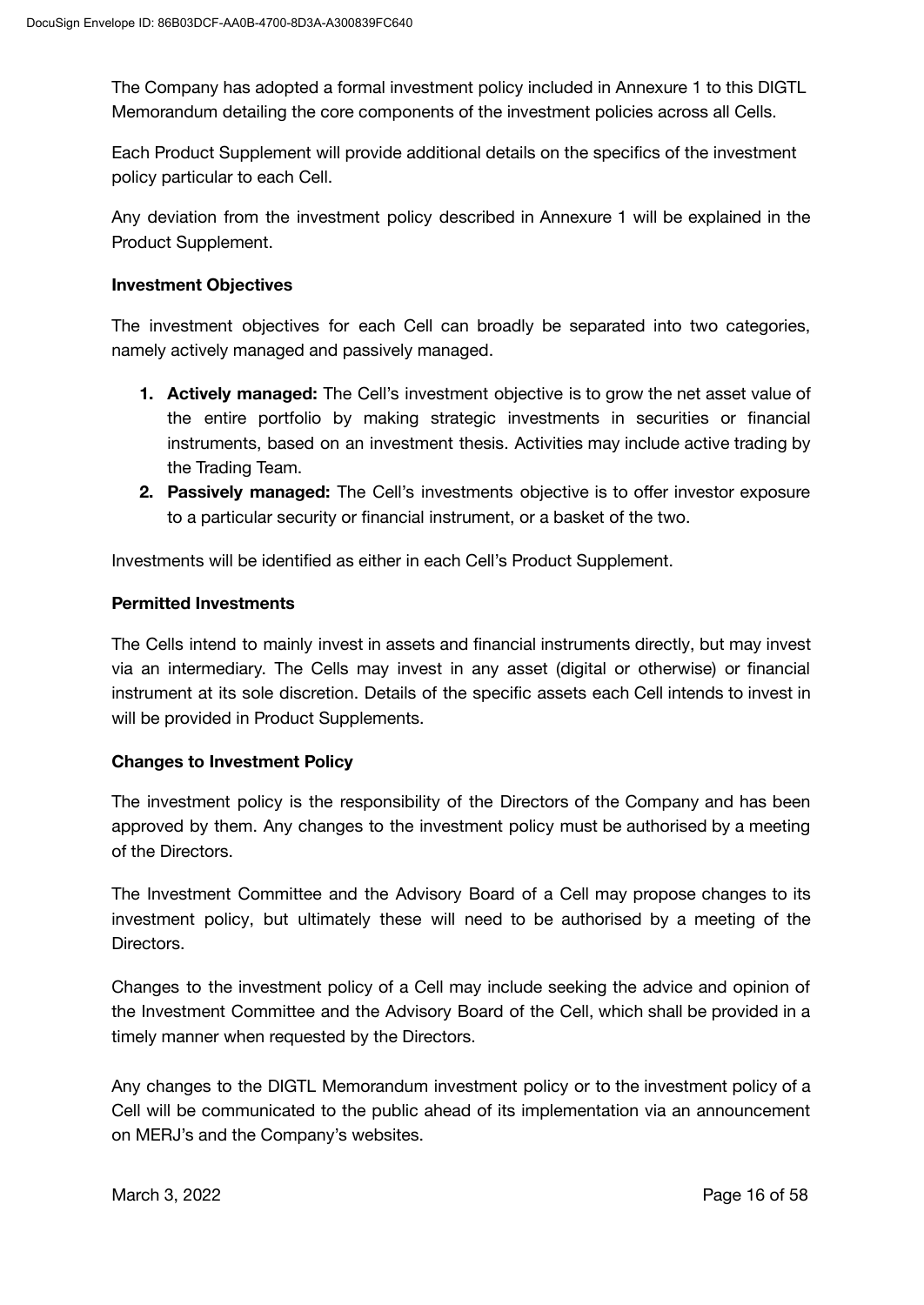Any deviations from the investment policy in this DIGTL Memorandum will be done prior to the commencement of any capital raise for a Cell and will be communicated to the market in the specific Product Supplement.

### **Dividends and Distributions**

Each Cell will have a dividend and/or distributions policy, as appropriate, which will be specified in each Product Supplement.

### **Restrictions on Transferability**

Participation Shares in exchange listed shares are expected to be freely transferable. Any restrictions to Participation Shares will be detailed in the Product Supplement of the Cell. Not all Cell's will be exchange listed. Any Participation Shares will trade in uncertificated form only unless regulation requires otherwise. Trading will initially be restricted to MERJ Exchange and must be in accordance with prevailing MERJ Exchange Market Rules and its appointed clearing agency, MERJ Clearing and Settlement Limited.

### **Management of Cells**

Any deviation from the intended management of the Cells described below will be detailed in the Product Supplement.

Below is a diagram illustrating the relationship between the various groups responsible for the management of the Cells.



March 3, 2022 **Page 17 of 58**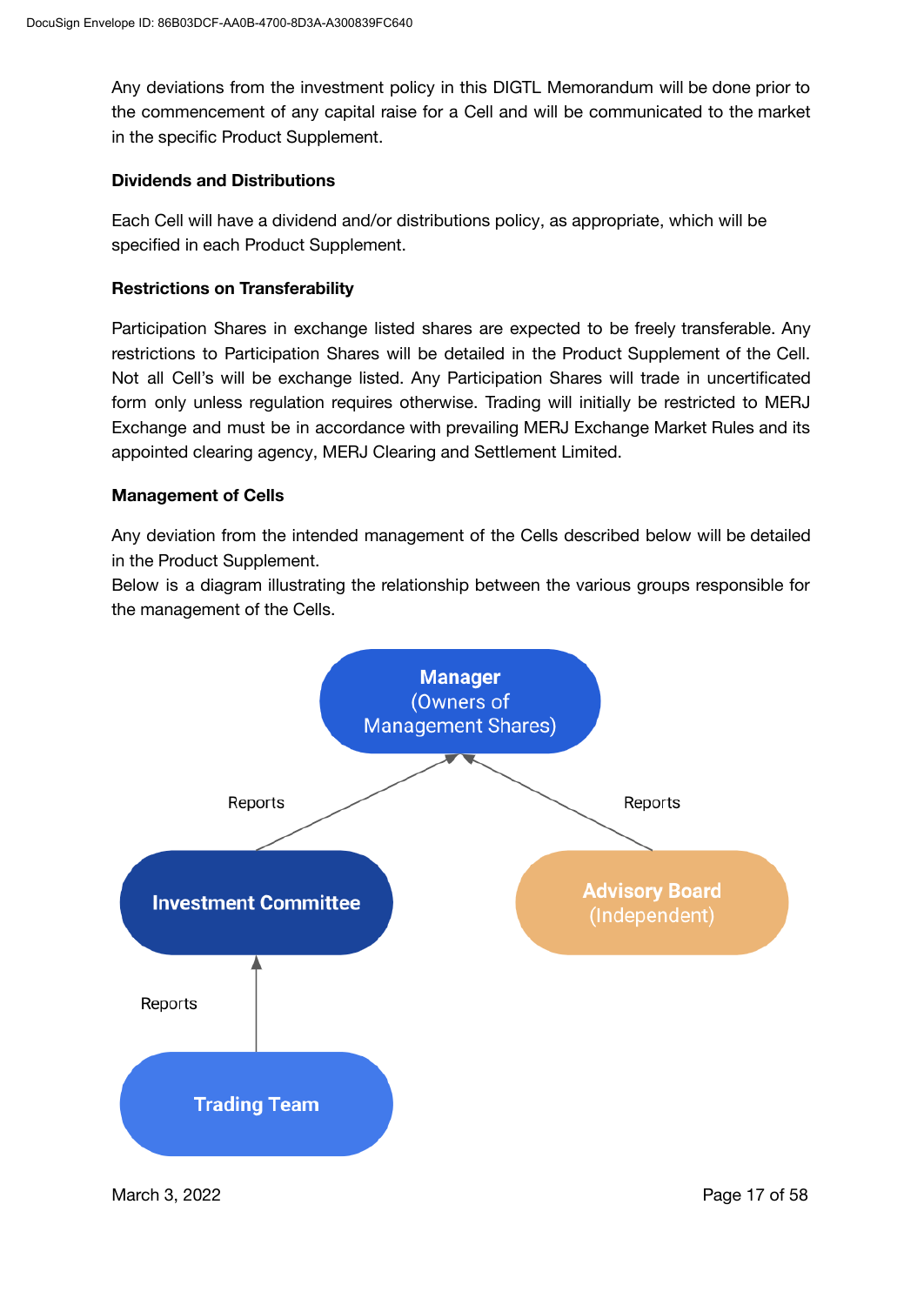### **The Manager**

Unless otherwise indicated in the Product Supplement, the entirety of the Cell's Management Shares will be issued in the name of DIGTL Program PCC who will therefore act as the Manager. Biographies of the Directors of DIGTL Program PCC who will act as the Company's operators to act as the Manager can be found in the 'Biographies of Directors' section of this DIGTL Memorandum.

The Manager intends to be responsible for all the operation of the Cells, leaving the Cells free of the burdens of an operating company with the aim of having the Participation Shares of each Cell represent the value of the underlying assets it is invested in.

The Manager will be managing contractual relationships on behalf of the Cells with banks, attorneys, stock exchanges, advisors, brokers, leases, employees and other service providers.

The Cells will be prohibited from incurring non-product related expenses and all expenses, including the startup costs, will be at the account of the Manager, which will then be reimbursed by the Cell. The specifics of the reimbursement process will be detailed in each Product Supplement.

The Manager will be responsible for the promotion and listing of the Cells on MERJ Exchange.

### **Investment Committee**

The Investment Committee, supported by the Trading Team, will be responsible for the implementation of the Cell's investment policy and for managing the portfolio of the Cells. The Investment Committee will report to the Directors of the Company.

The Investment Committee shall consist of at least the following voting members:

| James Wallace McCreary | Chair of DIGTL Ltd. |
|------------------------|---------------------|
| Kyle Douglas Fry       | CEO of DIGTL Ltd.   |

*Voting members may be increased depending on the Cell. Any changes will be reflected in each Product Supplement.*

Detailed biographies of the Investment Committee members can be found in Annexure 3 of this DIGTL Memorandum.

The responsibilities of the Investment Committee are set out below, to:

- determine the investment strategy for the specified Cell;
- identify associated investment risks for each investment offering and propose measures to mitigate against those potential risks;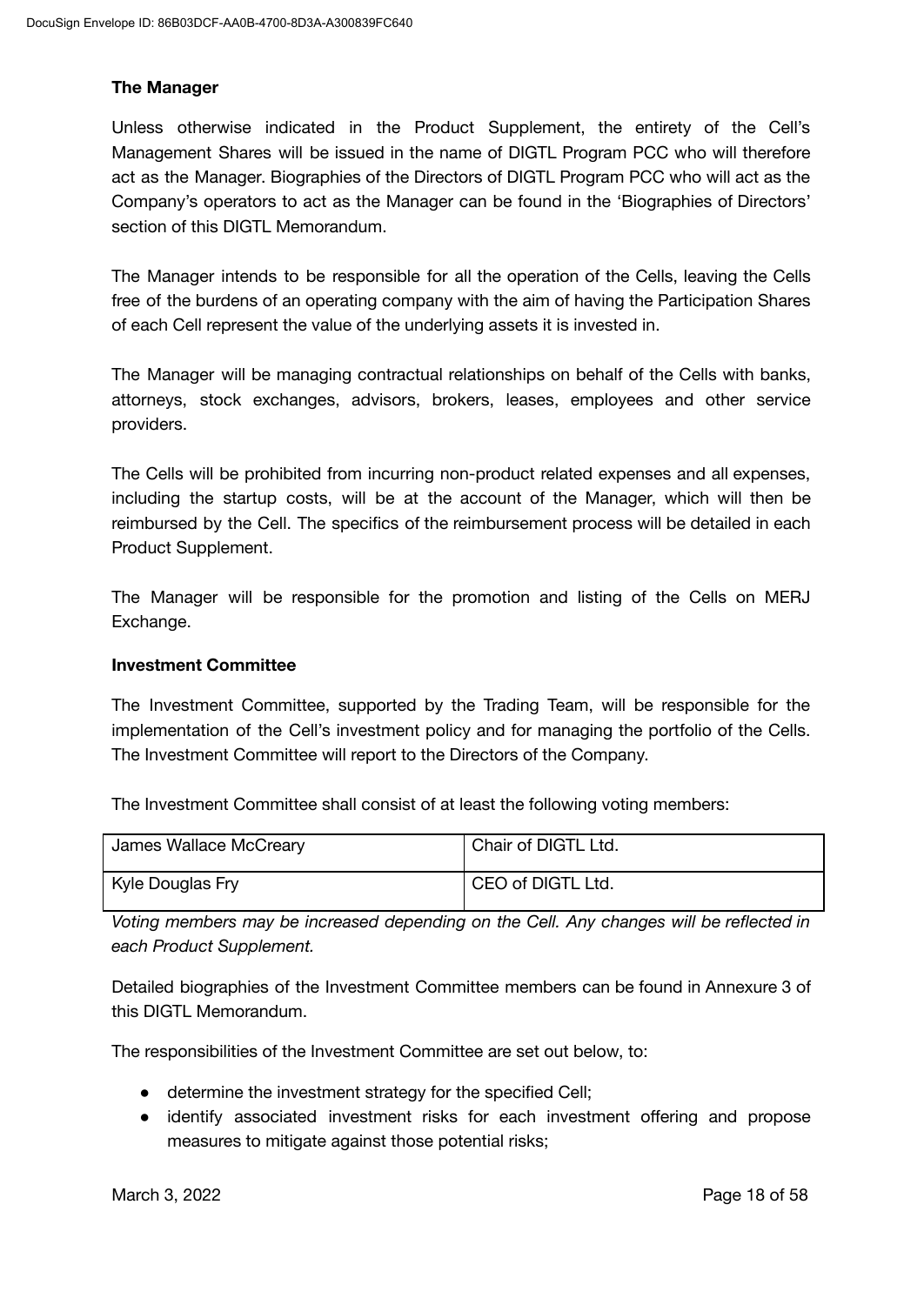- develop investment strategies that will serve the interests of the investors, and maximise returns;
- determine the investment criteria for different transactions;
- identify independent and professional advisors/service providers to assist with due diligence, feasibility and compile or research any information that is necessary to determine the risk and/or feasibility of investment opportunities;
- determine the format and detail the Committee requires for global or country partners to assist the Committee evaluate new partners;
- obtain regular performance reports from existing products under management and review the impact of any unforeseen circumstances on the long term investment strategy, and report thereon.

Meetings:

- The investment committee shall normally meet at least twice a year;
- Meetings may be convened at the request of any member of the Committee or by the Directors of the Company;
- Notice of meetings shall be given to all committee members, the Directors and as appropriate, the Advisory Board members and agenda circulated in advance;
- Meetings may be held in person, by telephone or by virtual meeting.

Any deviations from the Investment Committee in this DIGTL Memorandum will be detailed in the specific Product Supplements.

The Investment Committee members have not received any remuneration from the Company for services as Investment Committee members. There is no intended compensation for the Investment Committee members for the year 2022. Should members be added to the Investment Committee for a specific Cell, their remuneration, if any, will be disclosed in the specific Product Supplement.

### **Trading Team**

The Company employs a trading team of market analysts, traders, market makers and other investment specialists dedicated to the execution of the investment policy of each Cell.

The Trading Team will be responsible for the execution of the day-to-day trading of the Cells, under the direction of the Investment Committee and bound by the risk management regulation set out in the investment policy.

The responsibilities of the Trading Team are set out below:

- Preparing fundamentals analysis, market reports and valuation reports on assets intended for purchase for an actively managed Cells portfolio;
- Rebalancing the portfolio on a regular basis for passively managed Cells, as described in the Product Supplements;
- Purchase and sale of assets and financial instruments based on the investment thesis and the direction of the Investment Committee;
- Creation of ongoing valuation reports for each Cell as required by the Investment

March 3, 2022 **Page 19 of 58**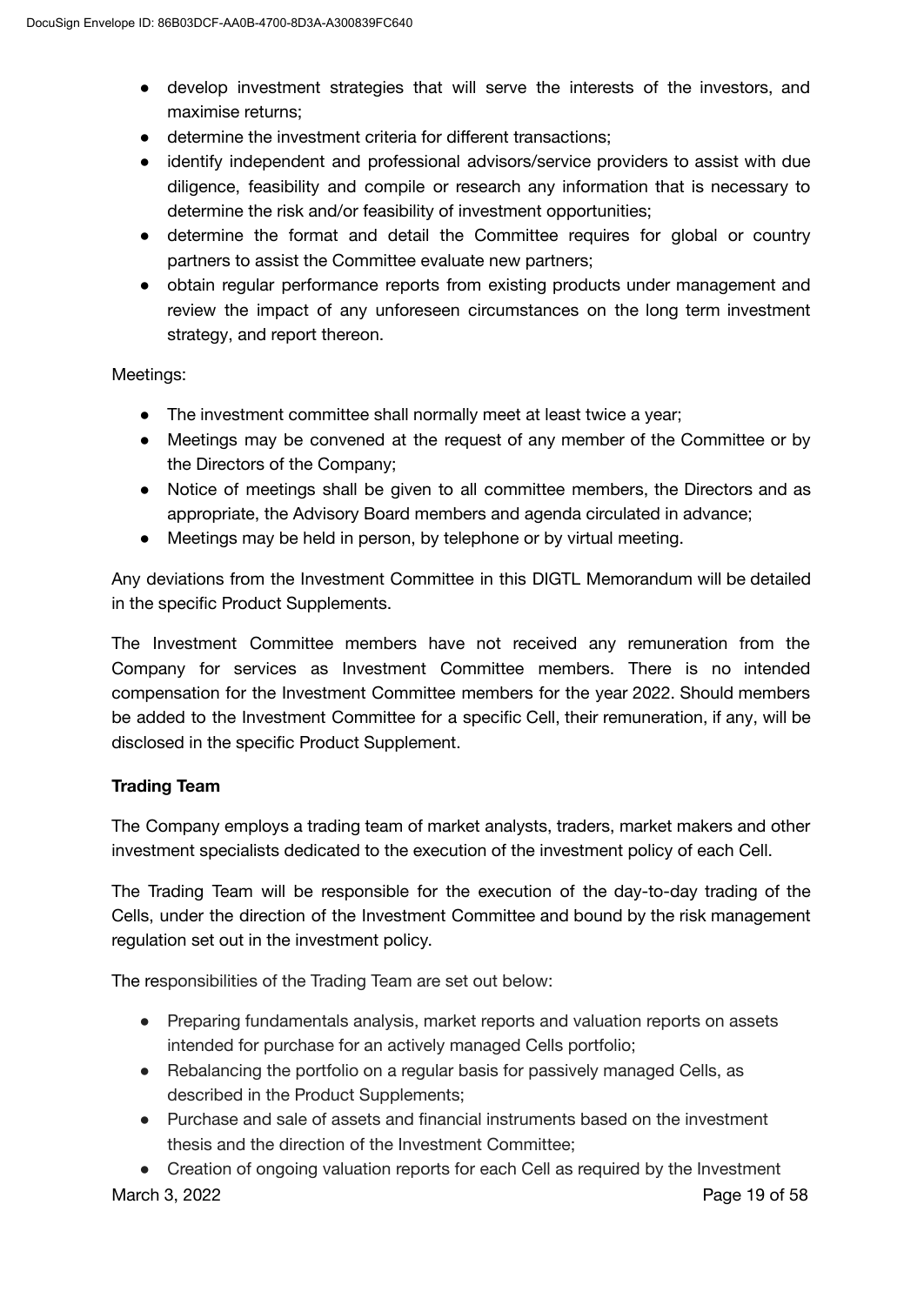Committee;

• Adherence to the risk management regulation set out by this DIGTL Memorandum and the specific risk management regulation set out by the Product Supplements;

The Trading Team will invest in assets using brokerage accounts with various brokers such as Interactive Brokers and on exchanges, where possible, directly such as FTX and Binance. When choosing a broker, the Trading Team will conduct careful evaluation of the suitability of the broker for the purposes of accessing the assets, including a review of any potential risk associated with using a brokerage account. Any risks specific to a brokerage account for a particular portfolio will be disclosed in the Product Supplements.

At the time of this DIGTL Memorandum, the Trading Team is composed of 4 members, including the head of trading, a trader, an investor and a technical analyst. Trading Team members may be added depending on the Cell. Any changes will be reflected in each Product Supplement

### **Biographies of the Trading Team**

Biographies of the Trading Team are in Annexure 4 of this DIGTL Memorandum.

### **Advisory Board**

The Manager may appoint an independent advisory board for Cells as appropriate. The Advisory Board will report to the Manager.

The Advisory Board is distinct from the Board of Directors and is composed solely of persons who do not serve the Company in any other capacity, whether or not the functions of such a board are such as to render its members "directors" within the definition of that term. The Advisory Board has advisory functions as to investments but has no power to determine that any security or other investment shall be purchased or sold by the Cell.

The Advisory Board may, as appropriate, be invited to participate in Investment Committee meetings and Board meetings pertaining to the specific Cell it is appointed for.

Members of each Cell's Advisory Board, including their experience, qualifications and remuneration will be detailed in the Cell's Product Supplement.

### **Conflicts of Interest**

The administration and management of the Cells will be conducted by the Directors. The monitoring of the adherence to the Listing Rules will be conducted by the Sponsor Advisor, with ultimate oversight and control being exercised by the Manager. If a conflict arises that cannot be addressed and resolved by these parties it will be referred to either MERJ Exchange or the Company's auditors depending on the area of dispute, for a binding opinion.

The Directors are shareholders in DIGTL Ltd. (dba Digital Markets), the Sponsor Advisor for this listing. Kyle Douglas Fry will not be the principal sponsor advisor representative for any of the listings.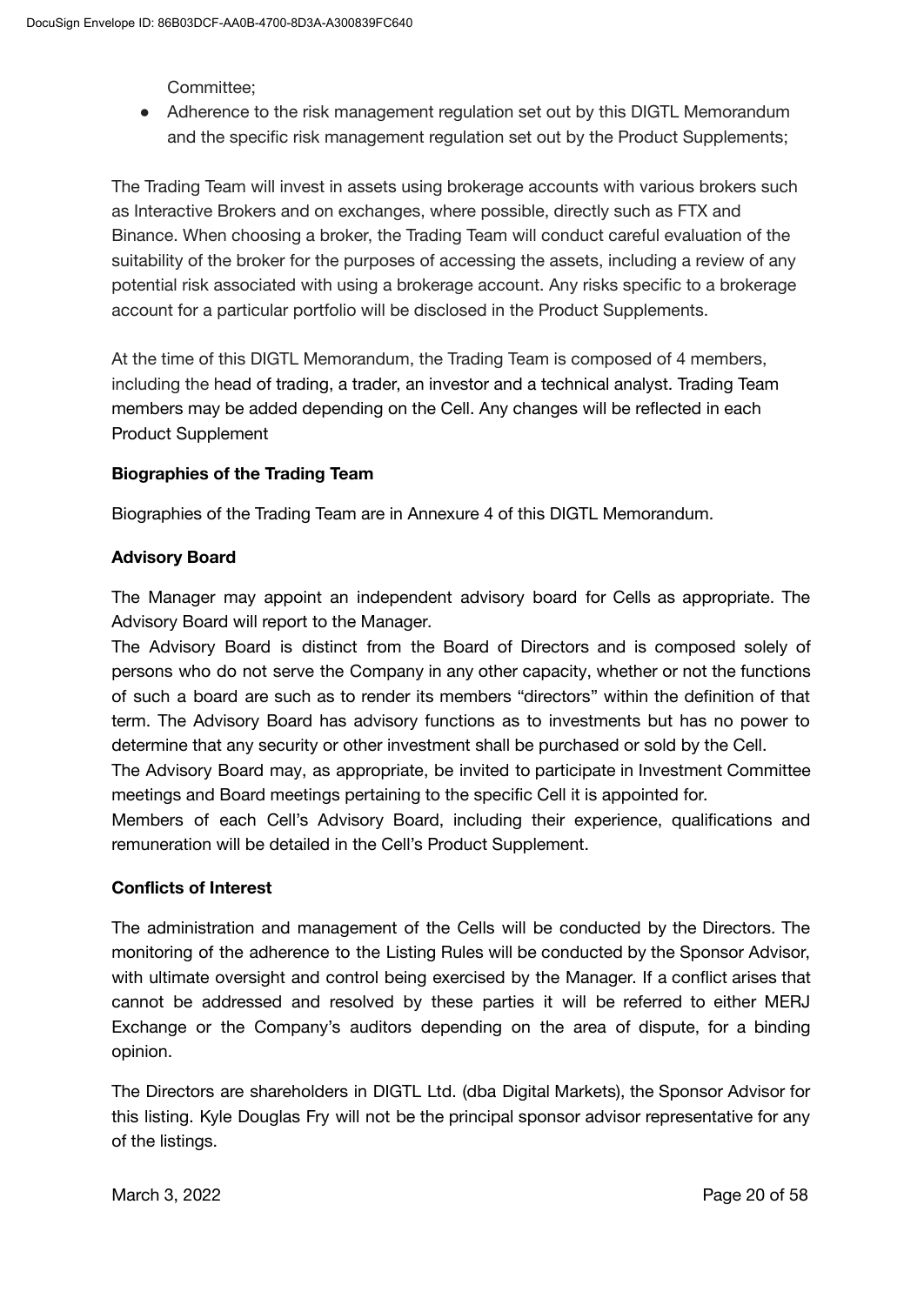The Directors are also members of the Investment Committee for each Cell. Neither James Wallace McCreary nor Kyle Douglas Fry are intended to receive remuneration for their services as members of the Investment Committee. It is intended that where the investment objective of a Cell is actively managed, an independent director will be considered for the Cell's Investment Committee.

In order to maintain its independence and perform its duties with impartiality, the Sponsor Advisor has put the following measures in place:

- The principal sponsor advisor representative will not be a member of the Board, the Investment Committee or the Advisory Board for any of the listings conducted under this Program;
- The principal sponsor advisor representative will not participate in any meetings of the Board, the Investment Committee or the Advisory Board;
- The principal sponsor advisor representative will be the main point of contact for any MERJ-related requests;
- The principal sponsor advisor representative does not currently hold and will not hold, directly or indirectly, more than 5% of the number of issued shares of the new applicant, except where that holding arises as a result of an underwriting obligation;
- If a conflict arises that cannot be addressed and resolved by the Directors and the Sponsor Advisor, it will be referred to either MERJ Exchange or the Company's auditors depending on the area of dispute, for a binding opinion;
- All documentation deemed material, non-public information relating to the Issuer will be kept in access-restricted folders by the principal sponsor advisor representative

### **SHARE CAPITAL AND SHAREHOLDER**

The Ordinary Shares of the Company will not be listed on MERJ Exchange. The only shareholder of the Company is DIGTL Ltd. The Company only has 1 class of share in issue.

**Authorised shares:** 1,000 ordinary shares with a par value of USD 0.01 each. Total authorised capital USD 10.00.

**Issued shares:** 1,000 ordinary shares with a par value of USD 0.01 each. Total Issued capital USD 10.00.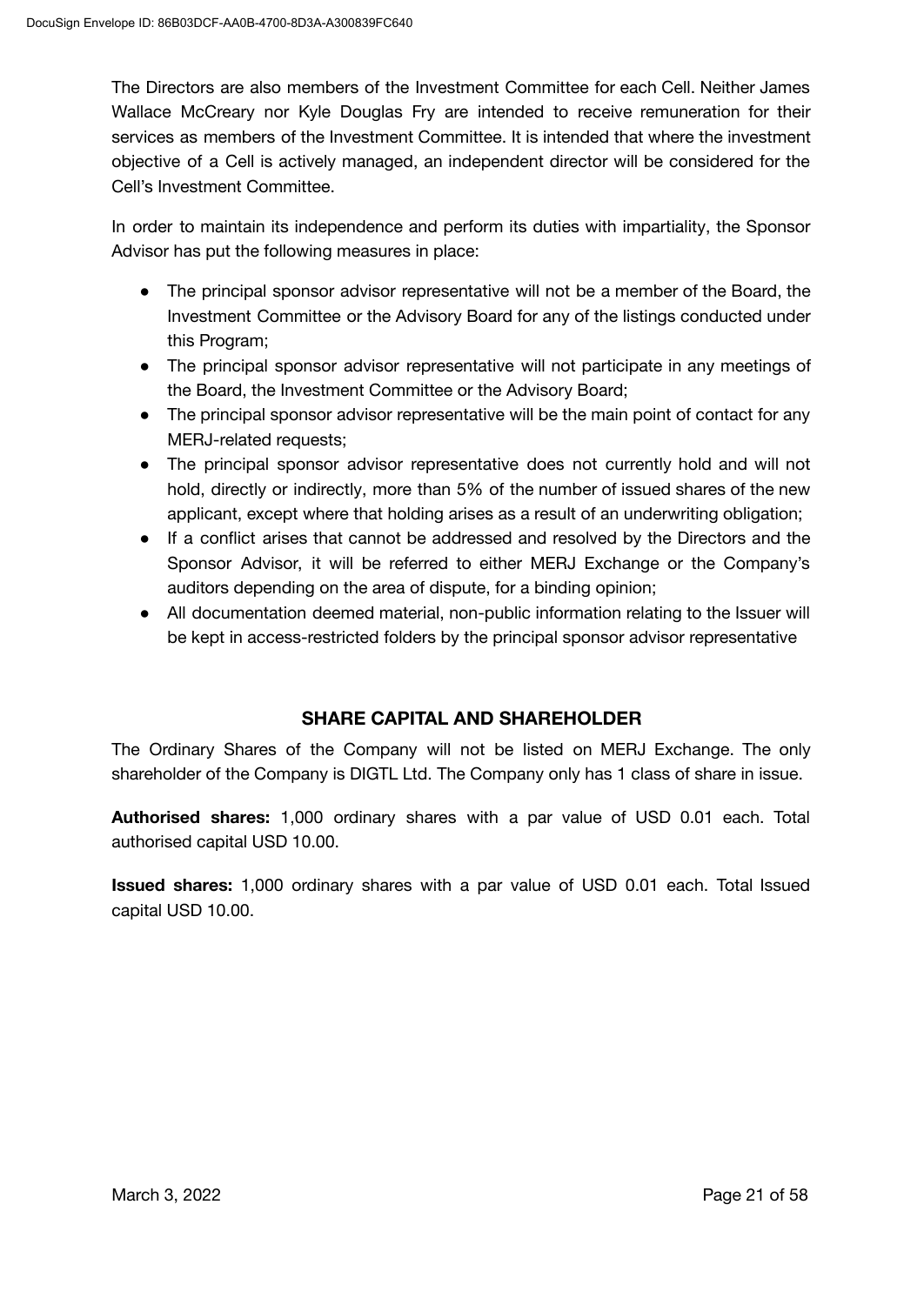### **DIRECTORS AND KEY EXECUTIVES**

### **Directors**

| <b>Name</b>                  | <b>Qualifications</b>                                                                                                                                                                                                                        | <b>Position</b>            |
|------------------------------|----------------------------------------------------------------------------------------------------------------------------------------------------------------------------------------------------------------------------------------------|----------------------------|
| James<br>Wallace<br>McCreary | Serial tech entrepreneur with 20+ businesses, venture<br>investor in 100's of companies, board member of the GSX<br>Group and applied to the Financial Services Authority<br>Seychelles to be included as a board member of MERJ<br>Exchange | Chair &<br><b>Director</b> |
| Kyle Douglas<br>Fry          | MBA from Columbia Business School, Over 10 years as a<br>FINRA registered representative. ~10 years senior M&A<br>investment banker at Credit Suisse. MERJ Sponsor<br>Advisor for over a year                                                | CEO &<br><b>Director</b>   |

#### **Biographies of Directors**

#### **James Wallace McCreary**

James is a serial tech entrepreneur, having built hundreds of applications inside dozens of softwares over the last 30 years. He is an active venture investor and avid social change agent. James is also a global law, governance and macroeconomics hobbyist.

James is Chair at DIGTL, a global digital financial firm, which connects the world's assets with international investors through a network of digital securities exchanges.

James co-created DIGTL to help innovators find the capital necessary to build their solutions and empower investors to intelligently invest in technology companies. He thinks social impact companies are the best catalyst for positive global change.

James believes meaningful living is a human right. He thinks self-sovereign identity, unmitigated financial inclusion, and peer-to-peer monetary systems are the next global civil rights movement.

James is wholly committed to migrating all the world's assets to the new, open digital financial system to help create a fair and equitable socio-economic system for all.

#### **Kyle Douglas Fry**

Kyle Douglas Fry is CEO, Co-Founder and Director of DIGTL Ltd. Kyle believes deeply in DIGTL's purpose, mission, vision and core values, as well as in his co-founder and the organisation's core team.

Kyle has been in the Digital Asset industry since 2018 and held roles of President in other fintech ventures. He has spent significant time building the infrastructure required to pursue DIGTL's mission and realise its vision. He has direct Digital Asset experience in technology development, investment banking, venture capital and asset management. Kyle was a FINRA registered representative for over 12 years and has deep expertise and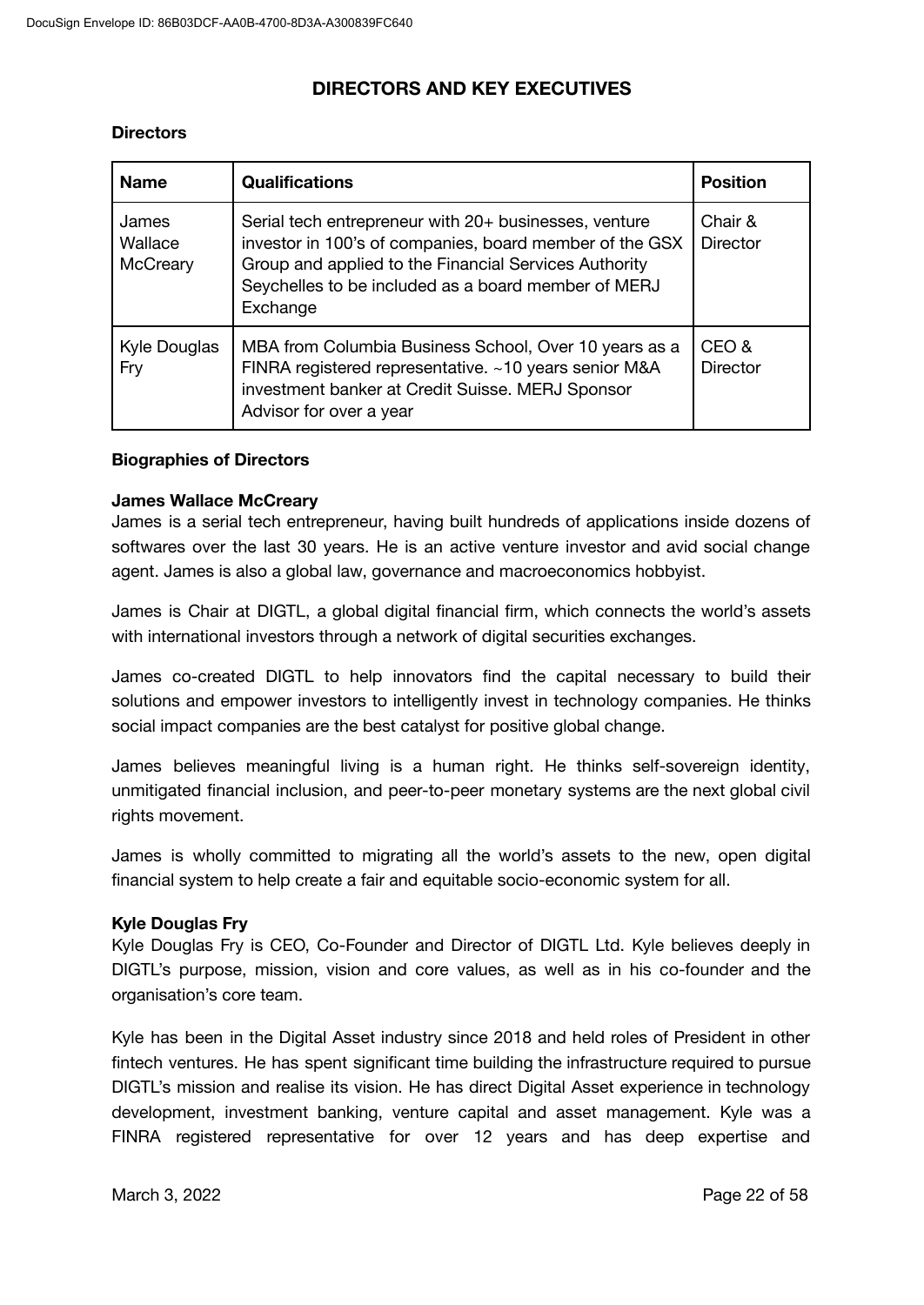understanding of US securities regulation. Kyle has also been a Sponsor Advisor to MERJ for over a year.

Previous to his entrance into Digital Assets full-time, Kyle spent almost 10 years at Credit Suisse providing M&A investment banking advisory services, mostly in technology, to public and private companies, as well as private equity firms. Kyle led numerous transactions from initial engagement to closing as well as announced over \$80 billion of M&A deals over his career.

Prior to Credit Suisse, for approximately five years, Kyle held various analytical roles combining technology and finance at a company based in Colorado. He was raised in Omaha, Nebraska.

Kyle has an MBA in finance from Columbia Business School, in New York, where he graduated with honors and a B.S. in Computer Information Systems from Colorado State University.

Hobbies: Kyle is an avid crossfitter and snowboarder and many other fitness activities. He is also pursuing a passion for the piano.

#### **Directors Contact Details**

The Directors can be contacted via the Company at its registered address.

#### **Interests of Directors**

James Wallace McCreary and Kyle Douglas Fry have an indirect beneficial interest in the Company of 80% and 20%, respectively.

#### **Remuneration of Directors**

The Directors have not received any remuneration from the Company for services as Directors. There is no intended compensation for the Directors for the year 2022.

#### **Appointment and Remuneration of Directors**

- An appointment of a Director by the Board of Directors must be ratified by the shareholders at the first general meeting of shareholders after the appointment.
- Each Director holds office until his successor takes office or until his earlier death, resignation, or removal, or in the case of a Director that is a company, upon issue of an order for the winding up or dissolution of such company.
- A Director shall cease to hold the office of Director if a majority of the Directors require his resignation in writing. Should there be an even number of Directors and a voting split, the Chair of the Board will have the deciding vote. A Director may resign his office by giving written notice of his resignation to the Company, and the resignation has effect from the date the notice is received by the Company or from such later date as may be specified in the notice.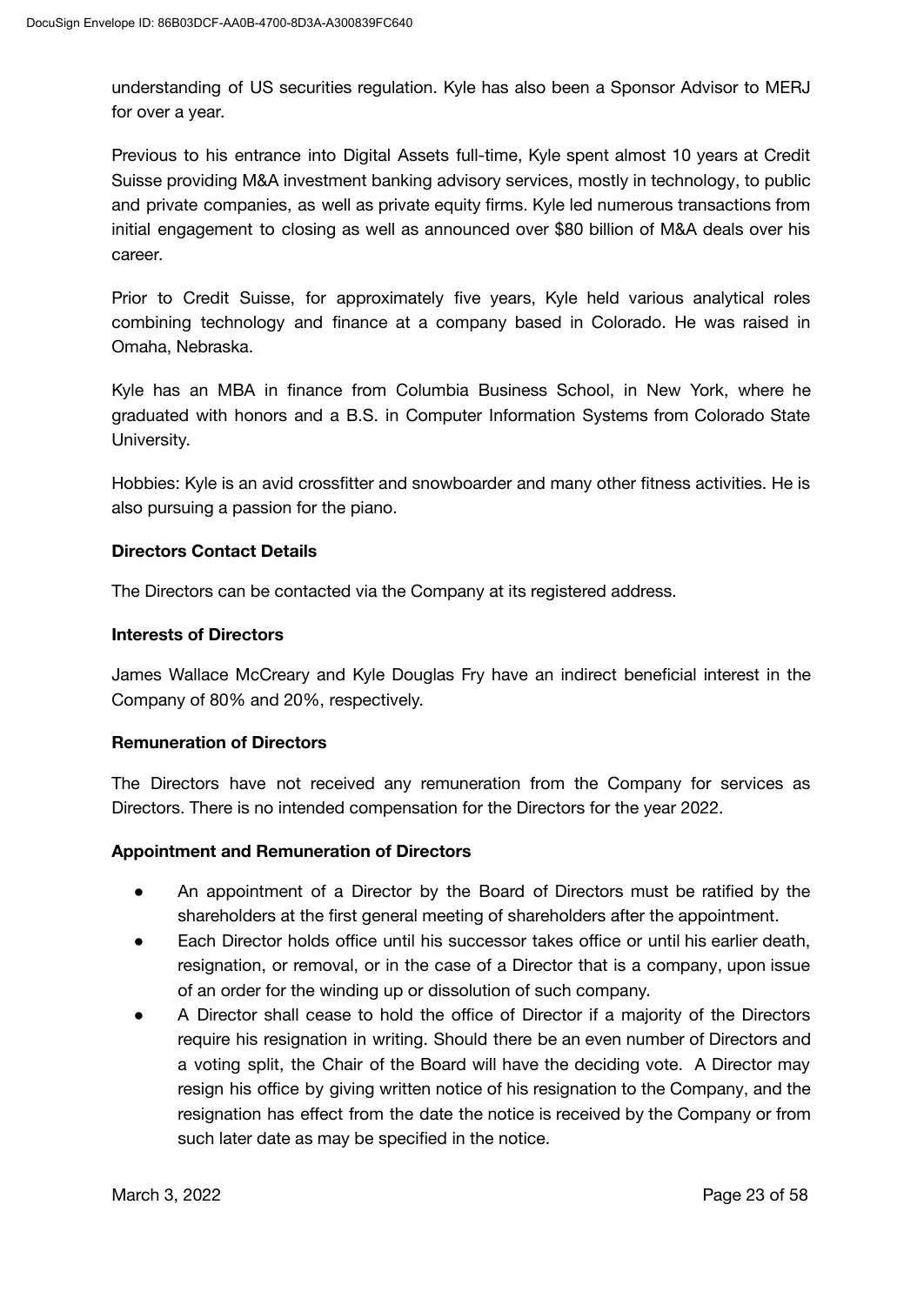- A vacancy in the board of Directors may be filled by a resolution of members or of the majority of the remaining Directors.
- A Director may be removed from office by a resolution of members or by a resolution of Directors.
- The Directors may, by a resolution of Directors, fix the emoluments of Directors in respect of services to be rendered in any capacity to the Company.

### **General**

The Directors of the Company have all completed and signed the Director's Declaration required in terms of Schedule 13 of the Listings Rules and have confirmed that they have not been:

- disqualified by any court from acting as a Director of a company or from acting in the management or conduct of the affairs of any company or been the subject of any public criticisms by statutory or regulatory authorities (including recognized professional bodies);
- convicted of any offence involving dishonesty, fraud or embezzlement or convicted in any jurisdiction of any criminal offence (without the option of paying a fine) or any offence under legislation relating to the Act;
- adjudged bankrupt or declared insolvent or entered into any individual voluntary compromise arrangements or creditor's liquidation or been sequestrated in any jurisdiction or been a Director of any company or a partner of any partnership at the time or within the twelve months preceding any of the following events taking place: receivership, compulsory liquidation, creditor's voluntary liquidation, administration, company voluntary arrangements or any composition or arrangement with creditors generally or any class of creditors; and /or
- barred from entry into any profession or occupation.

In addition, the Directors have:

- acknowledged that they understand their duties in terms of the Listing Rules;
- undertaken to comply with the Listings Rules and to discharge their duties in ensuring such compliance whilst Directors; and
- acknowledged that certain of the Listings Rules affect them directly in their personal capacities as well as in their capacities as Directors and have undertaken to be bound by and to comply with all such Rules whilst they are Directors.

James Wallace McCreary is a member of the board of the GSX Group and has applied to the Financial Services Authority Seychelles to be included as a board member of MERJ Exchange. The Directors of the Company have various other Directorships none of which are material to DIGTL Program PCC other than their participation in the senior management of DIGTL Ltd.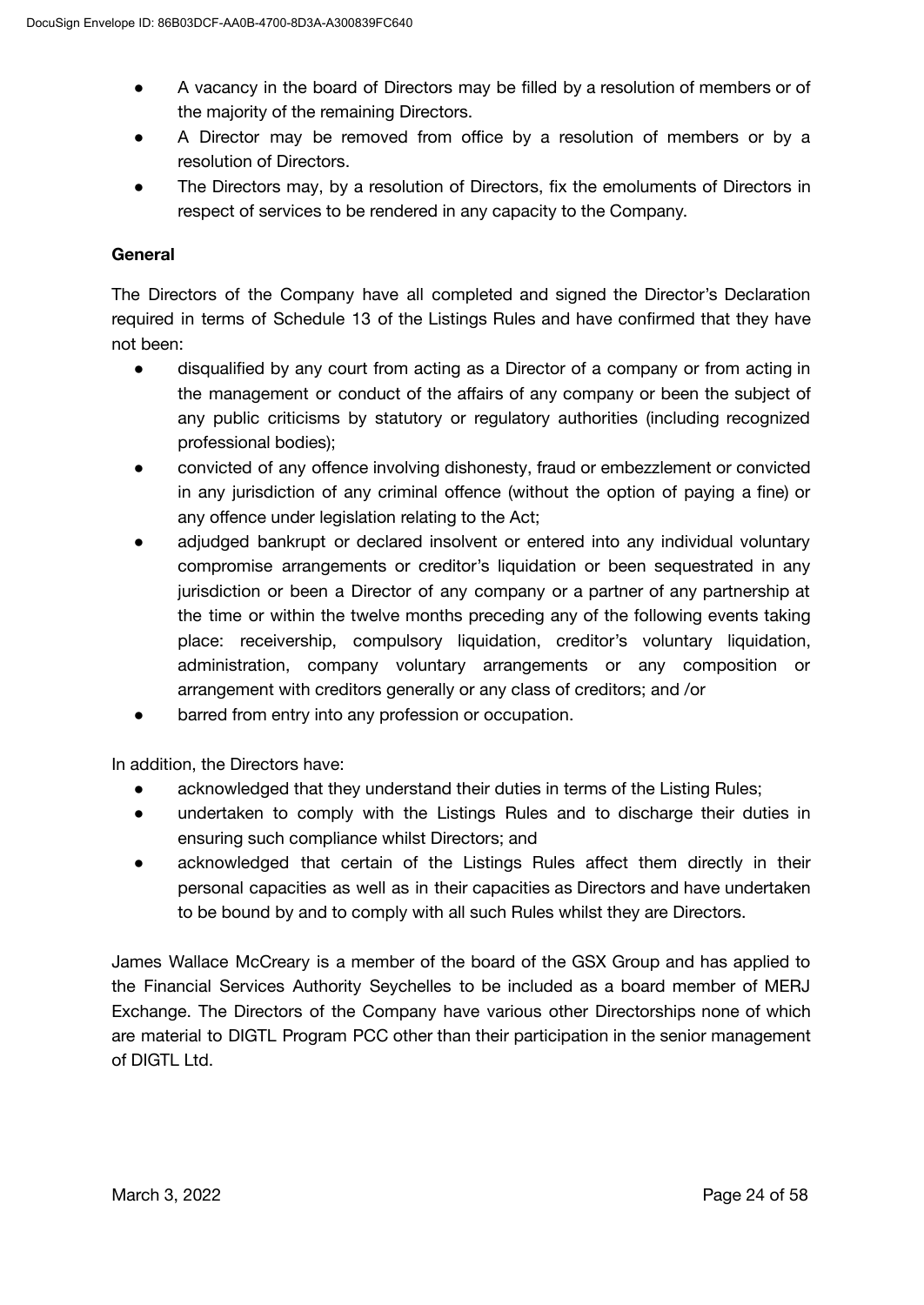### **RISK FACTORS**

## **THE FOLLOWING RISK FACTORS MARK OUT A NUMBER OF RISKS IN THE COMPANY'S BUSINESS; HOWEVER, THIS SECTION DOES NOT PURPORT TO BE A COMPLETE EXPLANATION OF THE RISKS INVOLVED IN THE COMPANY.**

Investment into new assets, nascent industries and early-stage enterprises may involve a high degree of risk. You should be aware of your risk tolerance level and financial situations at all times or consult a professional advisor before making any investment decision. The following is not intended to be a comprehensive list nor a substitute for discussing the risks of specific investment opportunities with your professional advisors, including your legal, tax and financial advisors. **YOU SHOULD NOT CONSIDER INVESTING IN SECURITIES ISSUED BY THE COMPANY UNLESS YOU CAN AFFORD TO LOSE YOUR ENTIRE INVESTMENT WITHOUT A CHANGE IN YOUR LIFESTYLE.**

### **Country Risks**

### **Seychelles Sovereign Credit Rating**

Fitch's credit rating for Seychelles was last reported at B+ with a stable outlook.

#### **Seychelles Politics**

The democratic environment prevailing in the country, underpinned by the implementation of what is widely believed to be a progressive Constitution, coupled with the support from the international community reduces the risk of any significant political unrest. It is noted that the National Assembly changed control in 2020 for the first time since independence in 1976. The transition was peaceful and there has been no political or social unrest, which is a sign of a maturing democracy.

### **British Virgin Island Credit Rating**

There are no current credit ratings from Fitch or Moody's for the British Virgin Islands. However, the Government of the British Virgin Islands did [receive](http://www.bvi.gov.vg/sites/default/files/263_-_government_receives_high_credit_rating_from_regional_body_-_report.pdf) a high level of [creditworthiness](http://www.bvi.gov.vg/sites/default/files/263_-_government_receives_high_credit_rating_from_regional_body_-_report.pdf) rating from the Caribbean Information and Credit Rating Services [\(CariCRIS\)](http://www.bvi.gov.vg/sites/default/files/263_-_government_receives_high_credit_rating_from_regional_body_-_report.pdf) with a stable outlook in 2017. CariCRIS has reaffirmed its 'high creditworthiness' issuer credit ratings to the Government of the British Virgin Islands in 2021.

Credit ratings can change from time to time and therefore can have a significant impact on investments in the country. Any further downgrade of the sovereign credit ratings could heighten investors' perception of risk and, as a result, adversely affect the price of the Participation Shares. We cannot guarantee that the rating agencies will maintain these classifications in relation to sovereign credit rating. No matter what the systems, controls and procedures businesses may design to mitigate political risk, there can be no assurance that any adverse political events will not have an adverse impact on the Company.

### **British Virgin Island Politics**

The British Virgin Islands is a British overseas territory. The BVI's political environment is that of a parliamentary representative democratic dependency. Executive authority is vested

March 3, 2022 **Page 25 of 58**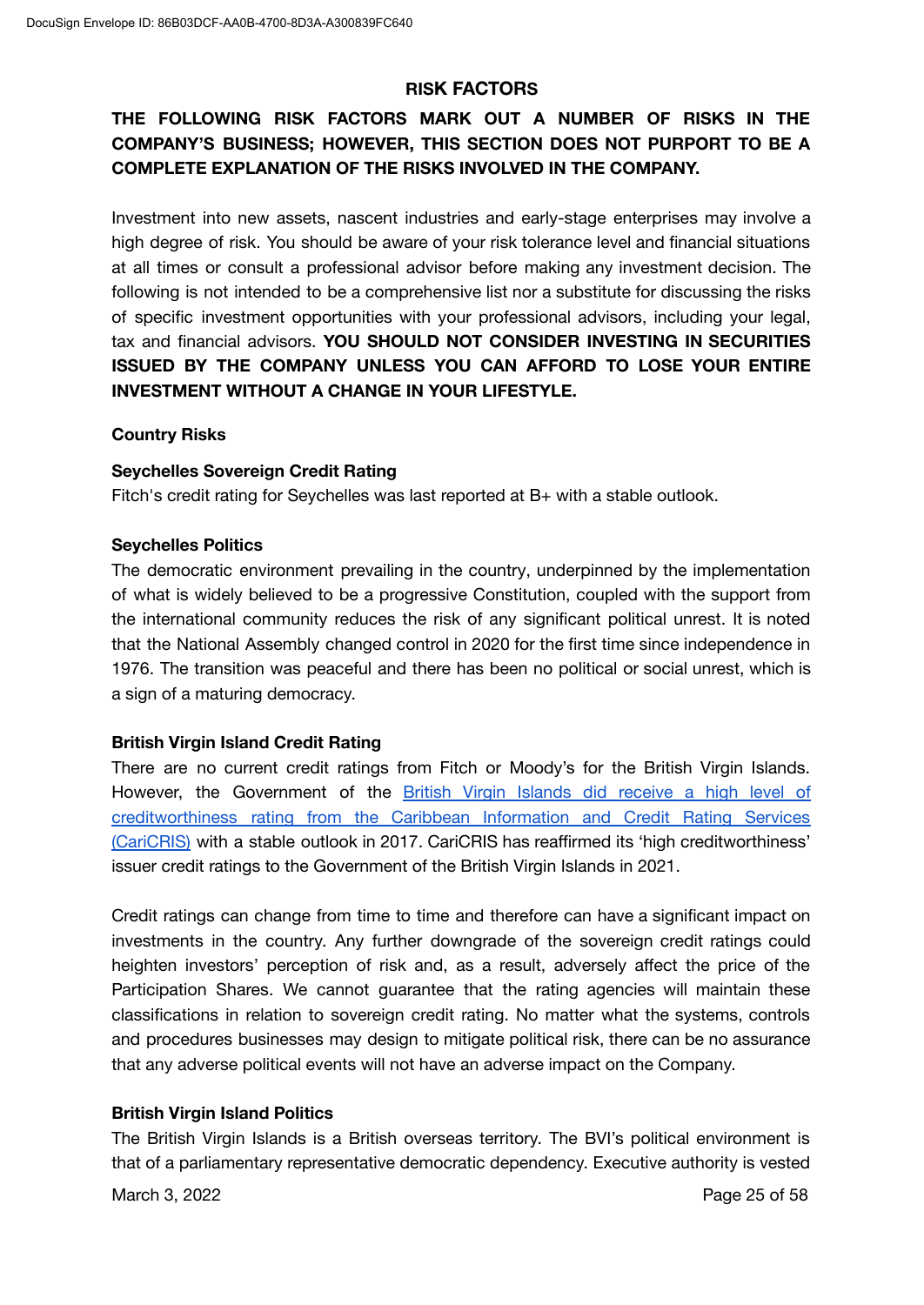in the Queen and is exercised on her behalf by the Governor. The Head of Government is the Premier, who is elected in a general election along with other members of the House of Assembly.

#### **Macro-Risks**

Specific issues include growth, inflation, unemployment, interest rates, exchange rates, money supply, trade deficits and budget deficits. Different monetary and fiscal policies affect the aggregate behaviour of the population which then affects macroeconomic performance. These policies change from time to time based on domestic events as well as regional and international events. Reduced volatility in key macroeconomic indicators can assist the growth prospects and operational results. The Company has put in place a business strategy to minimize our exposure to adverse economic conditions, however, this cannot provide an assurance that adverse economic conditions cannot hamper the Company's performance.

### **Capital Risk Management**

The Company's capital is managed with the objective of safeguarding the Company's ability to continue operating as a going concern, providing equitable returns and benefits to stakeholders, and sustaining an optimal capital structure.

The capital structure of the company predominantly consists of debt and equity.

### **Liquidity Risk**

Liquidity risk arises when the Company, despite being solvent, cannot maintain or generate sufficient cash resources to meet its obligations as they fall due, or can only do so at materially disadvantageous terms. A liquidity event may arise as a result of a wide-ranging disruption in asset markets which results in normally liquid assets becoming illiquid.

The Company manages liquidity risk through an ongoing review of its future commitments and corresponding assets. The Company further mitigates liquidity risk by maintaining sufficient cash and liquid marketable securities, and the availability of funding through an adequate amount of committed credit facilities.

### **Credit Risk**

Credit risk comprises counter party, settlement, and concentration risk.

Counterparty risk is the risk of loss to the Company as a result of failure by a counterparty to meet its financial and or contractual obligations. This risk has two components:

Settlement risk is the risk of loss to the Company from settling a transaction where value is exchanged, but where it fails to receive all or part of the counter value.

Credit concentration risk is the risk of loss to the Company as a result of excessive build-up of exposure to, among others, a single counterparty or counterparty segment, industry, March 3, 2022 **Page 26 of 58**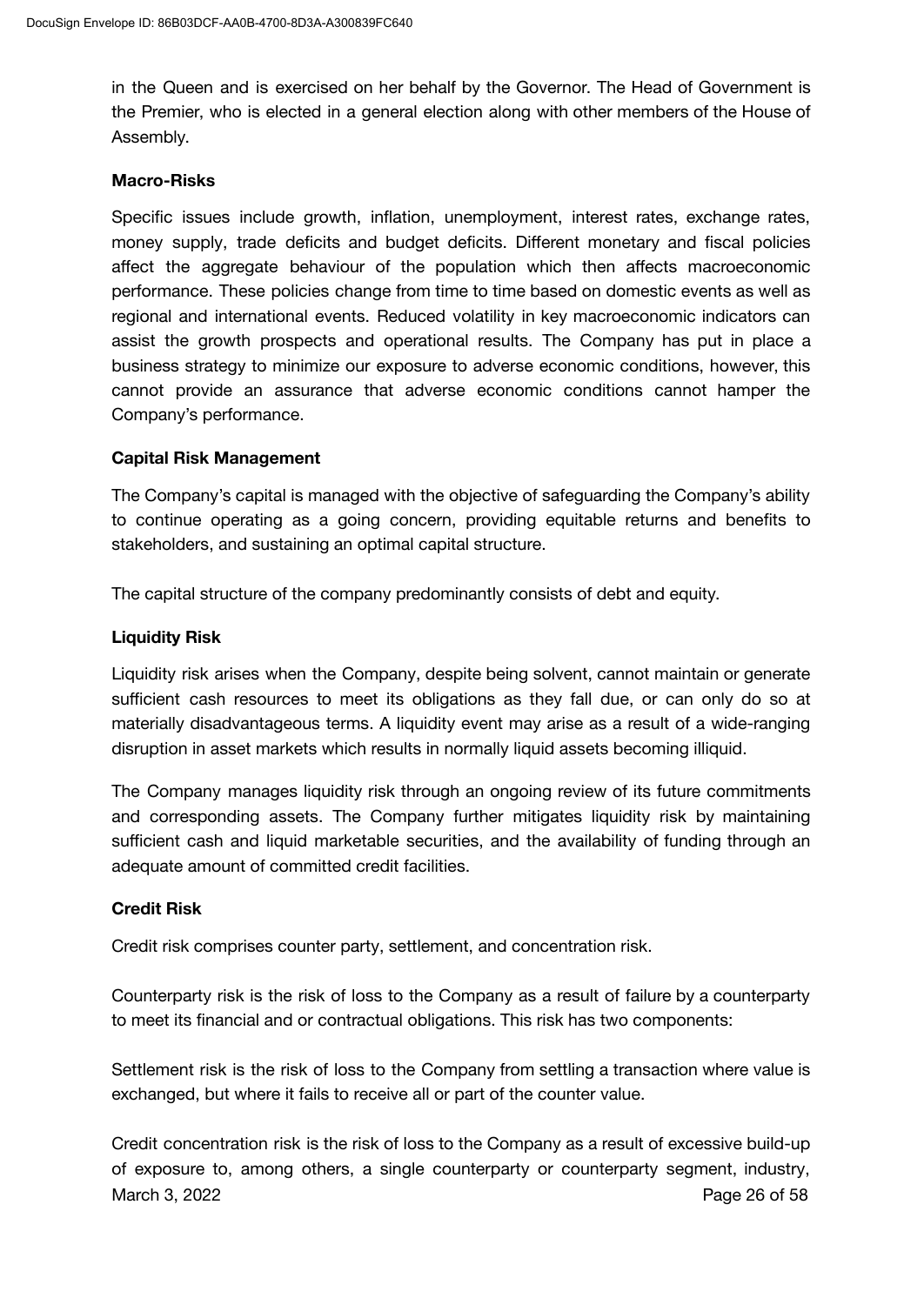market, product, financial instrument or type of security, or a maturity. This concentration typically exists where a number of counterparties are engaged in similar activities and have similar characteristics, which could result in their ability to meet contractual obligations being similarly affected by changes in economic or other conditions.

### **Price Risk**

Price risk is the risk of a change in the actual or effective market value or earnings of a portfolio of financial instruments caused by adverse movements in the interest rates, credit spreads or liquidity premiums.

### **Cyber-Security Risk**

The Company, and its service providers, may be prone to operational and information security risks resulting from cyber-attacks. Cyber-attacks include, among other behaviours, stealing or corrupting data maintained online or digitally, denial of service attacks on websites, the unauthorised release of confidential information or various other forms of cyber security breaches. Cyber-attacks affecting the Company or its advisors, custodian, transfer agent, intermediaries and other third-party service providers may adversely impact the Company. For instance, cyber-attacks may interfere with the processing of shareholder transactions, cause the release of private shareholder information or confidential business information, impede trading, subject a company to regulatory fines or financial losses and/or cause reputational damage. The Company may also incur additional costs for cyber security risk management purposes. While the Company's service providers have established business continuity plans, there are inherent limitations in such plans and systems including the possibility that certain risks have not been identified. Furthermore, the Company cannot control the cyber security plans and systems put in place by its service providers or any other third parties whose operations may affect the Company or its shareholders.

### **Operational Risk**

Operational risk is the risk of a loss arising from inadequate or failed internal processes, people and systems or external events. The Company is mainly exposed to operational risk associated with the activities of DIGTL Ltd. (dba Digital Markets) and manages all operational aspects of the Company.

### **Key Person Dependency Risk**

Being a company with no employees, each Cell depends on DIGTL Program PCC, the sole Director and Manager of the Cell. The loss of any key persons at DIGTL Program PCC due to resignation or disability may result in an interruption in business continuity and possible damage to the Cell's reputation.

To mitigate these risks, DIGTL Program PCC maintains a network of qualified third-party advisors who could assist in operating a Cell in the case of a loss of a key person. DIGTL Program PCC is putting in place a succession plan and has in place business process documentation as would be necessary to empower someone else to carry out the tasks in order to avoid business interruptions.

March 3, 2022 **Page 27 of 58**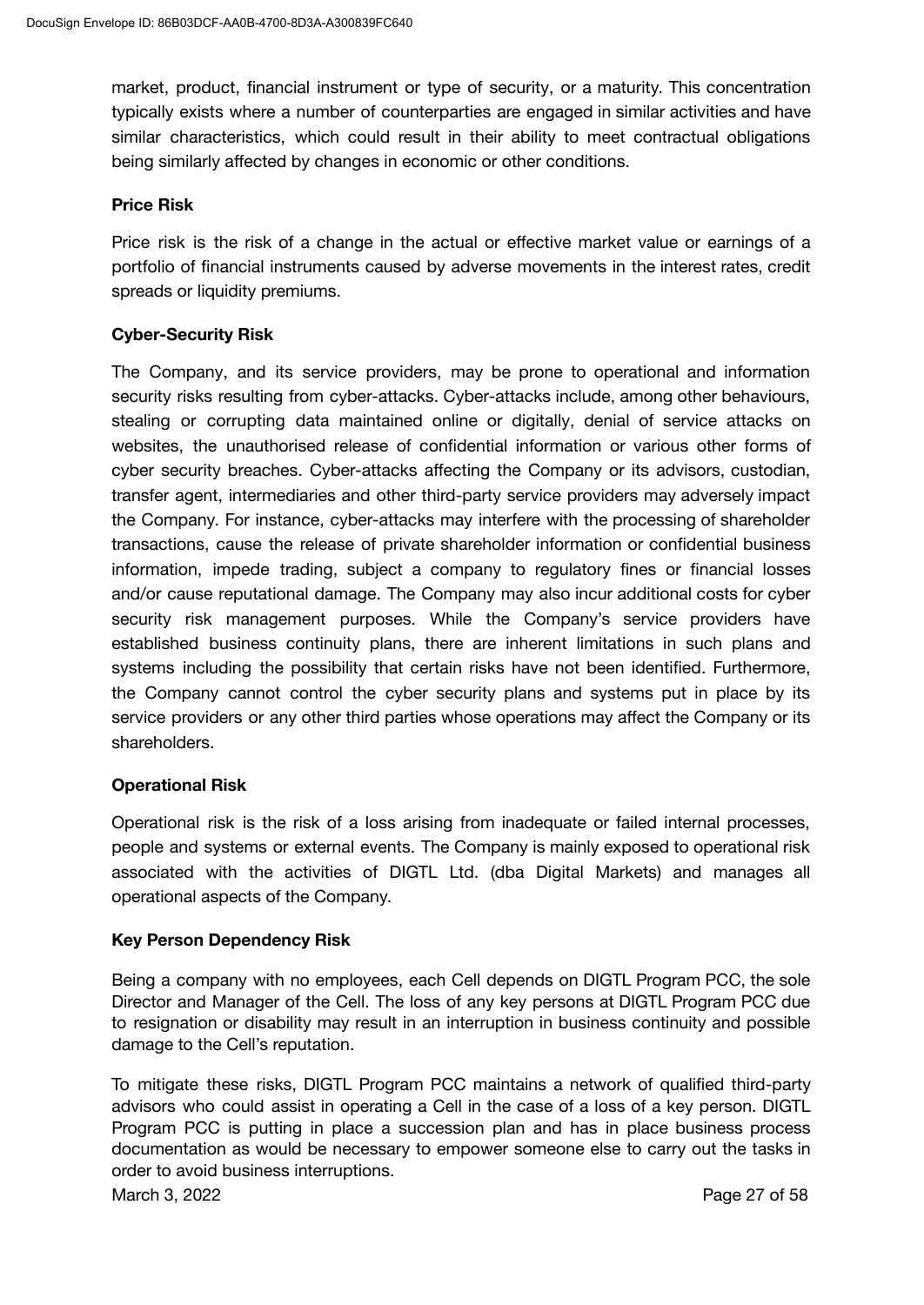#### **Business Risk**

Business risk relates to the potential reduction in revenue due to strategic and or reputational reasons. The Company's ability to generate revenue may be impacted by, among others, the external macroeconomic environment, its chosen strategies, changes in legislation and its reputation in the markets in which it operates.

The Company has an active strategy of monitoring changes in the external environment, analysing the potential impact and adjusting the Company's strategy to optimise its sustainable profits.

#### **Risks related to Distributed Ledger Technology**

Blockchain technology is relatively new, untested and evolving. It represents a novel combination of several concepts, including a publicly available database or ledger that represents the total ownership of the asset at any one time, novel methods of authenticating transactions using cryptography across distributed network nodes that permit decentralisation by eliminating the need for a central clearing-house while guaranteeing that transactions are irreversible and consistent, differing methods of incentivizing this authentication by the use of new units issued as rewards for the validator of each new block or transaction fees paid by participants in a transaction to validators, and hard limits on the aggregate amount of currency that may be issued. As a result of the new and untested nature of cryptography and blockchain technology, the market for Digital Assets and related services is relatively new and rapidly evolving, and its growth is subject to a high degree of uncertainty. As such, the Digital Asset industry is vulnerable to risks and challenges, both foreseen and unforeseen. Examples of these risks and challenges include:

- Scalability can be a challenge for network working with large blockchains, because the addition of records to a blockchain requires the network to achieve consensus through a transaction validation mechanism, which often involves redundant and extensive computation; processing of transactions can be slower than that achieved by a central clearing-house; and delays and bottlenecks in the clearance of transactions may result as the Digital Assets expand to a greater number of users.
- Blockchain technology can have complex validation processes, and confirmation of a transaction may not always be instantaneous. Users of any Digital Asset wallet who do not wait a sufficient period before treating blockchain as permanently written may lose assets and funds in exchange for blockchain payments that are never completed. While this risk is not unique to the Company, customers may blame us for such transaction errors, which could harm our reputation.
- Because many blockchains are public, malicious users may freely view, access and interact with key components of the networks on these blockchains.

The growth of the blockchain industry in general, as well as the blockchain networks on which Digital Assets rely, is subject to a high degree of uncertainty regarding consumer

March 3, 2022 **Page 28 of 58**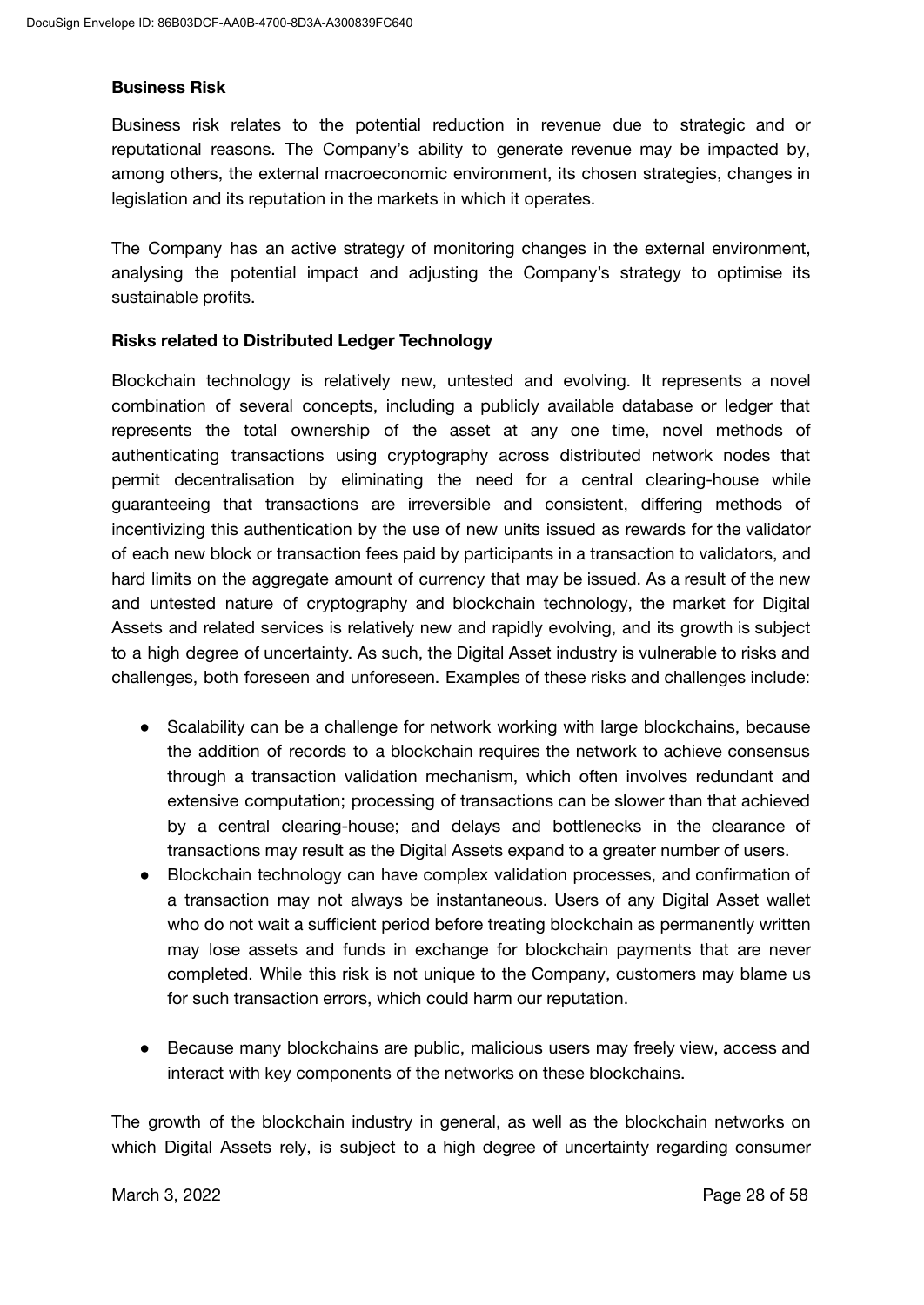adoption and long-term development. The factors affecting the further development of the Digital Asset industry, as well as blockchain networks, include, without limitation:

- worldwide growth in the adoption and use of Digital Assets and other blockchain technologies;
- government and quasi-government regulation of Digital Assets and their use, or restrictions on or regulation of access to and operation of blockchain networks or similar systems;
- the maintenance and development of the open source software protocol of blockchain networks;
- changes in consumer demographics and public tastes and preferences;
- the availability and popularity of other forms or methods of buying and selling goods and services, or trading assets including new means of using government-backed currencies or existing networks;
- the extent to which current interest in Digital Assets represents a speculative ''bubble'';
- general worldwide economic conditions;
- the regulatory environment relating to Digital Assets and blockchains; and
- a decline in the popularity or acceptance of Digital Assets or other blockchain-based units.

The Digital Assets industry as a whole has been characterized by rapid changes and innovations and is constantly evolving. Although it has experienced significant growth in recent years, the slowing or stopping of the development, general acceptance and adoption and usage of blockchain networks and Digital Assets may negatively affect the Company's reputation.

### **Investment Objective Risks**

Risk that the investments may not achieve the investment objectives.

Participation Shareholders will not have an opportunity to evaluate for themselves the relevant economic, financial and other information regarding the investments to be made by the Cells and, accordingly, will be dependent upon the judgement and ability of the Cell's Manager and its committees to consider. No assurance can be given that the Cell will be successful in obtaining suitable investments or, if such investments are made, that the objectives of the Cell will be achieved, with the result that the Cell may not be able to achieve the optimum balance of investments within the Cell's portfolio necessary to achieve the Cell's investment goals.

### **Price Risk**

Risk that investments may be sold at prices lower than acquisition price and/or not realize the value intended.

There can be no assurance that the Cell's investments will not be sold at prices below their acquisition costs. Future performance, market conditions, political environment and macro and micro economic conditions are uncertain and may require disposal of an investment at a price below the acquisition cost.

March 3, 2022 **Page 29 of 58**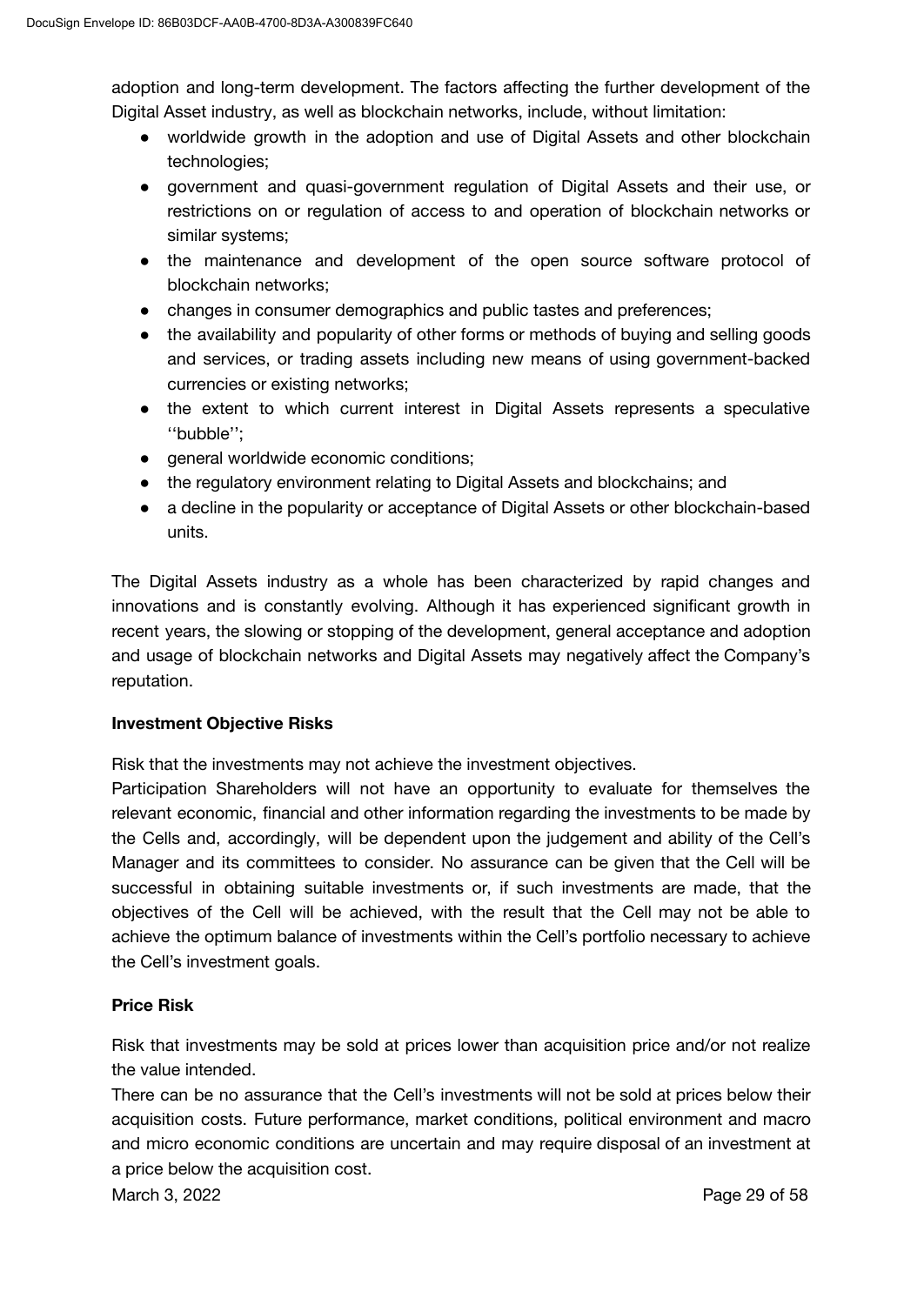There can be no assurance that the Cell will be able to achieve its objectives and generate returns for their investors or that the returns will be commensurate with the risks of investing in the type of companies and transactions described herein. There can be no assurance that any investor will receive any distribution from the Cell. Accordingly, an investment in the Cell should only be considered by persons who can afford a loss of their entire investment.

#### **Unlisted company risk**

Increased risk in smaller, unlisted companies and investments.

The Cell also intends to invest in companies and investment instruments that may not now and may never be publicly traded or listed on a securities exchange. Companies whose securities are unlisted are not subject to the same disclosure and other investor protection requirements that are applicable to companies with listed securities. These investments may be difficult to value (which valuation may also be subjective) and to sell or otherwise liquidate, and the risk of investing in such companies is generally much greater than the risk of investing in listed or publicly traded companies, because of the lack of liquidity.

Investments in such companies may involve greater risks than are generally associated with investments in more established companies. Such companies also have shorter operating histories on which to judge future performance and may experience related difficulties that are not faced by established companies.

Although the Manager and its committees have extensive experience in investments, some of the investments recommended in which the Cells intend to invest, directly or indirectly, will be newly-formed or recently- formed entities with a limited operating history upon which to evaluate their likely performance. An investment in the Cell is thus subject to all the risks and uncertainties associated with any new business, including the risk that the Cell will not achieve its investment objectives and that the value of an investment could decline substantially.

### **Long-term uncertainty**

Investments are of longer-term nature, increasing uncertainty.

A proportion of the Cell's investments may require medium to long-term commitment of capital. A substantial amount of the investments may also be subject to legal and other restrictions on resale or will otherwise be less liquid than publicly traded companies and instruments. Although investments made by the Cell may generate current income, the return of capital and the realisation of gains, if any, from an investment by the Cell will generally occur only upon the partial or complete disposal of such investment or through Dividends payments. While an investment may be sold at any time, it is not generally expected that this will occur for a number of years after the investment is made. The illiquidity of these investments may make it difficult to sell investments if the need arises or if the Manager determines such sale would be in the Cell's best interests. In addition, if the Cell were to be required to liquidate all or a portion of an investment quickly, it may realise significantly less than the value at which the investment was previously recorded, which could result in a decrease in the Cell's net asset value.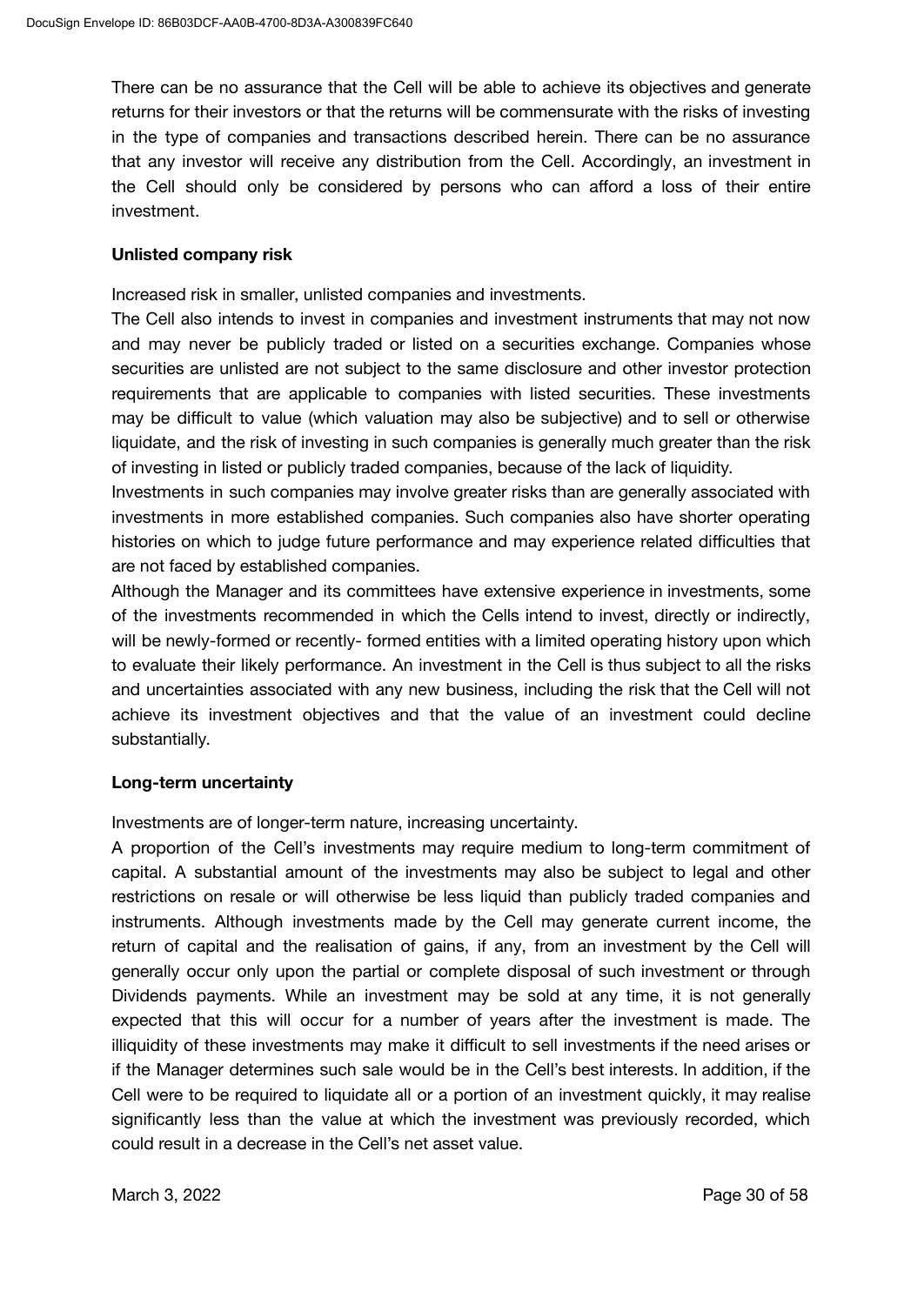### **Competitive Market**

Limited number of investments, concentration of investments and highly competitive market for investment opportunities.

The Cell may participate in a limited number of investments and, as a consequence, the aggregate return may be substantially adversely affected by the unfavourable performance of any single investment. In addition, investors have no assurance as to the degree of diversification of the Cell's investments. In addition, the Cell may be competing with other investors and corporate buyers for the investments that they will respectively make. The activity of identifying, completing and realising attractive investments is highly competitive, and involves a high degree of uncertainty. The Cell will be competing for investments with other investors, as well as companies, public equity markets, individuals, financial institutions and other investors. It is possible that competition for appropriate investment opportunities may increase, thus reducing the number of investment opportunities available to the Cell and adversely affecting the terms upon which investments can be made. Many of these competitors may be substantially larger and have considerably greater financial, technical and marketing resources than those that are available to the Cell. There can be no assurance that Cell will be able to locate, consummate and exit investments that satisfy the Cell's rate of return or that it will be able to invest fully its committed capital. On the back of this, there may be material adverse impact on the Cell's investment performance.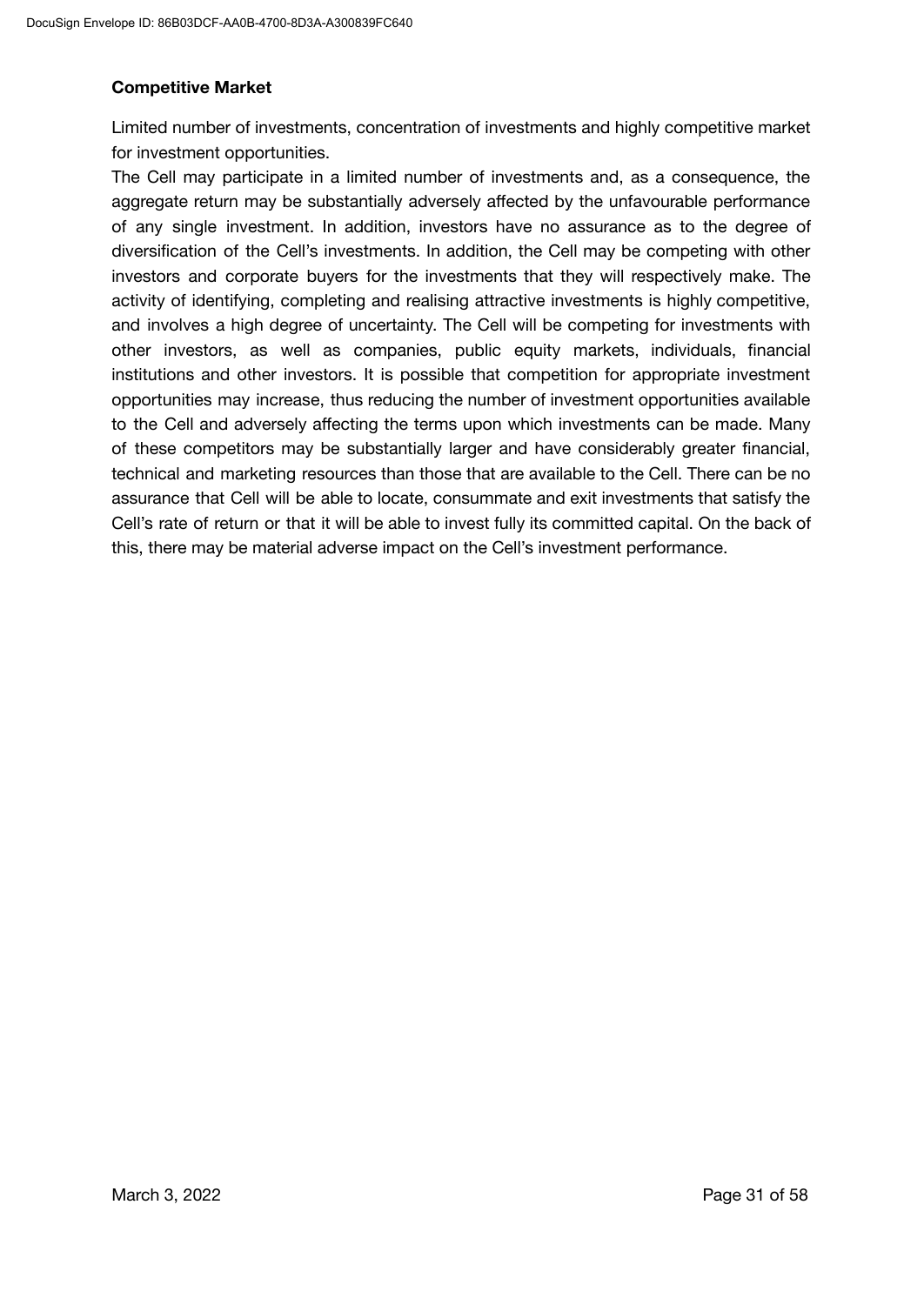### **INFORMATION ON THE CELLS AND ITS SECURITIES**

#### **Number, Type and Nominal Value**

Unless otherwise indicated in the Product Supplement, the Cell will have 2 classes of shares: Ordinary A Voting non-participating Shares ("Management Shares") and Ordinary B participating Shares ("Participation Shares").

### **Management Shareholder**

Unless otherwise indicated in the Product Supplement, the entirety of a Cell's Management Shares will be issued in the name of DIGTL Program PCC.

### **Listing**

The Management Shares are not listed and there are no plans in the short to medium term to list these shares. These shares are maintained in certificated form and are recorded in the physical share register administered by the Company Secretary.

The Participation Shares will be listed on the MAIN board of MERJ Exchange. The listed shares of each Cell will be allocated with their own ISIN. The Participation Shares will be maintained in uncertificated form and recorded in the electronic register of the Company maintained by MERJ DEP Limited.

Not all Cells created by DIGTL Program PCC will become exchange listed investments, some Cells may be used for private investment purposes.

### **Shareholder Meetings**

Annual general meetings and extraordinary general meetings called for the passing of a special resolution shall be called by twenty-one (21) days' notice in writing at the least, and a meeting of the Cell other than an annual general meeting or a meeting for the passing of a special resolution shall be called by fourteen (14) days' notice in writing at the least.

The notice shall be exclusive of the day on which it is served or deemed to be served and of the day for which it is given, and shall specify the place, the day and the hour of meeting and the exact wording of every resolution to be proposed at the meeting except a procedural resolution and a resolution in respect of ordinary business at an annual general meeting.

No business shall be transacted at any general meeting unless a quorum of shareholders is present at the time when the meeting proceeds to business. One shareholder holding at least 5 percent in nominal value of the Shares of the Company, present in person or by proxy shall be a quorum.

At any general meeting a resolution put to the vote at the meeting shall, subject to the provisions of the IBC Act, be decided on a show of hands unless a poll is (before or on the declaration of the result of the show of hands) demanded.

March 3, 2022 **Page 32 of 58**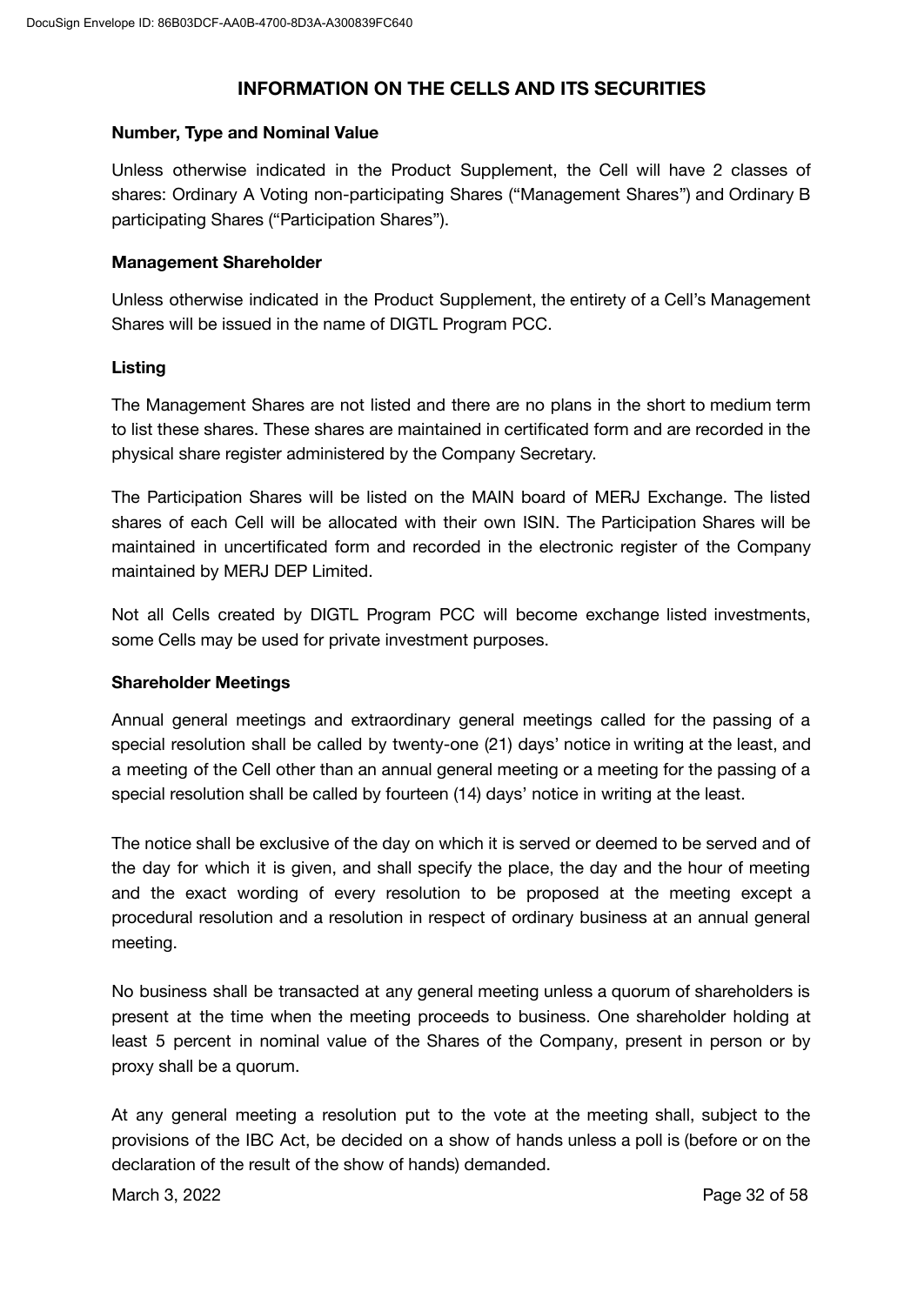Ordinary resolutions will be passed by a simple majority and special resolutions will be passed by a 75% plus one (1) majority at any properly constituted meeting of shareholders.

#### **CORPORATE GOVERNANCE**

The Company is fully committed to effective corporate governance. It endeavours to conduct its business in accordance with the principles of accountability, transparency and integrity. These principles and standards are to ensure that shareholders and other stakeholders can obtain assurance that ethical management and prudent risk approaches are followed.

#### **HISTORICAL FINANCIAL INFORMATION**

The Company will be listing Participation Shares issued by individual Cells. The Cells will be created specifically for this purpose and therefore have no relevant financial history.

### **BORROWINGS AND OTHER INDEBTEDNESS**

The Directors may exercise all the powers of the Company to borrow money, and to hypothecate, mortgage or charge its undertaking, assets and uncalled capital, or any part thereof, and to issue debentures, bonds, and shares as security for any loan to, or debt, liability or obligation of the Company or of any third party.

#### **Material Loans to the Company**

At the Last Practicable Date, the Company had no material loans or borrowings.

#### **Contingent Liabilities**

At the Last Practicable Date, the Company has no contingent liabilities.

#### **Capital Expenditure Commitments**

At the Last Practicable Date, the Company had no capital expenditure commitments.

#### **Off Balance Sheet Financing**

At the Last Practicable Date, the Company has no off-balance sheet commitments or finance.

#### **Loans Owed by the Company**

At the Last Practicable Date the Company has no loans outstanding.

#### **Loans Receivable**

At the Last Practicable Date there are no loans receivables outside of the normal course of business.

### **MATERIAL CONTRACTS**

The Company has no material contracts in place at the Last Practicable Date.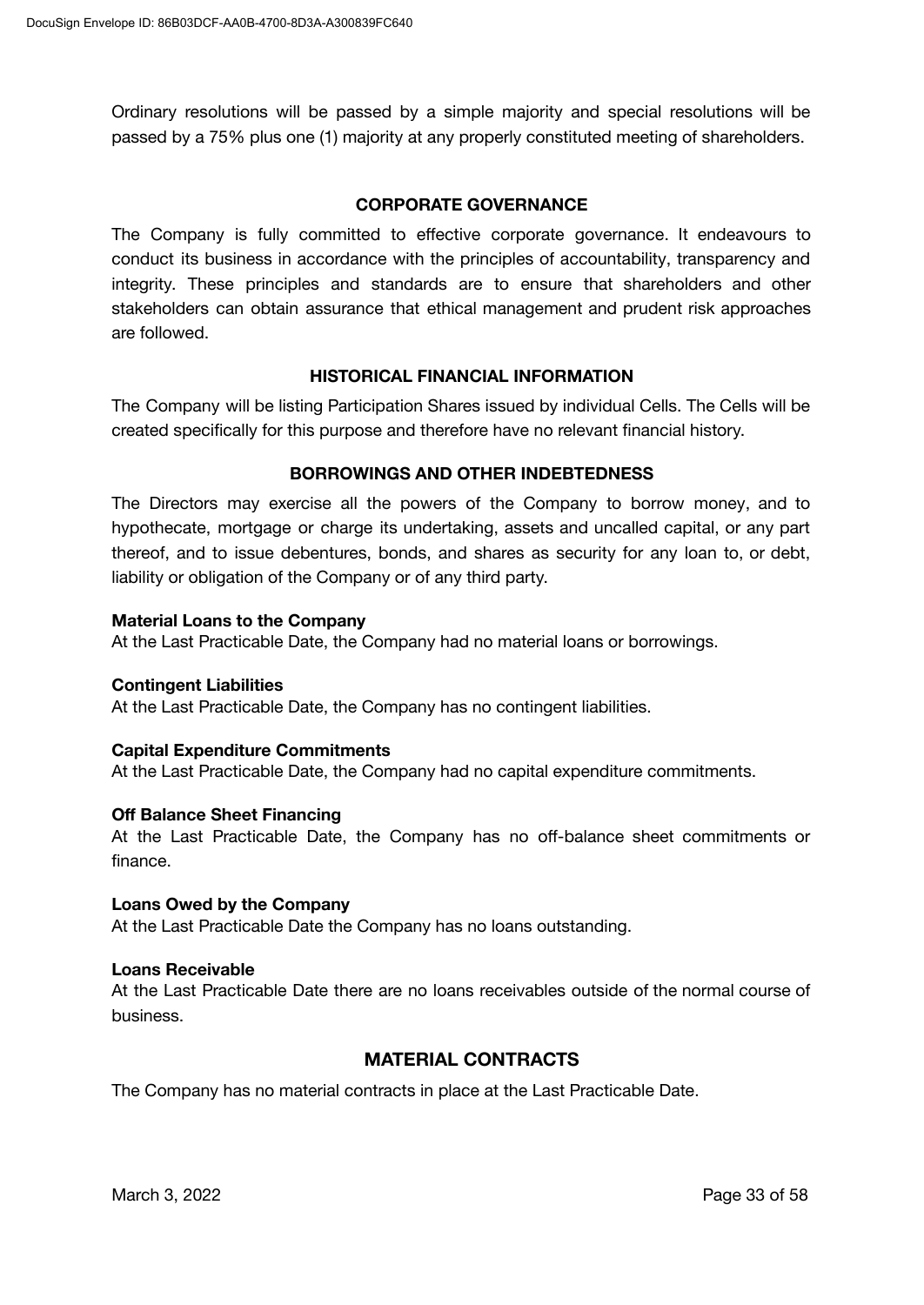### **WORKING CAPITAL STATEMENT**

The Directors are of the opinion and have reasonable grounds for believing that the working capital available to the Company is sufficient for its present requirements and will remain adequate for the twelve months following the date of this document. All operational costs of the Company are paid by its holding company.

### **COSTS**

The costs to be incurred in the listing of each security under the DIGTL Program will be disclosed in the relevant section of the Product Supplement.

The Program listing costs are as follows:

|                                      | USD   |
|--------------------------------------|-------|
| Program Issuer Application Fee       | 2,500 |
| Annual Fee - Fixed Issuer Fee        | 2,500 |
| <b>Listing Particular Review Fee</b> | 1,000 |
| <b>TOTAL</b>                         | 6,000 |

Please note that each year there will be fees that have to be paid to MERJ Exchange.

### **LITIGATION STATEMENT**

There are no legal or arbitration proceedings or proceedings which are pending or threatened of which the Company is aware that may have or have had in the previous 12 months a material effect on the financial position of the Company or its Directors or key personnel.

### **TAXATION**

The Cell will provide further information as to anticipated net taxes payable on the income and gains earned from the investment including income taxes, withholding taxes, capital gains taxes and similar as it relates to the Cell and any other intermediate holding entity between the Cell and the ultimate investment in the Product Supplement.

While this information will be accurate to the best knowledge of the Directors, matters of international taxation, especially as it relates to investing in overseas assets, can be complex. Governments and revenue authorities can make determinations that are at odds with the prevailing views. As such, there can be no guarantees that the assessments and estimates as regards taxation of these other entities and various forms of distributions by and from them are correct.

Prospective investors should inform themselves as to the legal requirements and tax consequences within the countries of their citizenship, residence, domicile and place of March 3, 2022 **Page 34 of 58**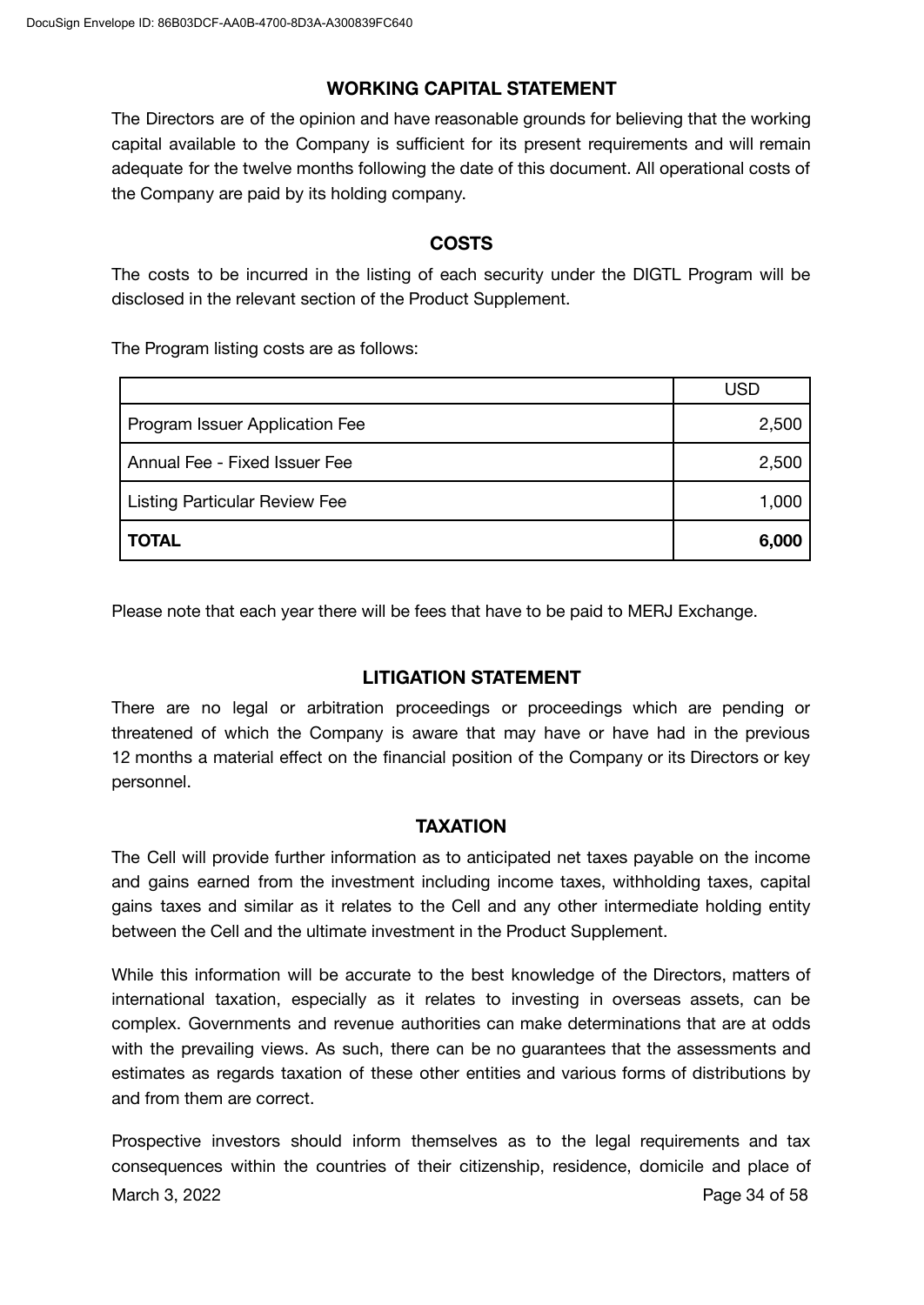business with respect to their acquisition, holding or disposal of the Company's and any Cell's shares, and any foreign exchange restrictions that may be relevant thereto.

The tax treatment of investors will vary and will be dependent on the tax status of the investor in question and the tax jurisdiction in which they are resident. Investors are advised to seek their own professional tax advice.

### **RESPONSIBILITY STATEMENT**

The Directors of the Company whose names are given in this DIGTL Memorandum accept full responsibility for the accuracy of the information given and certify that, to the best of their knowledge and belief, there are no facts that have been omitted which would make any statement false or misleading and that all reasonable enquiries to ascertain such facts have been made and that this DIGTL Memorandum contains all information required by law and the MERJ Listings Rules.

### **DOCUMENTS AVAILABLE FOR INSPECTION**

The following documents, or copies thereof, will be available for inspection on the Company's website:

- 1. This DIGTL Memorandum (signed);
- 2. The Memorandum of Association and Articles of Association of the Company

**Signed at \_\_\_\_\_\_\_\_\_\_\_\_\_\_\_\_by \_\_\_\_\_\_\_\_\_\_\_\_\_\_\_\_\_\_\_\_ for and on behalf of all the** James Wallace McCreary **Directors of the Company, being duly authorised to do so.** Signed at  $11:23$  AM

DocuSigned by:  $\not\sim$   $\not\sim$   $\not\sim$ **\_\_\_\_\_\_\_\_\_\_\_\_\_\_\_\_\_\_**

**Signature** 

3/3/2022

**\_\_\_\_\_\_\_\_\_\_\_\_\_\_\_\_\_\_**

**Date**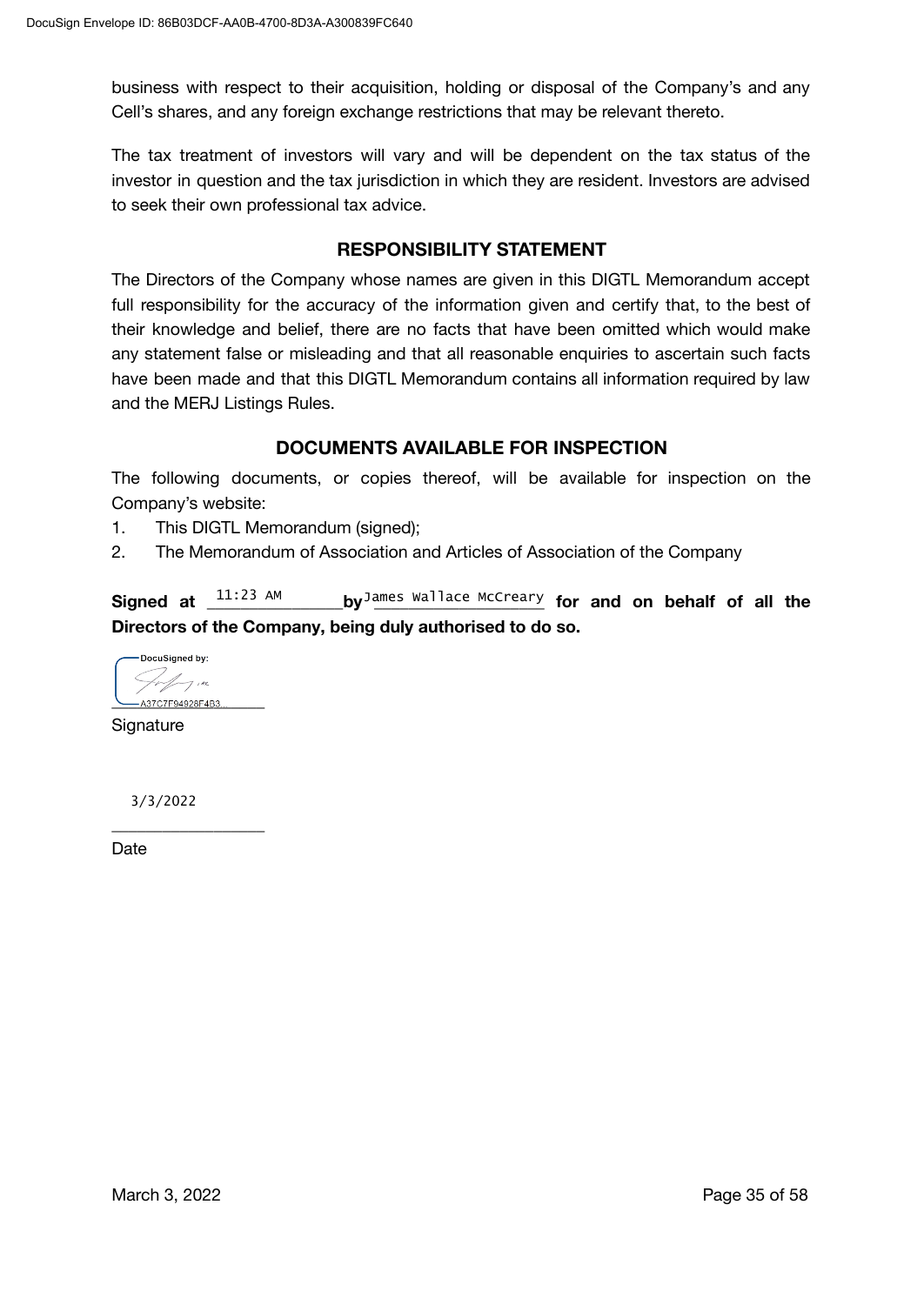### **ANNEXURE 1 - INVESTMENT POLICY OF THE ISSUER**

#### **Investment Policy**

DIGTL Program PCC has been formed on the belief that the digitization of assets can increase human potential and decrease global suffering by democratising access to fractional ownership and open trading. The Company seeks to facilitate that process by placing capital in assets created by like-minded companies and or individuals with a shared vision of more evenly distributed access to digital ventures and assets, including but not limited to currencies, exchange-traded portfolios, and securities. Details of the Company's vision can be found in Annexure 2 of this DIGTL Memorandum.

Each Cell will have a specific investment policy described in its Product Supplement and include the following items:

- **1. Investment process:** including asset class, criteria, valuation, expected returns and analysis required for the acquisition of assets;
- **2. Acquisition process:** including details of how the assets will be acquired, including any licences and agreements in place facilitating access to the assets;
- **3. Risk Management:** Specific risk management rules put in place to mitigate downside risk of the portfolio

### **Investment Objectives**

The Program's main investment objective is to invest in assets that display the qualities below and to make them available to global investors:

- 1. **Disruptive**: Investments that disrupt systems of control, correct power imbalances, and help provide everyone equal and fair access to products, services and communities that help enable meaningful living will be given preference;
- 2. **Exponential**: We believe exponential companies, which are companies leveraging digital technologies that are outpacing an exponential growth curve as articulated by Moore's law, are the best catalyst for social change and therefore will be prioritised when investing;
- 3. **Longevity**: The investment must be resilient to changing trends to the global business environment

### **Risk Management**

Below are some general risk management rules created by the Investment Committee which will apply to all Cells. Specific risk management rules will be created for each Cell based on its specific risk profile, as determined by the Cell's Investment Committee:

● The Investment Committee, having regard to their internal policies from time to time, are responsible for the risk management of the Cells. As part of the process of the management of the Cell's investments the Investment Committee members will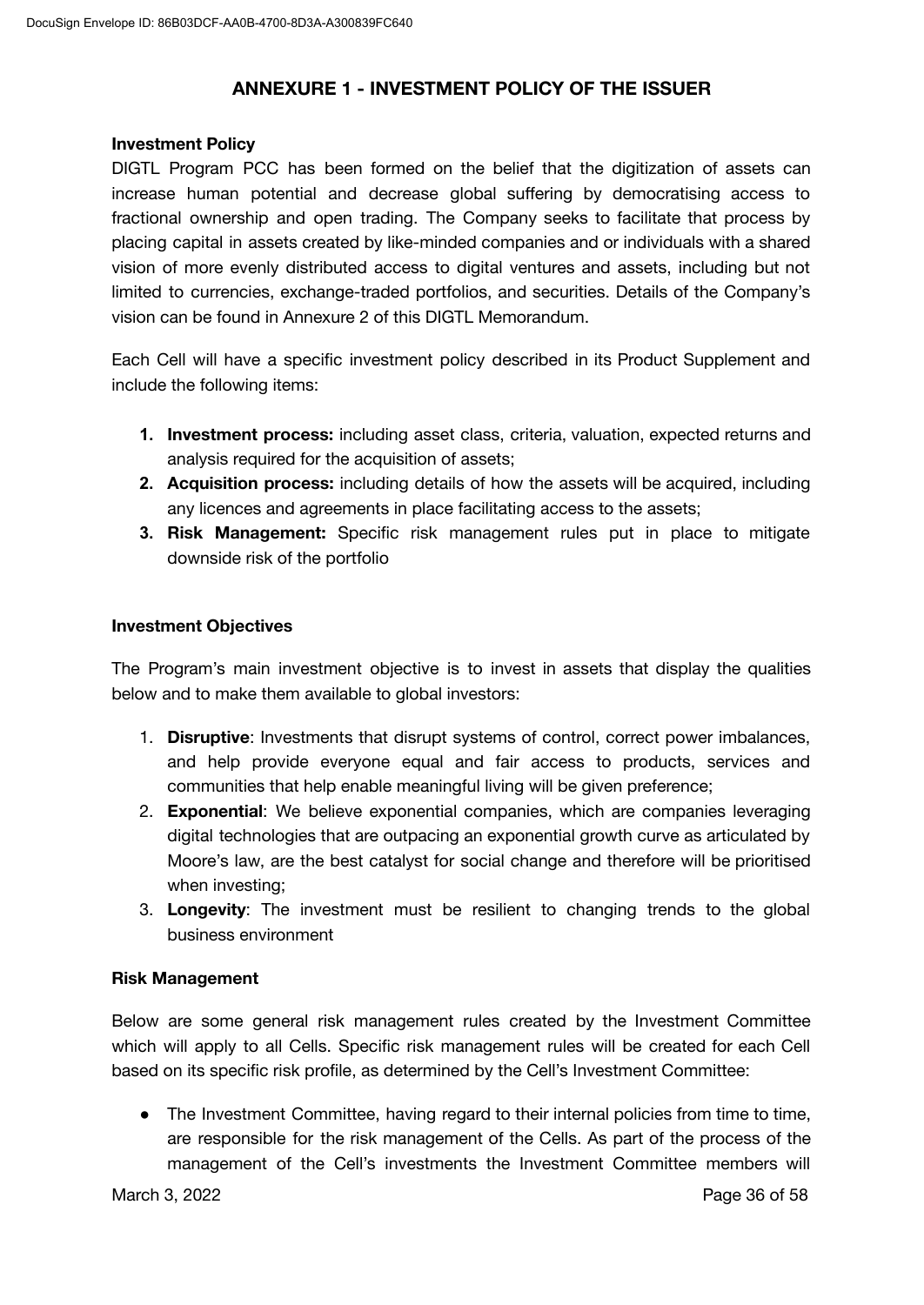review all investments held by the Cells on an on-going basis. It is the Investment Committee's responsibility to manage Cell's investments and to monitor its exposure to each Investment. The Investment Committee is responsible for ensuring that each Investment purchased meets the investment restrictions set out in the DIGTL Memorandum's investment policy as well as the Cell's specific investment policy, at the time of purchase and continues to do so thereafter as long as the investment is held by the Cell. The potential illiquid nature of the Investment may expose the Cell to liquidity risk. The Investment Committee intends to manage the liquidity resources of the Cell such that there is sufficient liquidity to settle the Cell's operational costs.

### **Types of Investments & Assumptions**

The Company intends to offer investment opportunities to global investors based on the demand trends its Investment Committee identifies. As such, expected returns and holding period may vary significantly based on a Cell's specific investment policy. Below are some examples of the types of investments and associated return assumptions that the Cells under this Program may target (note more information will be in the Product Supplements):

- **Trader's Portfolio:** By aiming to replicate the portfolio of individuals deemed to achieve above-average returns, the Company aims to provide investors with the opportunity to match the returns of these traders. The holding period would be determined passively based on the trader's portfolio being tracked.
- **● Venture Portfolio:** Through investments in early stage ventures, the Company will target potential high return investments with potential returns in line with typical early stage ventures. Holding periods for the underlying venture investments may be in the 5 to 10 years as typical with venture investing.
- **● Bitcoin Portfolio:** By investing in a portfolio Digital Assets, the Company will aim to increase the value of the portfolio denominated in Bitcoin. This means the Company's target return will be to outperform Bitcoin in USD terms. The target hold period for Digital Assets in the portfolio will be 1 year.
- **● Tokenized Large Cap Equities:** Providing access to shares of large-cap and well known publicly traded companies, the Company aims to make these shares more accessible to global investors. Holding period will be reflected by demand of investors through MERJ or any other listing venue.

Potential investors should note that the above are meant to be indications of the types of assets, returns and holding periods the Company could offer. Details of each Cell's specific target investments, expected returns and holding period will be described in the Product Supplement.

### **Investment Process**

DIGTL Program PCC employs a Trading Team to identify opportunities, produce in-depth research on assets of interest, apply a proprietary vetting framework for those that qualify, conduct founder and company due diligence on those that pass initial vetting, and finally, produce a suggestion in favour or against the investment opportunity.

March 3, 2022 **Page 37 of 58**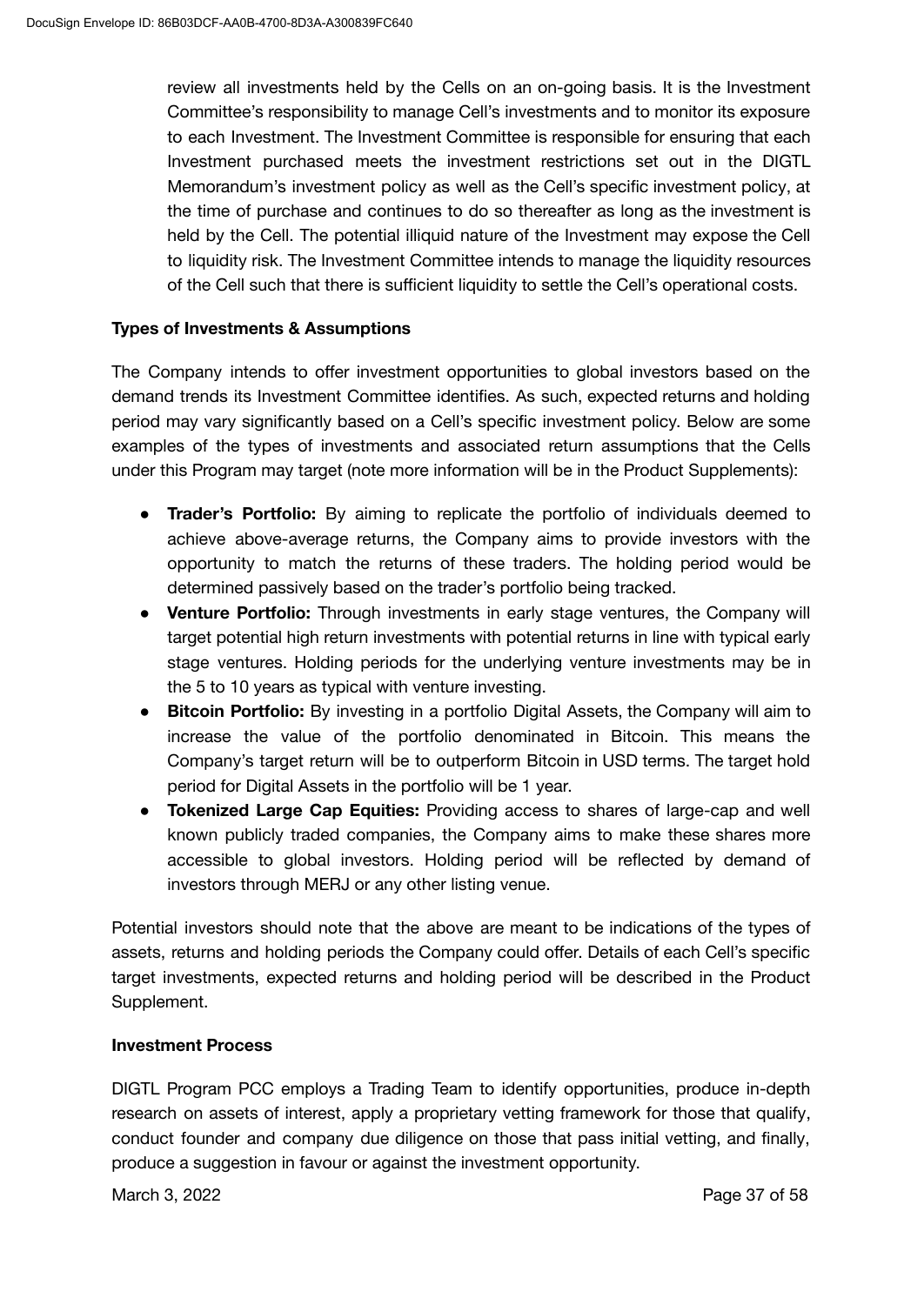Once approved for investment by the Investment Committee, DIGTL Program PCC's Trading Team also produces ongoing fundamental analysis to ensure the investment remains sound and to determine the fair value of each underlying asset.

DIGTL Program PCC intends to invest up to 99% of the Cells' total assets in foreign assets, equity and debt securities. The Cells also may invest in American Depositary Receipts (ADRs), European Depositary Receipts (EDRs), and Global Depository Receipts (GDRs) and similar (collectively, "Depositary Receipts"), also known as "depositary interests".

DIGTL Program PCC reserves the right to vary the structure of the Cells for tax, regulatory, operational and other similar reasons. The Cells may engage in any investment strategy and make any investment that DIGTL Program PCC considers appropriate to pursue the Cells' investment objective.

### **Changes to the Investment Policy**

The investment policy is the responsibility of the Directors of the Company and has been approved by them. Any changes to the investment policy must be authorised by a meeting of the Directors.

The Investment Committee and the Advisory Board of a Cell may propose changes to its investment policy, but ultimately these will need to be authorised by a meeting of the Directors.

Changes to the investment policy of a Cell cannot be made without seeking the advice and opinion of the Investment Committee and the Advisory Board of the Cell, which they shall provide in a timely manner when requested by the Directors.

Any changes to the DIGTL Memorandum investment policy or to the investment policy of a Cell will be communicated to the public ahead of its implementation via an announcement on MERJ's and the Company's websites.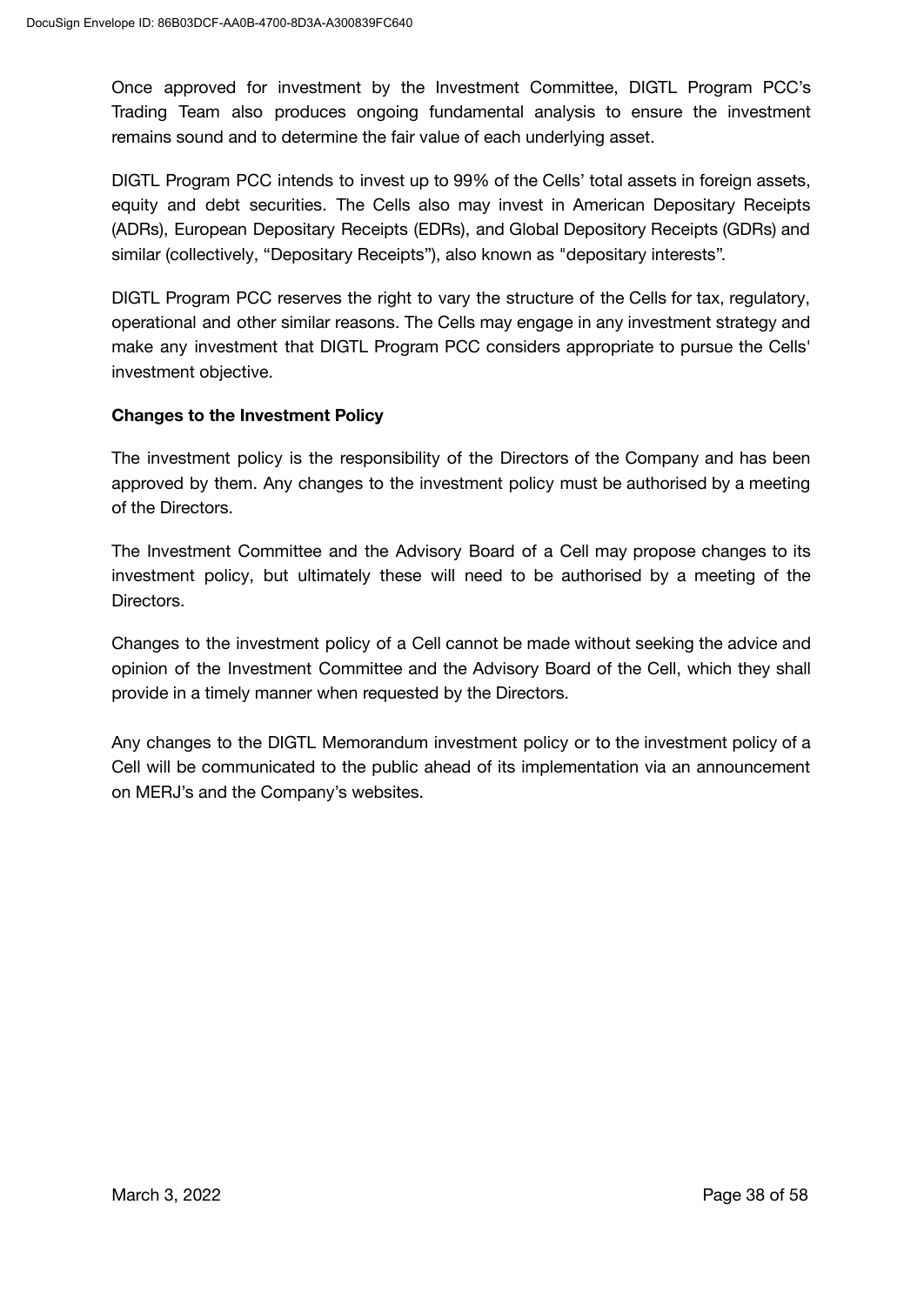### **ANNEXURE 2 - DIGTL MISSION, VISION, CORE VALUES**

DIGTL's mission, vision and core values can be found below and at the following link: <https://digtl.co/values>

# **Our massive transformative purpose is to alleviate suffering and expand human potential to enable meaningful living for every person on the planet.**

We believe meaningful living is a human right.

We created DIGTL to help social impact companies find capital and build their communities. We believe exponential companies are the best catalyst for social change.

We enable companies that disrupt systems of control, correct power imbalances, and help provide everyone equal and fair access to products, services and communities that help enable meaningful living.

We only support companies who have the highest potential of scaling solutions globally.

### **OUR MISSION**

Invest in people. Empower value creators to find, serve and grow their tribes. Decentralize and democratize oppressive systems of control. Remove waste and make things faster. Enable and demonstrate the conscious, empathetic and empowering use of technology and data.

### **OUR VISION**

- Vision 1: We are the most exponential organization.
- Vision 2: We are the most innovative digital technology company.
- Vision 3: We are the most empowering company for startups and causes.
- Vision 4: We are the most respected brand in the world.
- Vision 5: We create the boldest leaders.
- Vision 6: We are the best place to work.

### **OUR 10 CORE VALUES**

- 1. **Care.** Focus intensely on the needs and wants of others.
- 2. **Think People First.** Relationships first, business second.
- 3. **Be Humble.** Ask questions; seek first to understand.
- 4. **Be Honest and Transparent.** Be authentic, open and fair.
- 5. **Share.** Share your work and knowledge to increase collective value.
- 6. **Be Quick and Agile.** Pursue growth and learning; iterate fast.
- 7. **Be Resourceful.** Do more with less, and find solutions.
- 8. **Attention to Detail.** Ensure accuracy; create clarity.
- 9. **Move the Needle.** Deliver incremental, measurable results.
- 10. **Be Free.** Question "authority"; seek wisdom and clarity.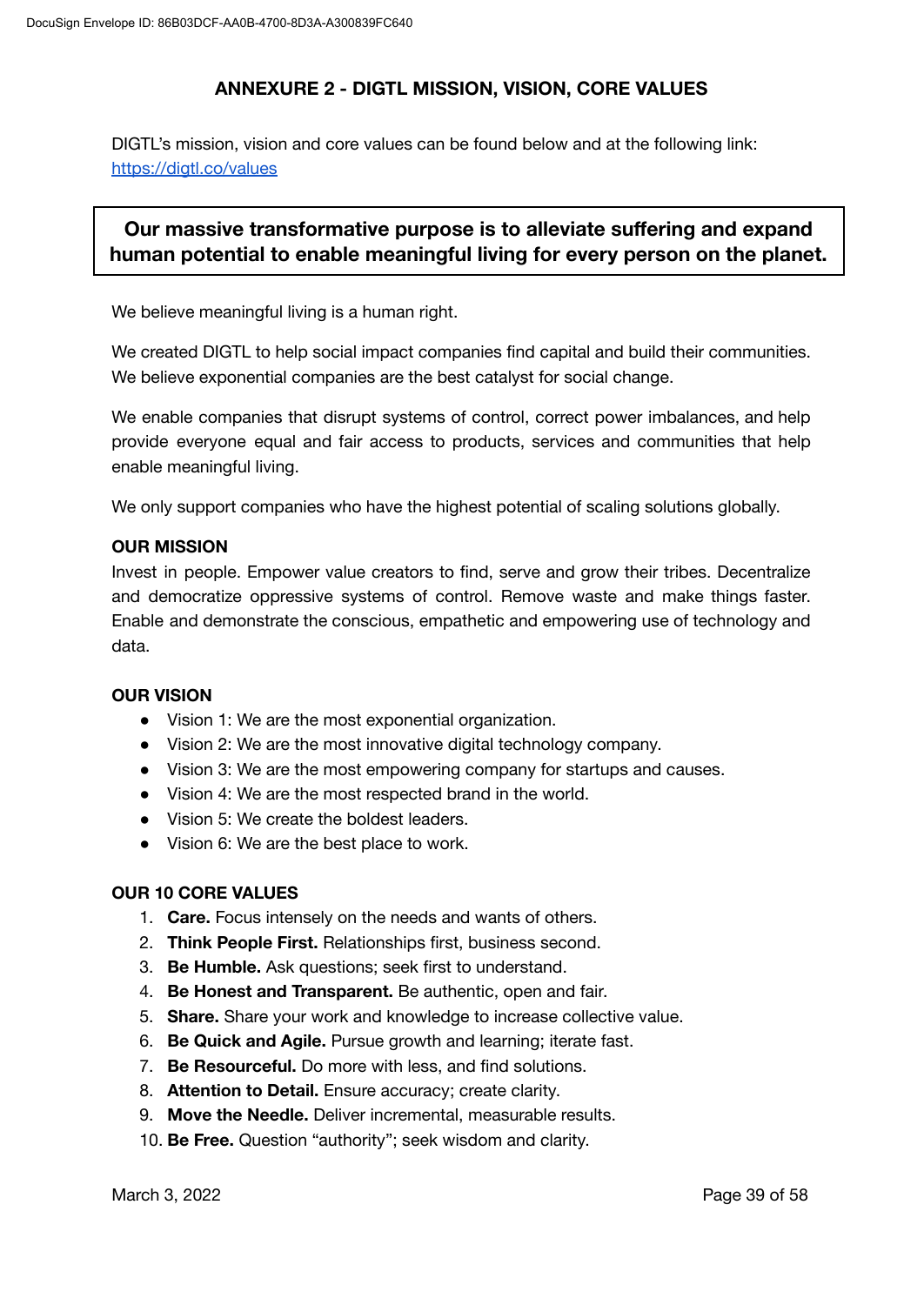### **What core values are, and what they mean to us:**

- **Core values cannot be taught** you either have them or you don't. Someone that doesn't value our core values isn't bad or wrong; they are just not right for our tribe.
- **Core values are non-negotiable** there is no excuse for a breach of a core value. If you truly value something, you'd never wilfully compromise that value.
- **Core values are all-inclusive** you can't value a few, and not value others (it's all or nothing). All core values must be regarded absolutely; some values you may employ more than others however.
- **We hire (and release) on core values.** We will ensure that only individuals that share the same core values we do are added to and kept within the tribe.
- **Objective:** The optimal scenario is that all tribe members are in complete alignment with all core values, each and every day. We will be forever nurturing and grooming our tribe based on that single objective.
- **Summary:** With every tribe member honouring all of the core values, and with an unwavering focus on our mission, we will create a clear, fun and rewarding environment that will naturally lead us to our vision.

### **OUR 4 DRIVERS**

- **1. Seek to Amaze.**
- **2. Think Other People First.**
- **3. Be Curious and Resourceful.**
- **4. Persevere with Determination and Grit.**

**What drivers are:** These 4 drivers are a synthesis of our 10 core values, into the 4 traits most important to manifesting our visions.

### **OUR 3 COMMITMENTS**

- 1. **Acting.** Strictly limit administration and just take action.
- 2. **Delivering.** Turn work in quickly so others can move forward.
- 3. **Launching.** Get it out fast and mobilize potential early.

### **OUR 1 CORE FOCUS**

1. **Listening**. You will be heard.

**Who:** This includes teammates, partners and users. We listen to everyone and everything. **Result:** No anxieties and frustrations. All tensions are processed. All things are optimized. **What this means: A voice**. Everyone has a voice. Everyone is able to express their voice completely. We all listen. **You will be heard.**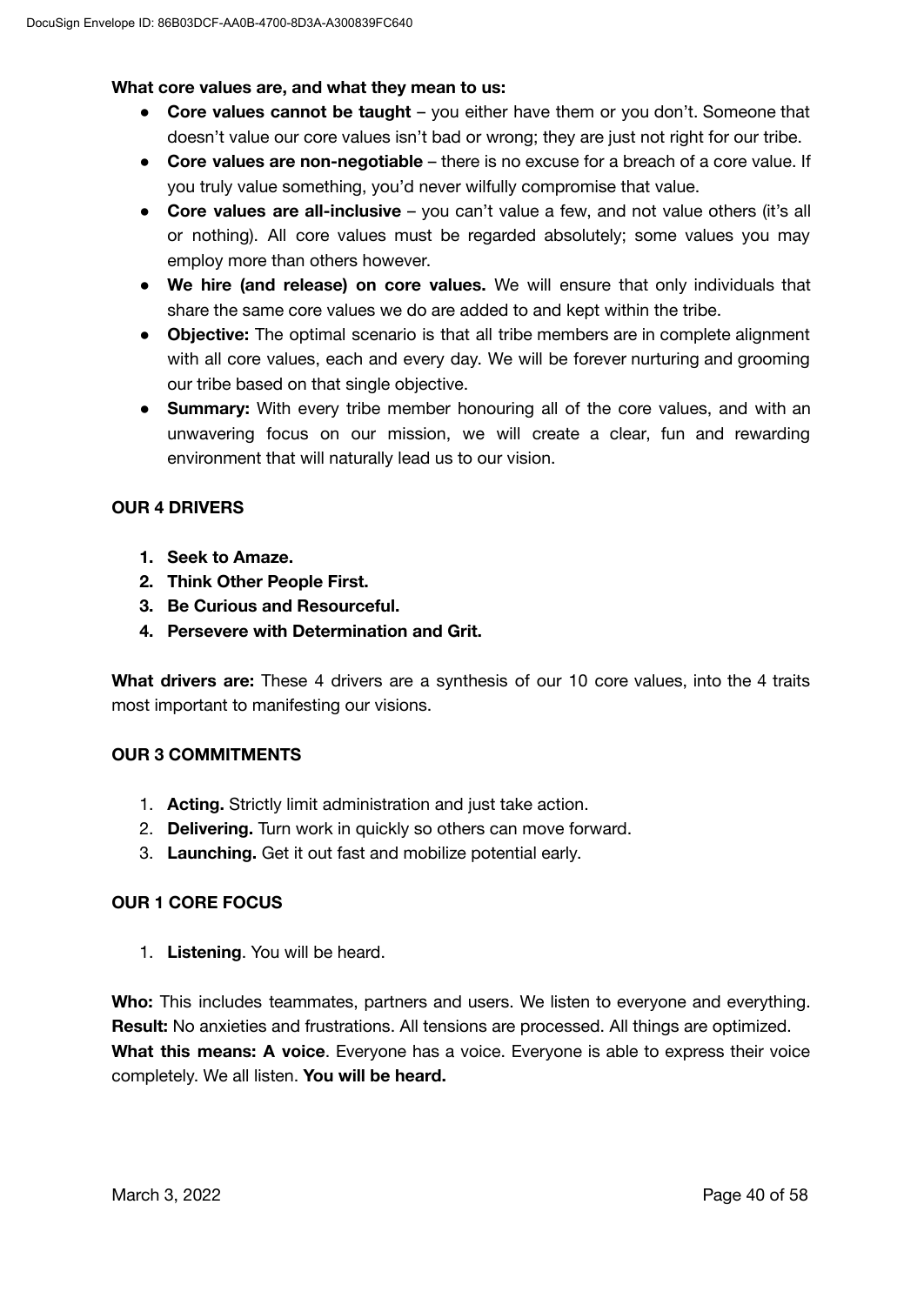### **ANNEXURE 3 – BIOGRAPHIES OF INVESTMENT COMMITTEE MEMBERS**

The Investment Committee members mentioned below are also Directors of the Company. Their detailed biographies can be found in the 'Biographies of Directors' section of this DIGTL Memorandum. The biographies below detail the experience of the Investment Committee members as it relates to the types of investments and the investors targeted as described in the investment policy of the Program detailed in Annexure 1 of this DIGTL **Memorandum** 

#### **James Wallace McCreary**

James is an active angel and Digital Asset investor. James has also spent years trading in digital and non-Digital Assets.

James has been involved in the Digital Asset space for over a decade and holds a meaningful portion of his personal net worth in Digital Assets.

James has significant venture investment, portfolio construction and fund structure experience.

### **Kyle Douglas Fry**

Kyle is an active angel and Digital Asset investor.

Kyle has been in the Digital Asset industry since 2018 and holds a meaningful portion of his personal net worth in Digital Assets including Bitcoin and other Digital Asset ventures.

Kyle has significant experience as an investment banker and an investor in reviewing, modeling and analyzing various risk and return profiles for numerous asset types.

#### **James and Kyle have been working together for well over two years and:**

Led the investment decisions for approximately \$9 million dollars into 15 portfolio companies, predominantly in the Digital Asset space. Today, this portfolio has already increased significantly in value based on the valuations of recent follow on rounds for companies such as 3iQ and Ledn.

Launched one of the first Digital Asset funds made available to the Canadian public retail investors and also TFSA eligible (Canadian retirement accounts). They spent significant time and resources with fund service providers, lawyers and their team to bring a unique opportunity to market with all the requisite investor protections and disclosures.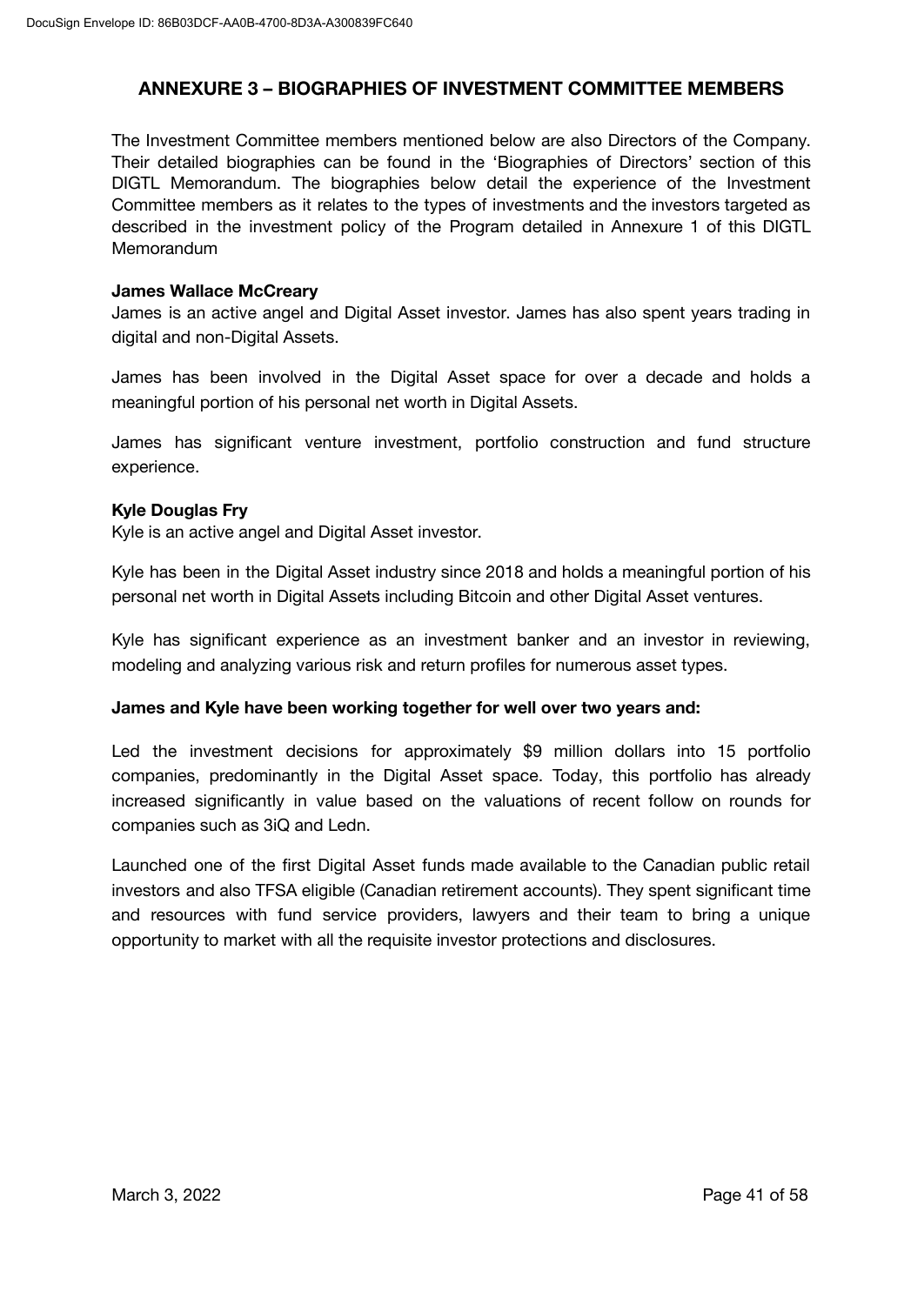### **ANNEXURE 4 – BIOGRAPHIES OF TRADING TEAM**

#### **Jawaad Bokhari, Head of Trading**

A seasoned market maker, Jay has over 15 years of experience in the financial markets, trading equity, bond and interest rate futures. By his own admission, the last five years have been the steepest learning curve of his career and most fun. The innovation in finance has been mind blowing. Crypto/Digital markets have allowed legacy market participants the ability to enjoy the volatility and at the same time use their skills to bring stability to the markets; ultimately leading to them becoming institutional.

If Jay cannot be found by his computer, he's most likely out road cycling in the Spanish mountains where he lives with his wife and 2 kids.

#### **James Regan, Trader**

James entered the bitcoin space in 2017 and began trading during the bear market of 2018. However, as a resident of New York, he was progressively shut out of more and more crypto exchanges and soon began trading equity futures. While he had studied traditional technical analysis, once he entered the legacy markets he learned how to read the continuous two-way auction using the market profile. He now applies these tools to his understanding of the crypto markets.

#### **Bob Snyder, Investor**

Bob has a Mechanical Engineering degree from Drexel University. While pursuing a career in the pharmaceutical industry he maintained an avid interest in cryptocurrency. He appreciates and enjoys the different technical aspects of alt-coins and prides himself in doing deep dives on teams and protocols.

As a founding member of Yunt Capital he has been able to continue his ethos of being a white hat in the crypto industry by partnering with early projects and helping them grow to success. A strong fan of innovative small-cap, defi, NFT and metaverse projects.

He lives with his loving wife, two sons and puggle. They're all big fans of the Philadelphia Eagles.

### **Bruce Miurhead, Technical Analyst**

Bruce has been trading and analysing Bitcoin since 2017, finding endless inspiration in the innovative, and revolutionary nature of the space. Identifying coherence in the large amount of data involved in analysis keeps Bruce on his toes in the spheres of organisation, filtering, finding patterns, connecting disparate elements, and abstract categorising. Having played and studied jazz Bruce finds many useful parallels in the flow of information and ideas into actionable outcomes. Bruce resonates with the ethos of DIGTL and feels blessed on a daily basis to be working with such a talented and inspirational team. Bruce lives in Cape Town with his lovely wife and son, enjoys surfing and playing the double bass.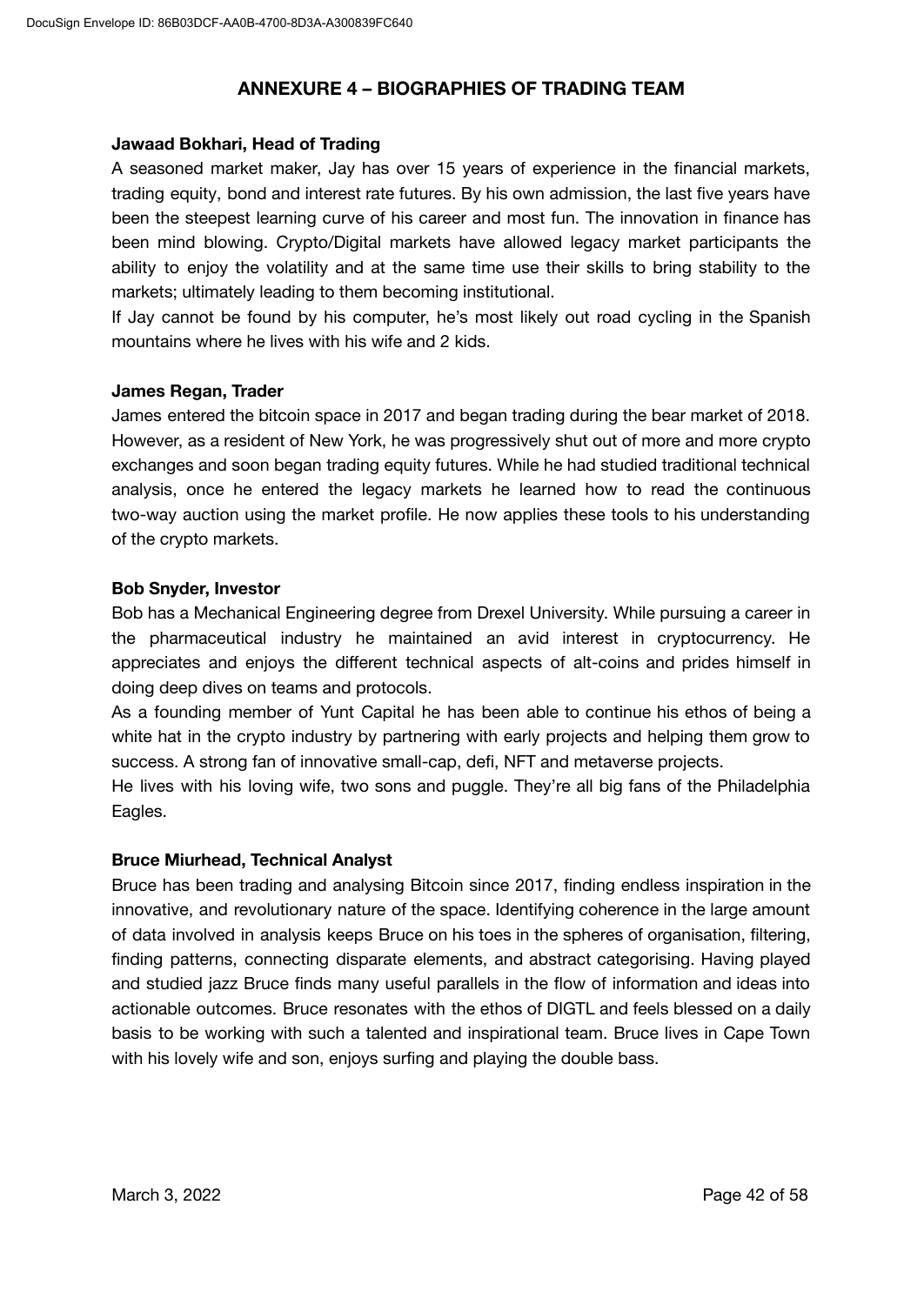## **ANNEXURE 5 – PRODUCT SUPPLEMENT**

[CELL LOGO]

# **[Cell Name]**

### **Product Supplement of DIGTL Program PCC**



**[Cell Overview]**

# **[DATE OF PRODUCT SUPPLEMENT]**

*Any securities mentioned in this Product Supplement as per the DIGTL Program shall not be intended for investors in any jurisdiction in which such solicitation, or sale would be unlawful prior to any exemption or registration under the securities laws of any such jurisdiction.*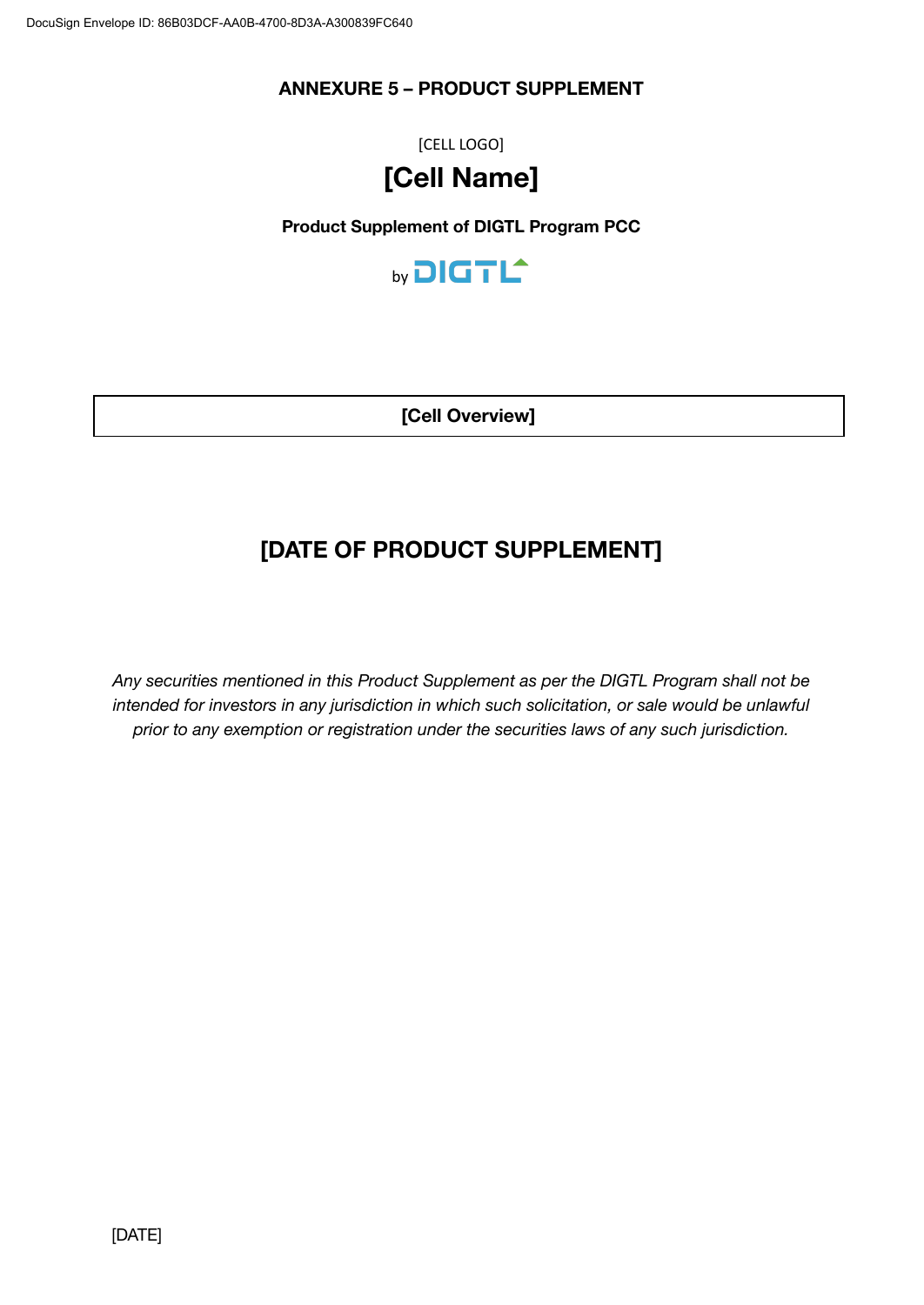# **THIS PRODUCT SUPPLEMENT IS IMPORTANT AND REQUIRES YOUR IMMEDIATE ATTENTION**

The definitions and interpretations defined in the 'Definitions' section of the DIGTL Memorandum dated March 3, 2022 relating to the DIGTL Program ("the DIGTL Program") apply throughout this document, including the front cover (unless specifically defined, where used or the context indicates a contrary intention).

If you are in any doubt as to the action that you should take in relation to matters set forth in this document, please consult your broker, banker, legal advisor, accountant or other professional advisor immediately.

**This Product Supplement is for the listing of Ordinary B Shares ("[CELL NAME] Participation Shares'' or "[TICKER") of [Cell Name] (the "Cell") a Cell of DIGTL Program PCC, a Seychelles Protected Cell Company. [Cell Name] purchases assets and financial instruments to track the performance of the publicly disclosed stock holdings of Political Insiders whose stockholdings are publicly available. Shareholders of [Cell Name] Participation Shares no voting rights and the dividend rights described in this Product Supplement. 100% of the Ordinary A Shares ("[Cell Name] Management Shares") of the Cell will be issued in the name of, and held by DIGTL Program PCC (the "Manager").**

This document is important to investors. Investment into new assets, nascent industries and early-stage enterprises may involve a high degree of risk. You should be aware of your risk tolerance level and financial situations at all times or consult a professional advisor before making any investment decision. The following is not intended to be a comprehensive list nor a substitute for discussing the risks of specific investment opportunities with your professional advisors, including your legal, tax and financial advisors. **YOU SHOULD NOT CONSIDER INVESTING IN SECURITIES ISSUED BY THE COMPANY UNLESS YOU CAN AFFORD TO LOSE YOUR ENTIRE INVESTMENT WITHOUT A CHANGE IN YOUR LIFESTYLE.**

This Product Supplement and all annexures thereto shall be governed and construed under and in accordance with the laws of the Republic of Seychelles and the Listing Rules of MERJ Exchange. Your attention is drawn to the special note in the 'Forward Looking Statements' section of the DIGTL Memorandum.

Market participants are advised that [Cell Name]'s Participation Shares on MERJ Exchange will be issued only in electronic form and the listing will be in United States Dollars ("USD").

### **DIGTL Program PCC**

Incorporated in the Republic of Seychelles on December 29, 2021 Company number: 232357 [Cell Name] Participation Shares ISIN: [ISIN] [Cell Name] Participation Shares share code (ticker): [TICKER]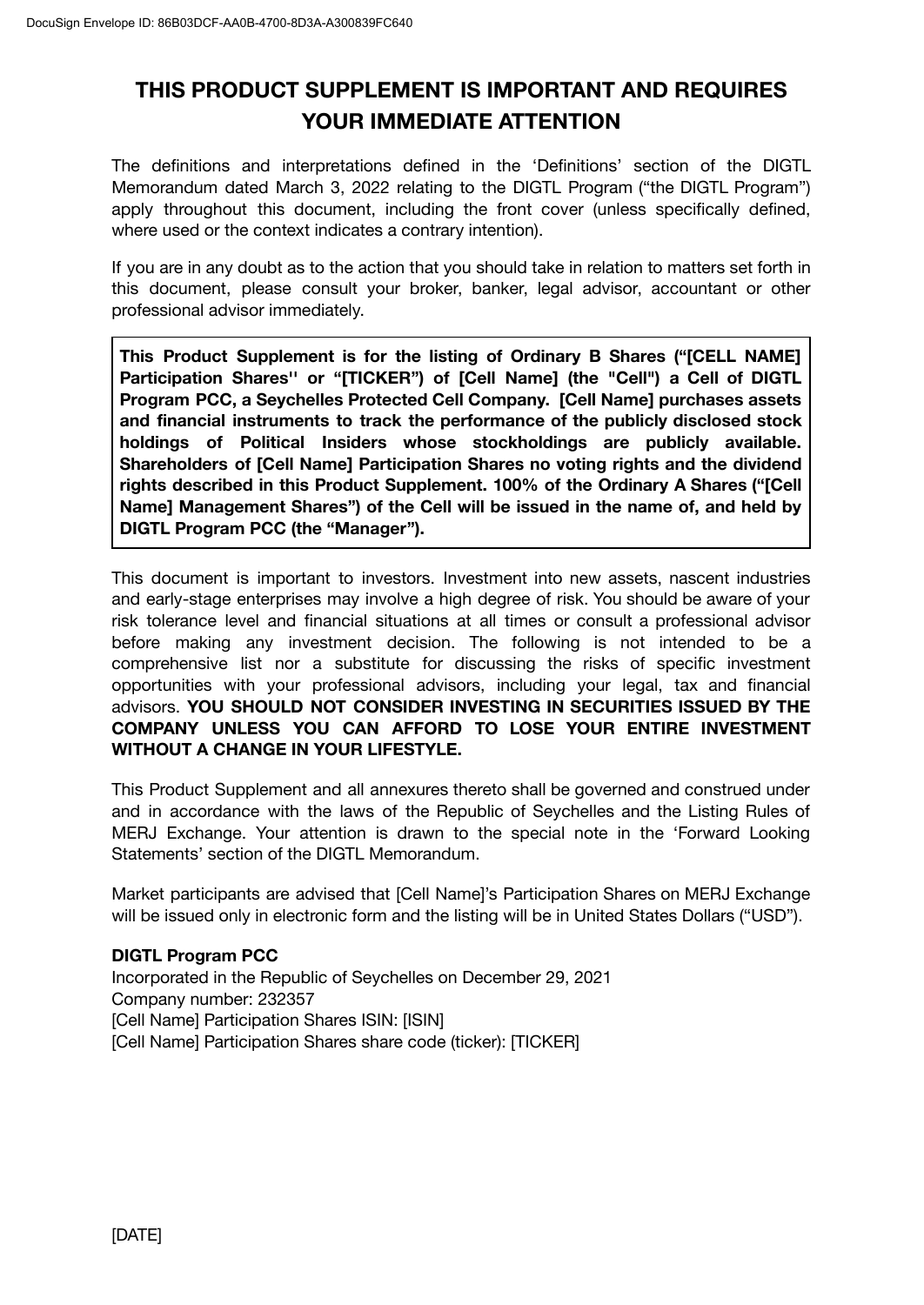### **[Cell Name] Product Supplement**

This Product Supplement was prepared by DIGTL Ltd. (dba Digital Markets) and issued in terms of the Listing Rules of MERJ Exchange (Seychelles) Limited ("MERJ Exchange") relating to the listing of [Cell Name] Participation Shares in the Cell on the Main Board of MERJ Exchange. This Product Supplement is not subject to approval by the Seychelles Financial Services Authority.

| <b>Product Supplement approval by MERJ</b> | [DATE] |
|--------------------------------------------|--------|
| <b>Publication of Product Supplement</b>   | [DATE] |
| Date of Listing on MERJ                    | [DATE] |

This Product Supplement is not an invitation to the general public to subscribe for Participation Shares issued in [Cell Name] but is in compliance with the Listing Rules of MERJ Exchange. The investment into [TICKER] will be used to invest in assets as detailed in the 'Portfolio' section of this Product Supplement.

This Product Supplement must be read in conjunction with the DIGTL Memorandum dated March 3, 2022 relating to the DIGTL Program share issuances and any announcements and notices issued subsequent to the date of the DIGTL Program. The DIGTL Program and all other pertinent information are available on DIGTL's website.

The Directors of DIGTL Program PCC whose names are given in this document collectively and individually accept full responsibility for the accuracy of the information given in this Product Supplement and certify that, to the best of their knowledge and belief, there are no facts that have been omitted which would make any statement false or misleading and that all reasonable enquiries to ascertain the accuracy of such facts have been made up to and including the last issue date and that the document contains all information required by law and by the Listing Rules of MERJ Exchange. The Issuer expects MERJ Exchange to approve the listing of [TICKER] on March 3, 2022.

Electronic copies of this document in English will be kept by the Sponsor Advisor and are available on MERJ's and DIGTL's websites.

*The MERJ Exchange approval of the listing of any security is not to be taken in any way as an indication of the merits of the security. MERJ Exchange has not verified the accuracy and truth of the contents of the documentation and, to the extent permitted by law, will not be liable for any claim of whatever kind.*

**Sponsor Advisor:** DIGTL Ltd. (d/b/a Digital Markets) **Date of issue: [DATE]**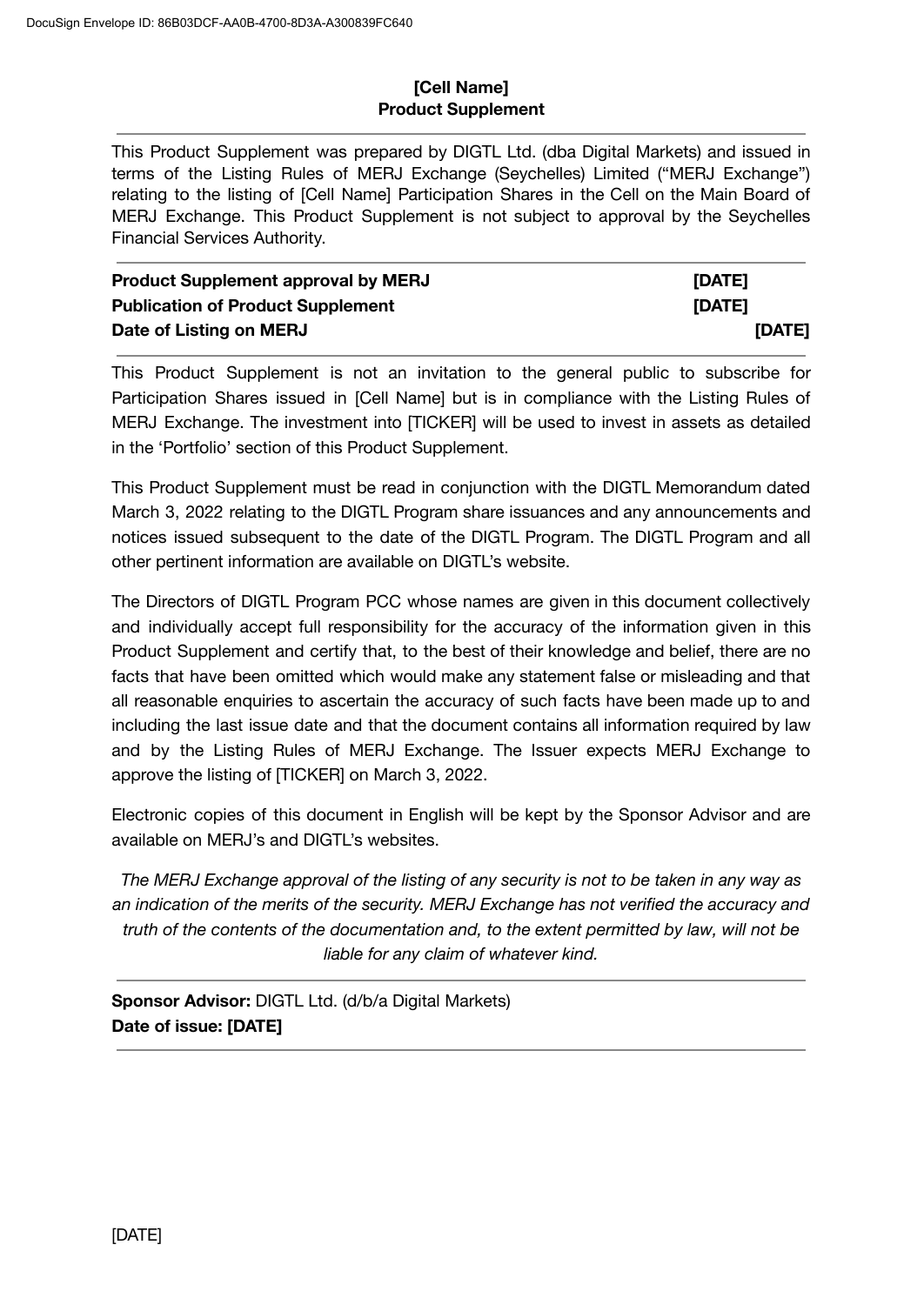### **CORPORATE INFORMATION & ADVISORS**

### **Registered office**

105 First Floor, Waterside Property Eden Island, Seychelles

### **Websites:**

Main <http://digtl.co/> Investor relations [http://digtl.co/investors](http://digtl.co/)

### **Sponsor Advisor**

DIGTL Ltd. (dba Digital Markets), Intershore Chambers P.O. Box 4342 Road Town, Tortola British Virgin Islands VG1110

### **Company Secretary [•]**

**Auditors [•]**

**Legal Advisors [•]**

**Share Depository [•]**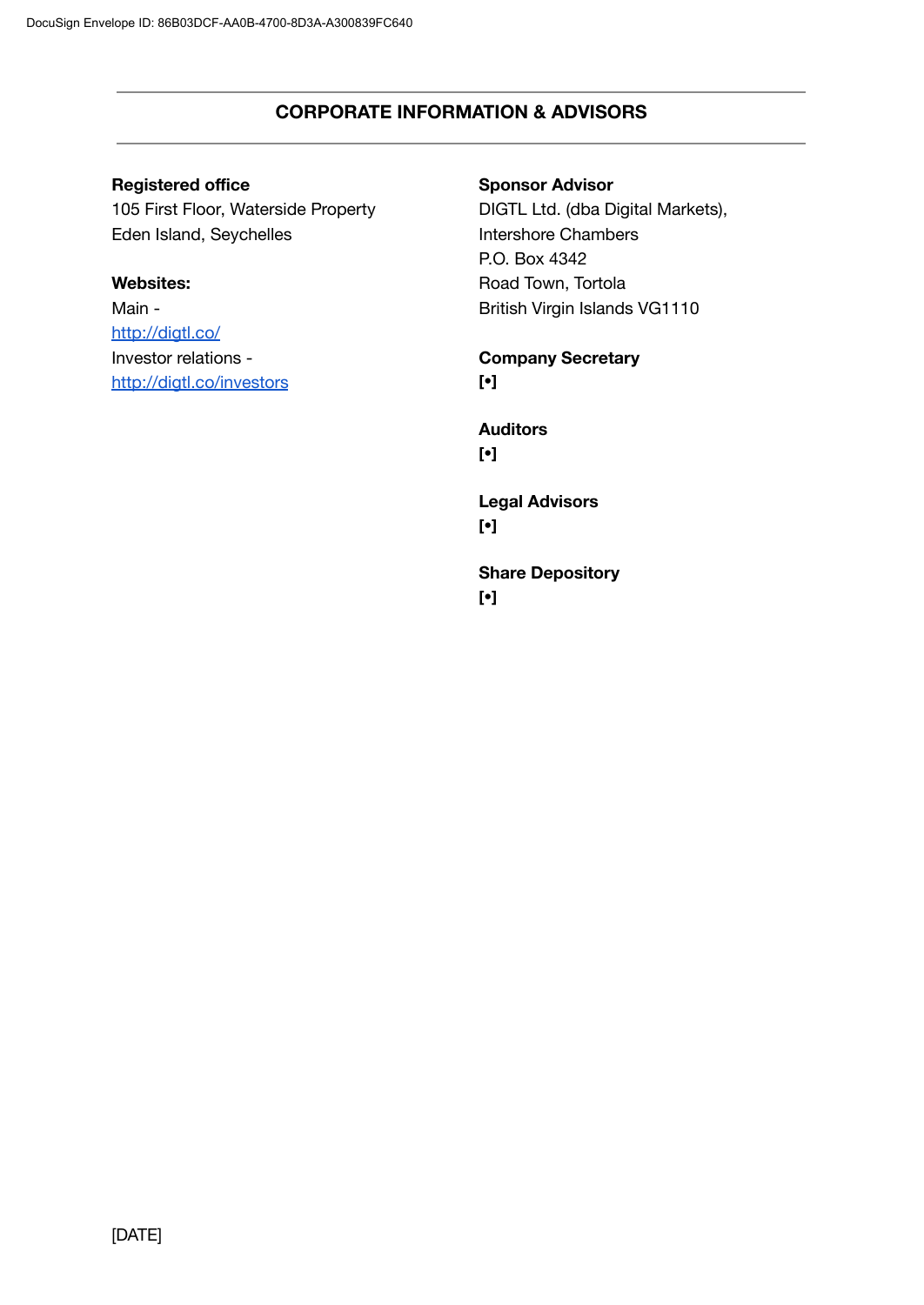### **NOTICE TO U.S. PERSONS**

**[•]**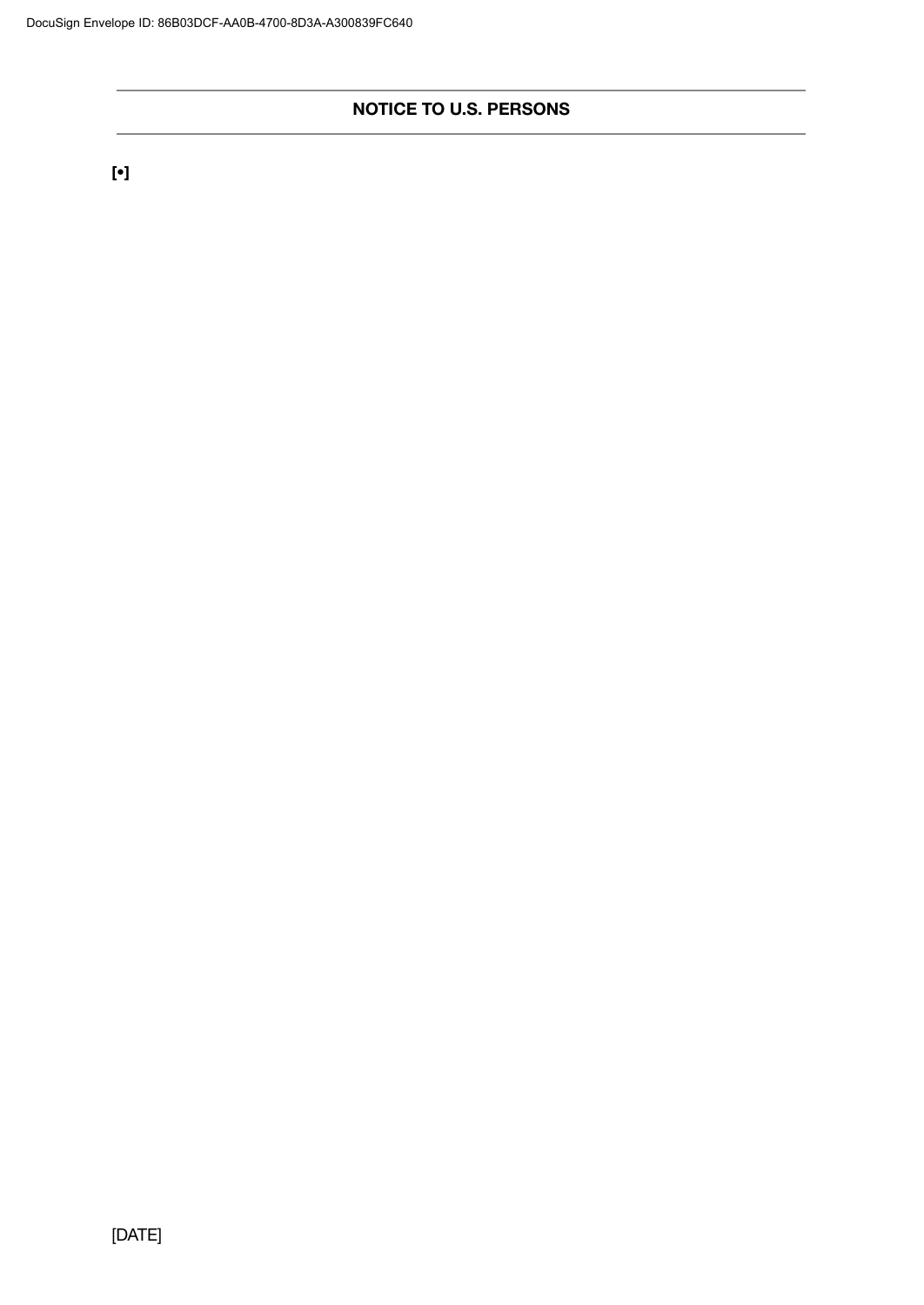# **TABLE OF CONTENTS**

| PROGRAM PRE-LISTING STATEMENT                      | 9  |
|----------------------------------------------------|----|
| <b>DEFINITIONS</b>                                 | 9  |
| <b>RISK FACTORS</b>                                | 10 |
| <b>CELL INFORMATION</b>                            | 11 |
| <b>PORTFOLIO</b>                                   | 12 |
| <b>Investment Thesis</b>                           | 12 |
| <b>Investment Objectives</b>                       | 12 |
| <b>Investment Policy</b>                           | 12 |
| The Market                                         | 13 |
| Initial Portfolio Composition                      | 14 |
| Minimum Portfolio Amount                           | 14 |
| <b>Investment Process</b>                          | 15 |
| Changes to the Portfolio Composition               | 17 |
| <b>Risk Management</b>                             | 17 |
| Target Return & Holding Period Assumptions         | 17 |
| Fees                                               | 19 |
| Source of Portfolio Securities                     | 20 |
| Licences and Contractual Arrangements              | 20 |
| DIRECTORS, MANAGEMENT BODIES AND SERVICE PROVIDERS | 20 |
| <b>Directors</b>                                   | 20 |
| Management                                         | 20 |
| <b>Investment Committee</b>                        | 20 |
| <b>Advisory Board</b>                              | 20 |
| <b>Custodians &amp; Brokers</b>                    | 23 |
| <b>Other Service Providers</b>                     | 24 |
| <b>Borrowing Powers</b>                            | 24 |
| <b>Material Contracts</b>                          | 24 |
| Conflict of Interest                               | 24 |
| <b>SHARE CAPITAL</b>                               | 25 |

[DATE]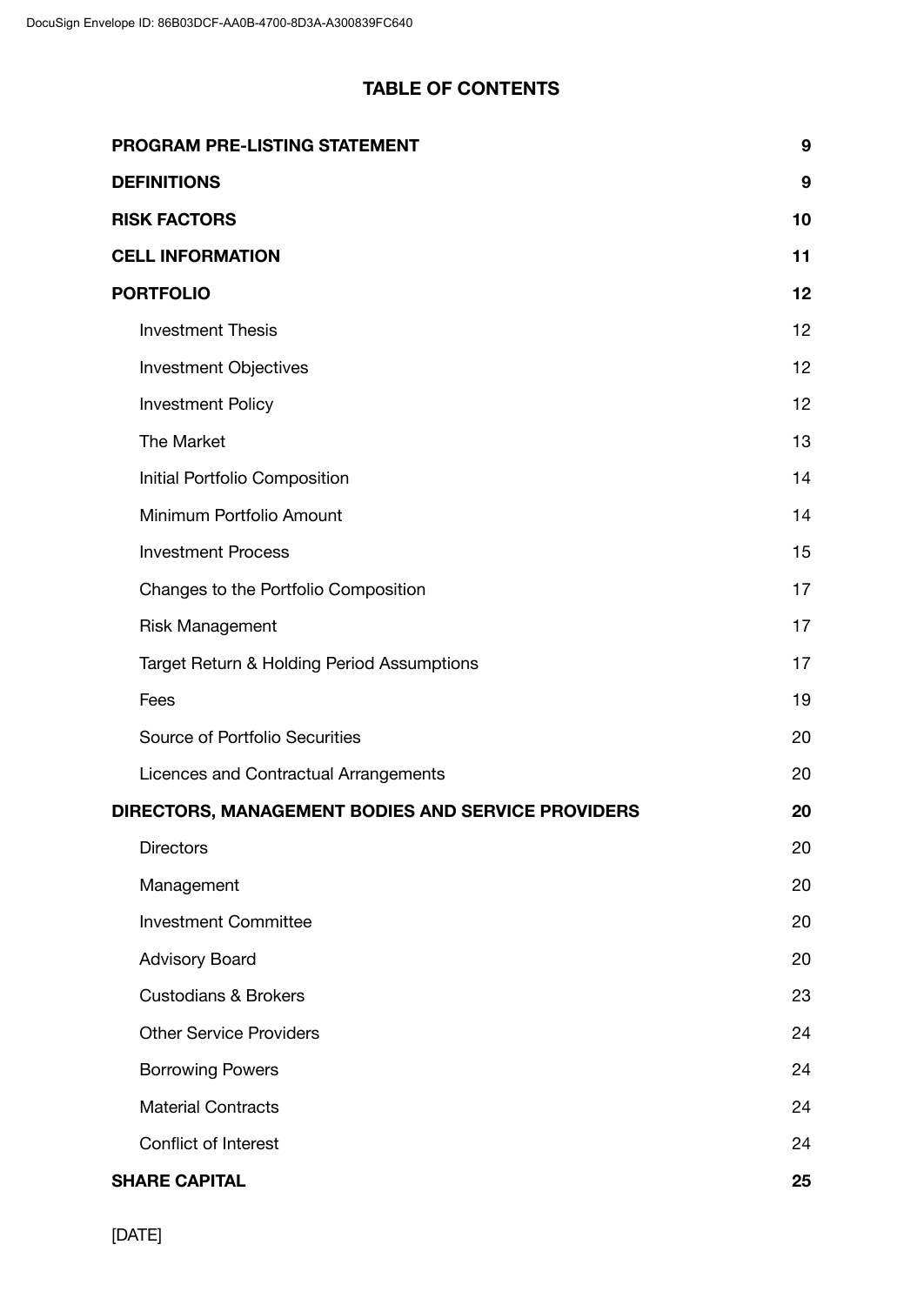|                                               | Number, Type And Nominal Value              | 25 |
|-----------------------------------------------|---------------------------------------------|----|
|                                               | <b>CAPITAL STRUCTURE</b>                    | 26 |
|                                               | Diagram                                     | 26 |
|                                               | <b>Structure</b>                            | 26 |
|                                               | Purpose of the Cell                         | 28 |
|                                               | <b>Business of Issuer</b>                   | 28 |
|                                               | <b>Funds Utilisation</b>                    | 28 |
|                                               | <b>FINANCIAL INFORMATION</b>                | 28 |
|                                               | <b>Listing Costs and Operating Expenses</b> | 28 |
|                                               | <b>Dividend Policy</b>                      | 28 |
|                                               | <b>Taxation</b>                             | 29 |
|                                               | Capital Gains on Sale of Shares             | 29 |
|                                               | Stamp and Registration Duty                 | 29 |
|                                               | <b>INFORMATION ON THE SECURITIES</b>        |    |
|                                               | Legal foundation                            | 29 |
|                                               | Form of Securities                          | 29 |
|                                               | <b>Rights</b>                               | 29 |
|                                               | Transferability                             | 30 |
|                                               | Redemptions                                 | 30 |
|                                               | <b>INFORMATION ABOUT LISTING</b>            | 30 |
|                                               | Listing statement                           | 30 |
|                                               | <b>Important Dates And Times</b>            | 30 |
|                                               | Nature and Method of the Issue              | 30 |
|                                               | Authorised and Issued Capital               | 31 |
|                                               | Participation of Key Parties                | 31 |
|                                               | Purchase of Participation Shares            | 31 |
|                                               | <b>Listing Costs</b>                        | 31 |
|                                               | <b>DOCUMENTS AVAILABLE FOR INSPECTION</b>   | 33 |
| <b>ANNEXURE 1 - BRAND LICENSING AGREEMENT</b> |                                             |    |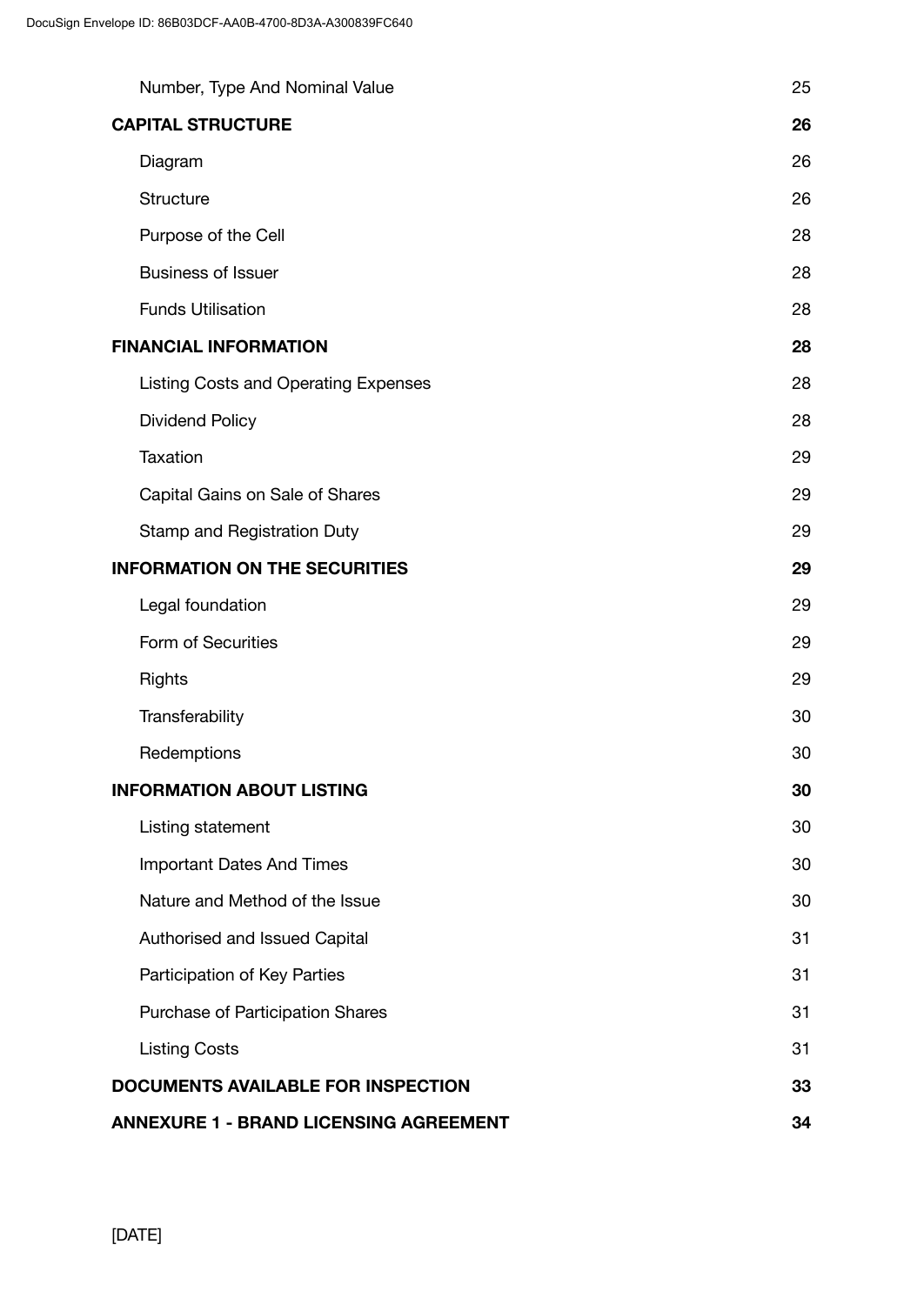### **PROGRAM PRE-LISTING STATEMENT**

This Product Supplement is issued in terms of the DIGTL Program dated March 3, 2022.

This Product Supplement should be read in conjunction with the DIGTL Program Memorandum.

### **DEFINITIONS**

The definitions and interpretations defined in the 'Definitions' section of the DIGTL Memorandum dated March 3, 2022 relating to the DIGTL Program ("the DIGTL Program") apply throughout this document, including the front cover (unless specifically defined, where used or the context indicates a contrary intention).

In this Product Supplement and the annexures thereto, unless otherwise stated, the following expressions shall have the meanings set below: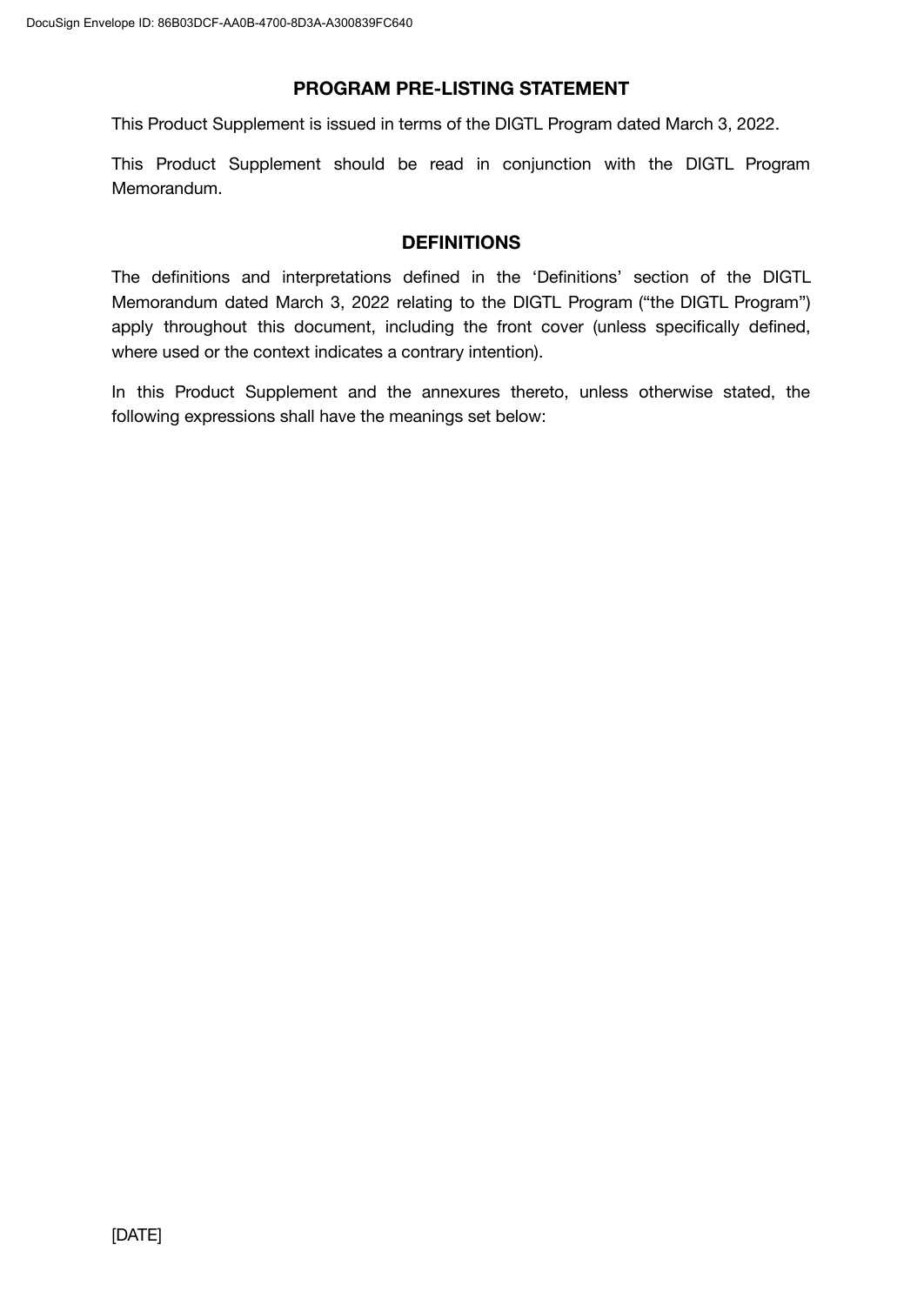### **RISK FACTORS**

Prospective investors are advised to carefully read the 'Risk Factors' section of the DIGTL Program and if readers have any doubt or uncertainties, readers should consult your banker, stockbroker, attorney, accountant or other professional advisor licensed under the Seychelles Securities Act, or other jurisdictions. Readers attention is drawn to the 'Special Note Regarding Forward Looking Statements' section of the DIGTL Program.

In addition to the risks listed in the 'Risk Factors' section of the DIGTL Program, the following risks are specific to the [Cell Name].

### **[Cell Specific risks]**

### **CELL INFORMATION**

#### **Name, registered office, location**

The Cell is a segregated cell created as part of DIGTL Program PCC, a Seychelles International Business Company ("IBC") and a Protected Cell Company ("PCC") with a registered office at 105 First Floor, Waterside Property Eden Island, Seychelles. The legal name of the Cell is [Cell Name].

#### **Incorporation and domiciliary information**

DIGTL Program PCC was incorporated on December 29, 2021. The Company is an International Business Company ("IBC") and a Protected Cell Company ("PCC") registered in terms of the IBC Act of the Seychelles. DIGTL Program PCC is a wholly owned subsidiary of DIGTL Ltd.

**ISIN:** [ISIN]

**Share code:** [TICKER]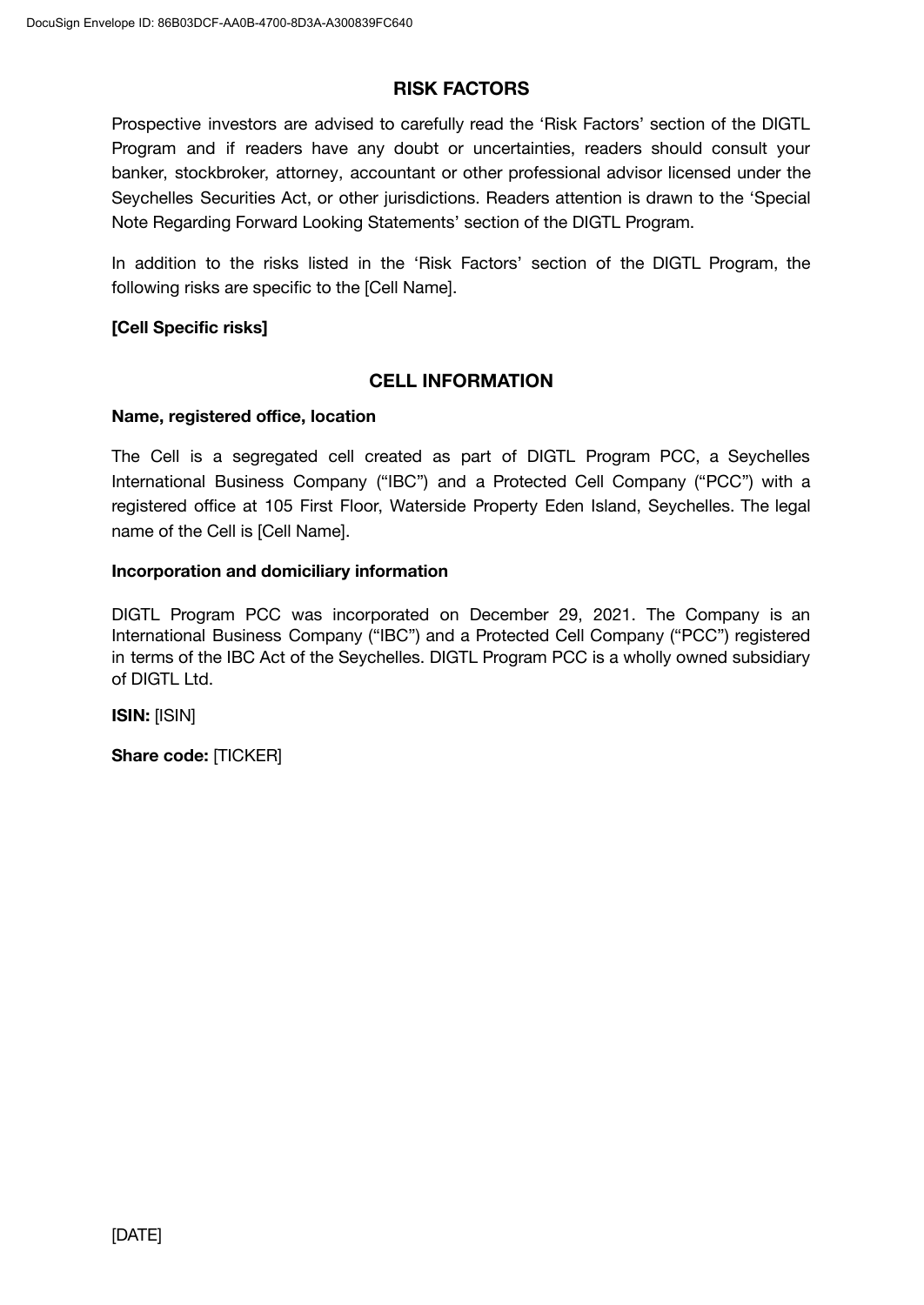### **PORTFOLIO**

| <b>Investment Thesis</b>                              |
|-------------------------------------------------------|
| $[\cdot]$<br><b>Investment Objectives</b>             |
| $[\cdot]$<br><b>Investment Policy</b>                 |
| $[\cdot]$<br><b>The Market</b>                        |
| $[\cdot]$                                             |
| <b>Initial Portfolio Composition</b>                  |
| $[\cdot]$                                             |
| <b>Minimum Portfolio Amount</b>                       |
| $[\cdot]$                                             |
| <b>Investment Process</b>                             |
| $[\cdot]$                                             |
| Roadmap                                               |
| $[\cdot]$                                             |
| <b>Net Asset Value Calculation</b>                    |
| $[\cdot]$                                             |
| <b>Changes to the Portfolio Composition</b>           |
| $[\cdot]$                                             |
| <b>Risk Management</b>                                |
| $[\cdot]$                                             |
| <b>Target Return &amp; Holding Period Assumptions</b> |
| $[\cdot]$                                             |
| <b>Fees</b>                                           |
| $[\cdot]$                                             |
| <b>Source of Portfolio Securities</b>                 |
| $[\cdot]$                                             |
|                                                       |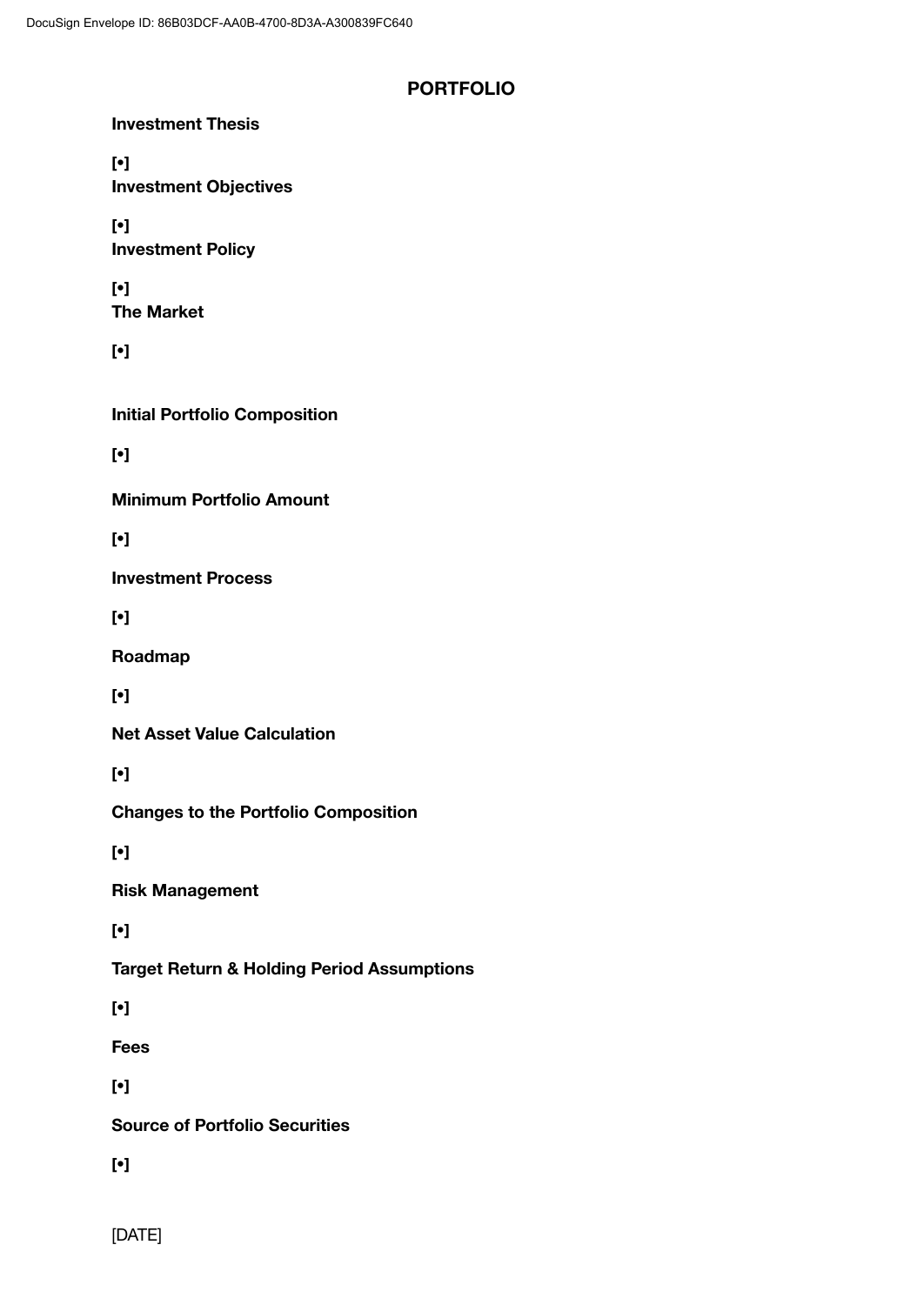### **Licences and Contractual Arrangements**

**[•]**

# **DIRECTORS, MANAGEMENT BODIES AND SERVICE PROVIDERS**

**Directors**

**[•]**

**Management**

**[•]**

**Investment Committee**

**[•]**

### **Advisory Board**

| <b>Name</b>                                                                                                                                                                                                                                              | <b>Qualifications</b>     |
|----------------------------------------------------------------------------------------------------------------------------------------------------------------------------------------------------------------------------------------------------------|---------------------------|
| $[\bullet] % \centering \includegraphics[width=0.9\textwidth]{images/TrDiM-Architecture.png} % \caption{The first two different values of $A$ with the same time. The first two different values of $A$ is the same time.} \label{TrDiM-Architecture} %$ | $\lbrack \bullet \rbrack$ |
| $[\bullet] % \centering \includegraphics[width=0.9\textwidth]{images/TrDiM-Architecture.png} % \caption{The first two different values of $A$ with the same time. The first two different values of $A$ is the same time.} \label{TrDiM-Architecture} %$ | $\lbrack \bullet \rbrack$ |
| $[\cdot]$                                                                                                                                                                                                                                                | $\lbrack \bullet \rbrack$ |
| $[\cdot]$                                                                                                                                                                                                                                                | $\lbrack \bullet \rbrack$ |

**Biographies of Advisory Board Members**

**[•]**

**Remuneration for Advisory Board**

**[•]**

**Custodians & Brokers**

**[•]**

**Other Service Providers**

**[•]**

**Borrowing Powers**

**[•]**

**Material Contracts**

**[•]**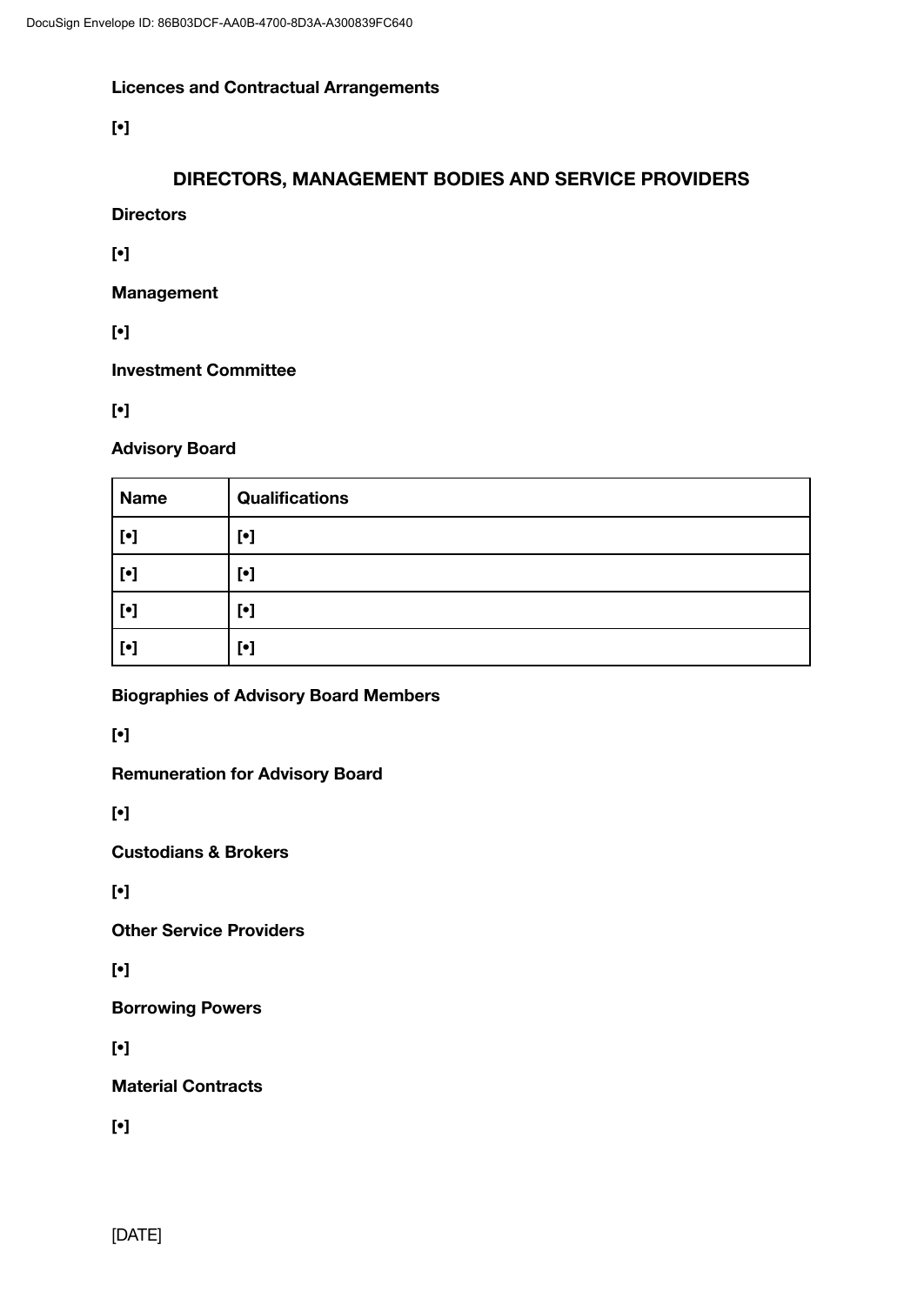### **Conflict of Interest**

The management of the Cell will be performed by DIGTL Program PCC as described in the DIGTL Memorandum and the Investment Committee will be composed of the same members described in the DIGTL Memorandum.

Prospective investors in the [Cell Name] should pay attention to the "Conflict of Interest' section of the DIGTL Memorandum, describing potential conflicts of interests and the measures the Company has taken to mitigate them.

### **SHARE CAPITAL**

### **Number, Type And Nominal Value**

**[•]**

### **CAPITAL STRUCTURE**

**Diagram**

**[•]**

**Structure**

### **DIGTL Program PCC**

DIGTL Program PCC is an International Business Company ("IBC") and a Protected Cell Company ("PCC") registered in terms of the IBC Act of the Seychelles. DIGTL Program PCC is a wholly owned subsidiary of DIGTL Ltd.

DIGTL Program PCC is an investment entity and not an exchange-traded-fund, mutual fund or a regulated fund.

DIGTL Program PCC, the [Cell Name] Cell and the DIGTL Treasury Cell are considered to be the same legal entity, although their assets are segregated as per its constitutional documents.

DIGTL Program PCC will own 100% of the Management Shares in the [Cell Name], and thus will be the Manager. The Manager will be responsible for the management of the portfolio held by [Cell Name] and all other management functions described in the 'Management' section of this Product Supplement.

DIGTL Program PCC is allowed to hold Shares in itself as per its constitutional documents.

### **[Cell Name]**

[Cell Name] is a Cell created under DIGTL Program PCC, as defined in the IBC Act. The [Cell Name] has the authorised share capital described in the 'Share Capital' section of this Product Supplement.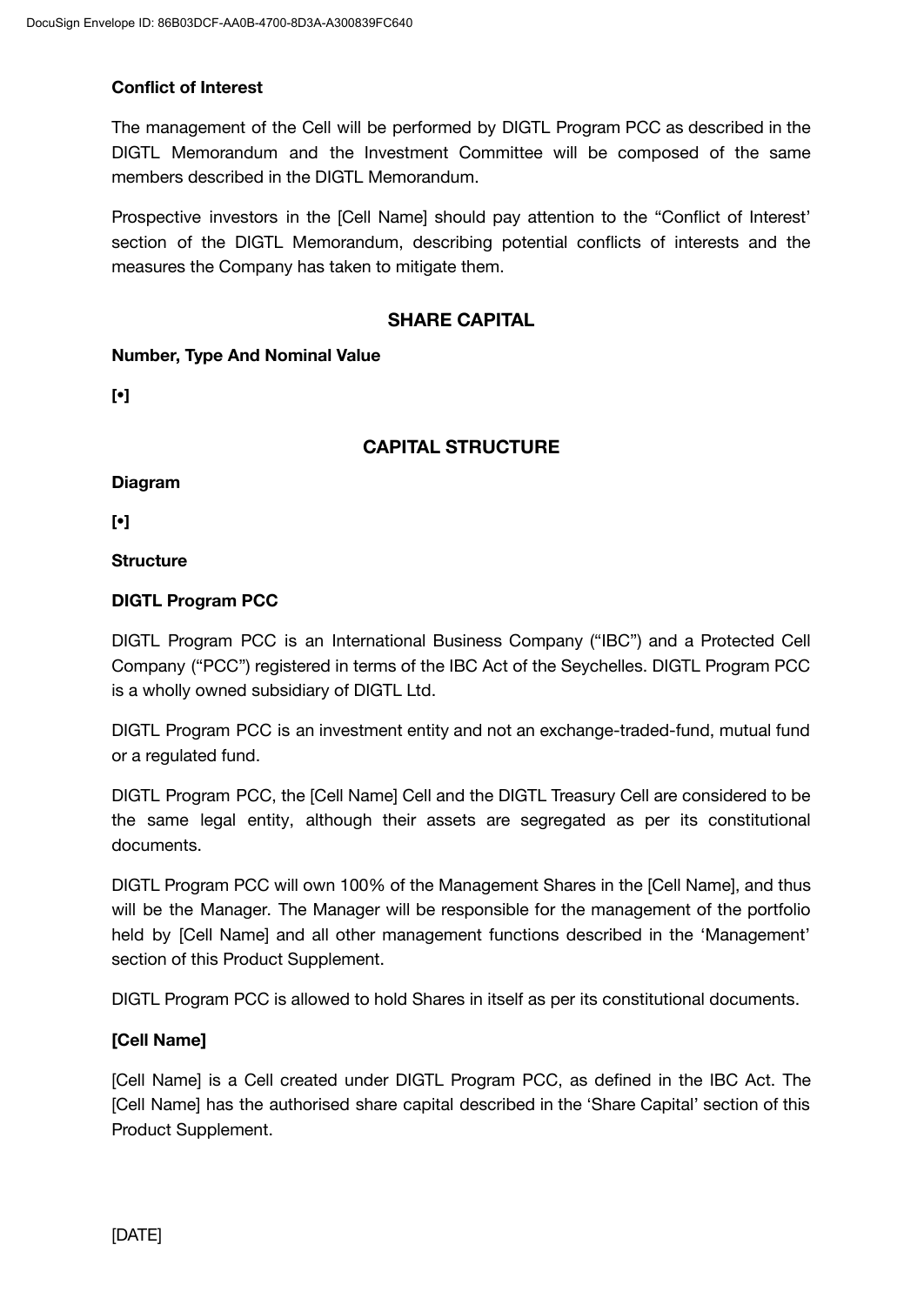The [Cell Name]'s Manager and its committees will manage the Cell according to the 'Management' section of this Product Supplement.

[Description of the Cell's Share Capital]

### **Purpose of the Cell**

**[•]**

### **Business of Issuer**

**[•]**

### **Funds Utilisation**

The Cell will reimburse the Manager for the listing costs described in the 'Financial Information' section of this product supplement from the gross proceeds from the sale of [Cell Name] Participation Shares on the secondary market. The rest of the gross proceeds will be invested in assets as detailed in the 'Investment Strategy' section of this Product Supplement.

### **FINANCIAL INFORMATION**

### **Listing Costs and Operating Expenses**

The Cell will reimburse the Manager for listing costs of the Cell described in the 'Listing Costs' section of this Product Supplement from the proceeds from the sale of [Cell Name] Participation Shares in the secondary market. Listing costs are estimated to be approximately \$**[•]**.

### **Dividend Policy**

**[•]**

### **Taxation**

This section is intended as a summary of certain aspects of certain tax laws of the Republic of Seychelles. This section is not intended as advice and any persons in doubt about any aspect of Seychelles tax should obtain advice from their own advisers. The tax treatment of investors will vary and will be dependent on the tax status of the investor in question and their tax residency. Investors are advised to seek their own professional tax advice.

Prospective investors should inform themselves as to the legal requirements and tax consequences within the countries of their citizenship, residence, domicile and place of business with respect to their acquisition, holding or disposal of the Company's and its Cell's shares, and any foreign exchange restrictions that may be relevant thereto.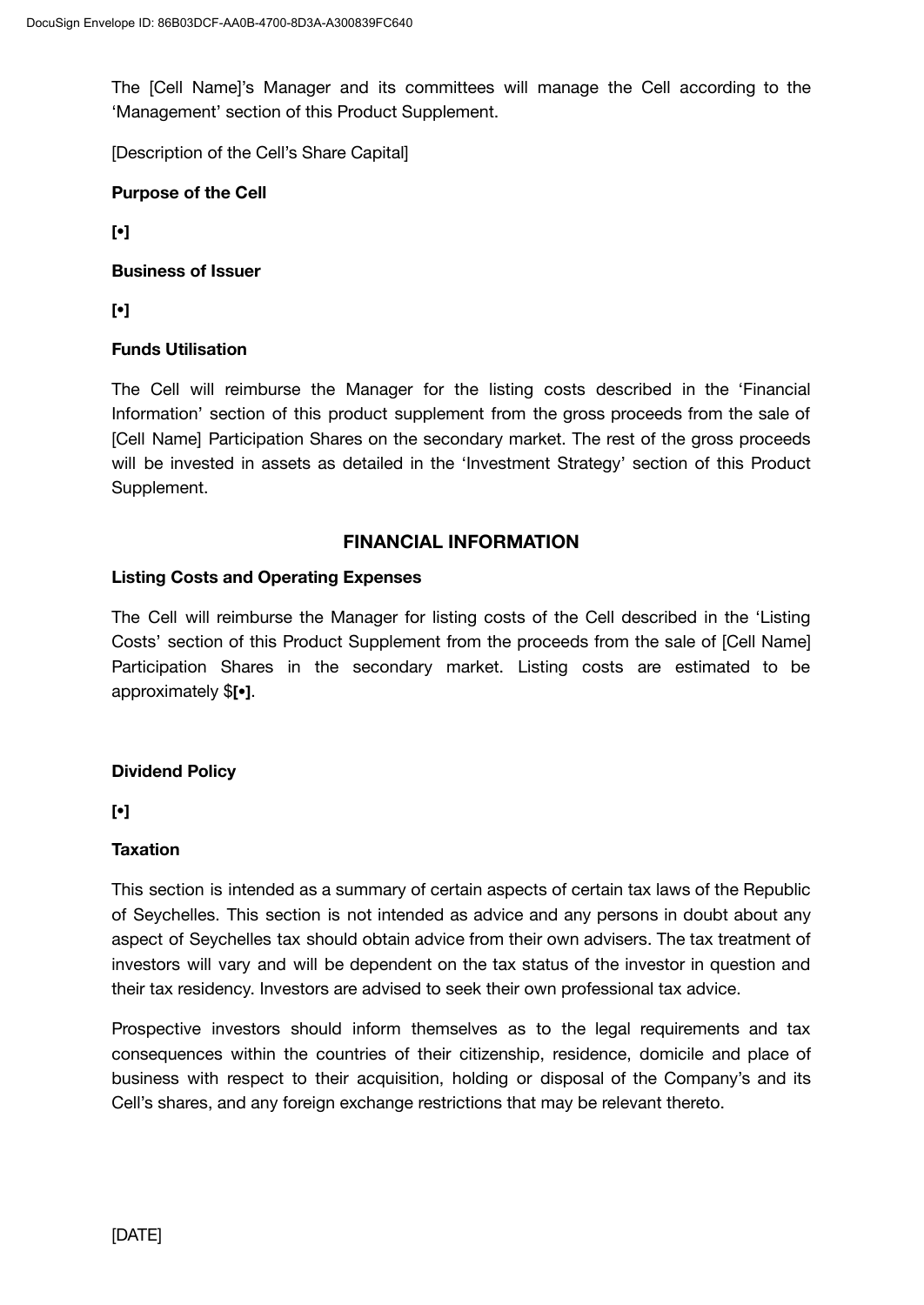### **Capital Gains on Sale of Shares**

There is no capital gains tax payable in Seychelles on the sale of Shares.

### **Stamp and Registration Duty**

No stamp or registration duty is payable in Seychelles on the issue or sale/purchase of Shares.

### **INFORMATION ON THE SECURITIES**

#### **Legal foundation**

The Board of Directors of DIGTL Program PCC has approved the issue and listing of the [Cell Name] Participation Shares by written board resolution per the Memorandum and Articles of DIGTL Program PCC.

#### **Form of Securities**

**[•]**

**Rights**

**[•]**

**Transferability**

**[•]**

### **Redemptions**

**[•]**

### **INFORMATION ABOUT LISTING**

#### **Listing statement**

The issuer expects the Listing Committee of MERJ to approve the listing of the [Cell Name] Participation Shares on the MAIN Board on [DATE].

### **Important Dates And Times**

| Publication of DIGTL Memorandum        | March 3, 2022 |
|----------------------------------------|---------------|
| Publication of this Product Supplement | [DATE]        |
| Date of Listing on MERJ Exchange       | <b>IDATEI</b> |

Notes: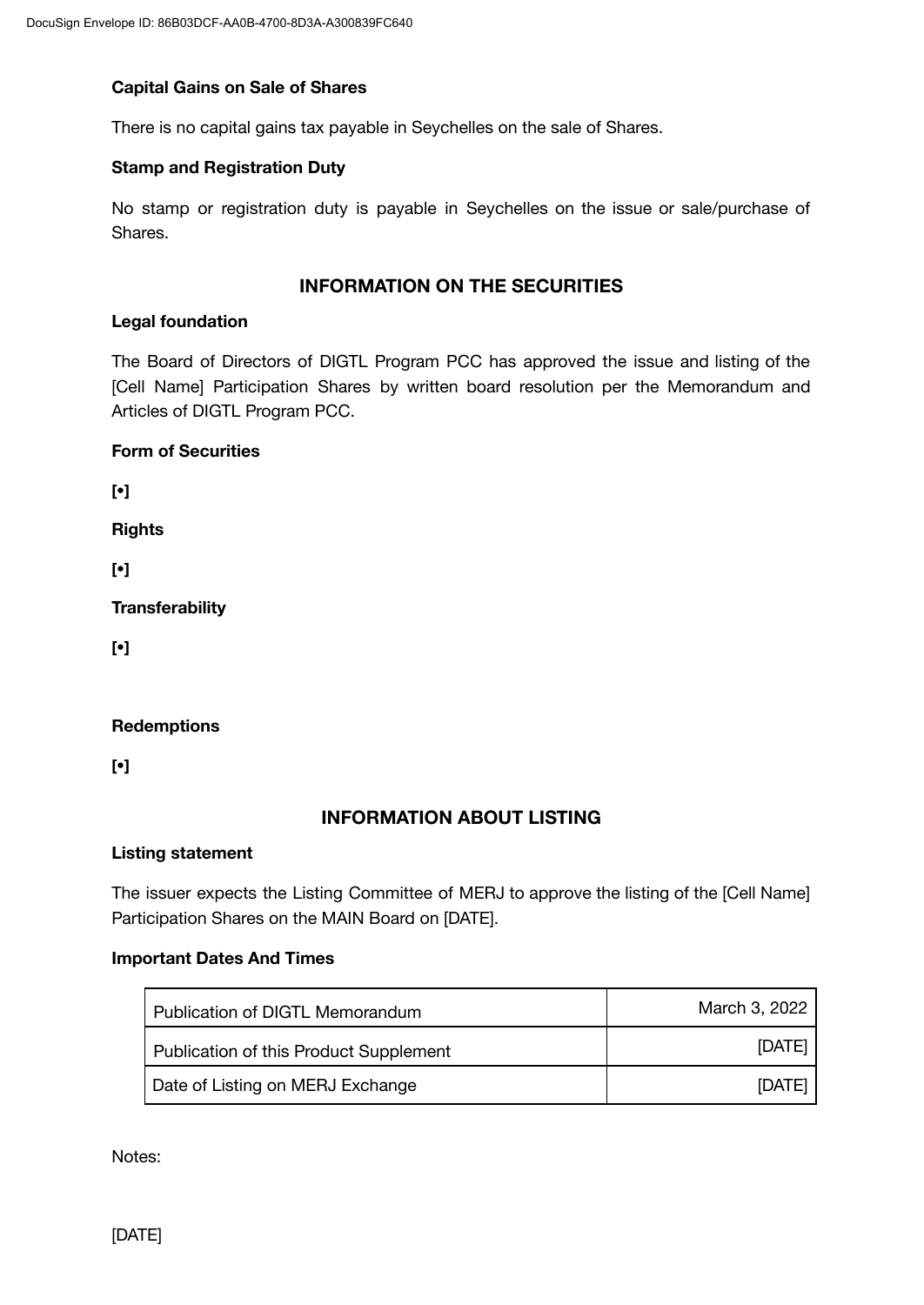- 1. The dates and times in this Product Supplement are subject to changes as may be agreed by the Manager and approved by MERJ's Listing Committee.
- 2. Any changes will be announced on MERJ's and DIGTL's website at [http://digtl.co/investors](http://digtl.co/).
- 3. All times in this Product Supplement are Seychelles local times unless otherwise stated.
- 4. [Cell Name] Participation Shares will only be tradable initially on MERJ Exchange.

### **Nature and Method of the Issue**

This Product Supplement is not an invitation to the general public to subscribe for [Cell Name] Participation Shares in [Cell Name], but is issued in compliance with the Listing Rules of MERJ to provide information to the market on the Cell's [Cell Name] Participation Shares.

### **Authorised and Issued Capital**

**[•]**

**Participation of Key Parties**

**[•]**

**Purchase of Participation Shares**

**[•]**

### **Listing Costs**

|                             | <b>USD</b> |
|-----------------------------|------------|
| Cell Application Fee        | Гo         |
| Annual Fee - Fixed Cell Fee | [•]        |
| Annual Fee - MERJ Dep       | [•]        |
| <b>TOTAL</b>                |            |

Please note that each year there will be fees that have to be paid to MERJ Exchange and MERJ DEP.